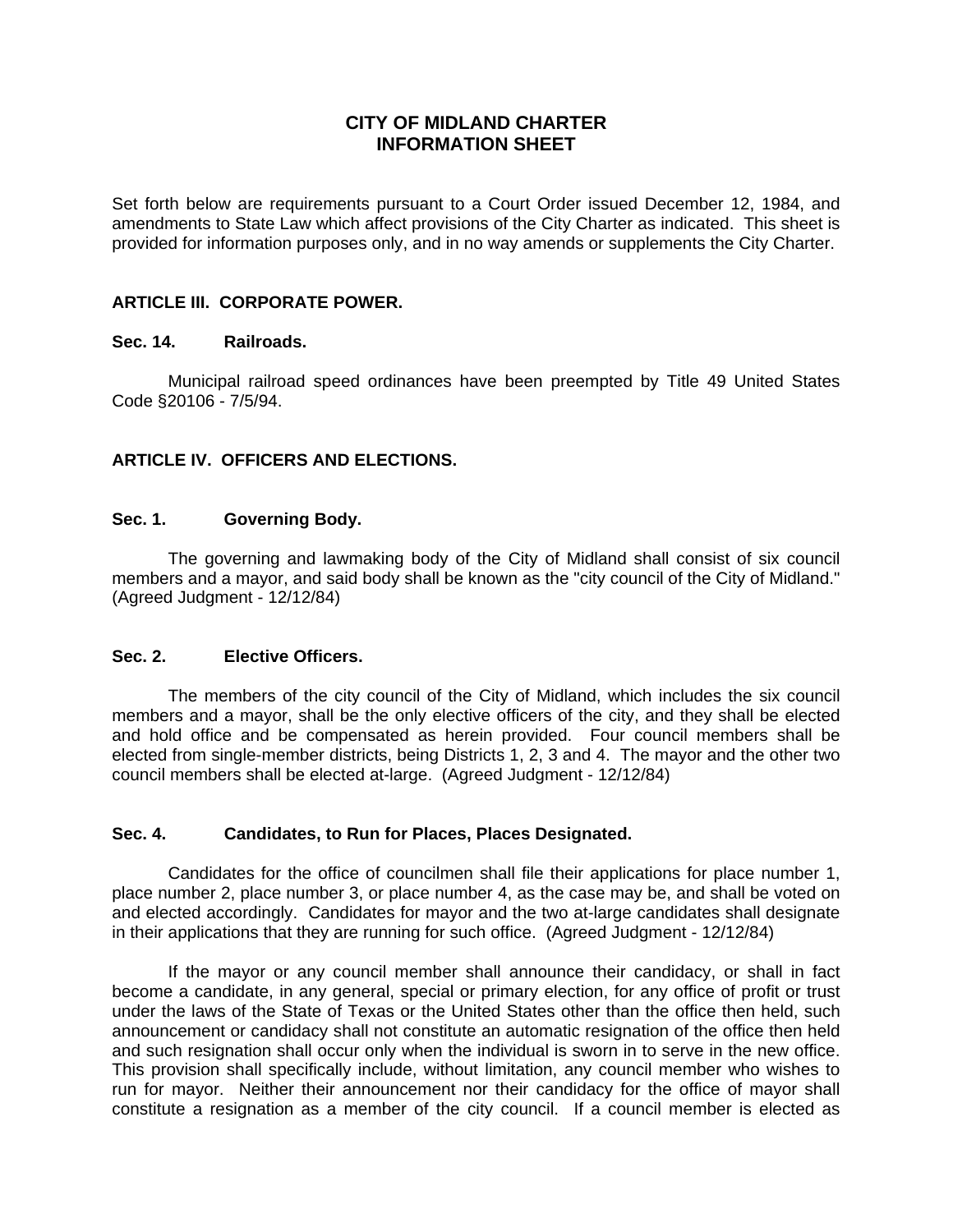mayor, then they shall resign their council office when they are sworn in as mayor. (Order Modifying Final Judgment - 9/10/96)

### **Sec. 5. Candidates, How Elected.**

 The City of Midland shall elect the mayor and all of the members of the city council, whether at-large or by single-member district, by plurality vote of the qualified voters in the city. In the election for at-large council members, the two candidates receiving the most votes shall be declared the winners. There shall be no run-off election for the mayor or member(s) of the city council. (Order Modifying Final Judgment - 9/10/96)

#### **Sec. 6. Judge of Election.**

 Each local canvassing authority shall convene to conduct the local canvass not earlier than the eighth day or later than the eleventh day after election day at the time set by the canvassing authority's presiding officer. (Texas Election Code §67.003)

#### **Sec. 7. Date of Election.**

 A political subdivision that before the effective date of this Act was required to hold its general election of officers on the first Saturday in May, shall hold the general election on the first Tuesday after the first Monday in November. (Texas Election Code §41.001(a), Resolution No. 2005-392 - 12/13/2006)

Revised – 8/21/2006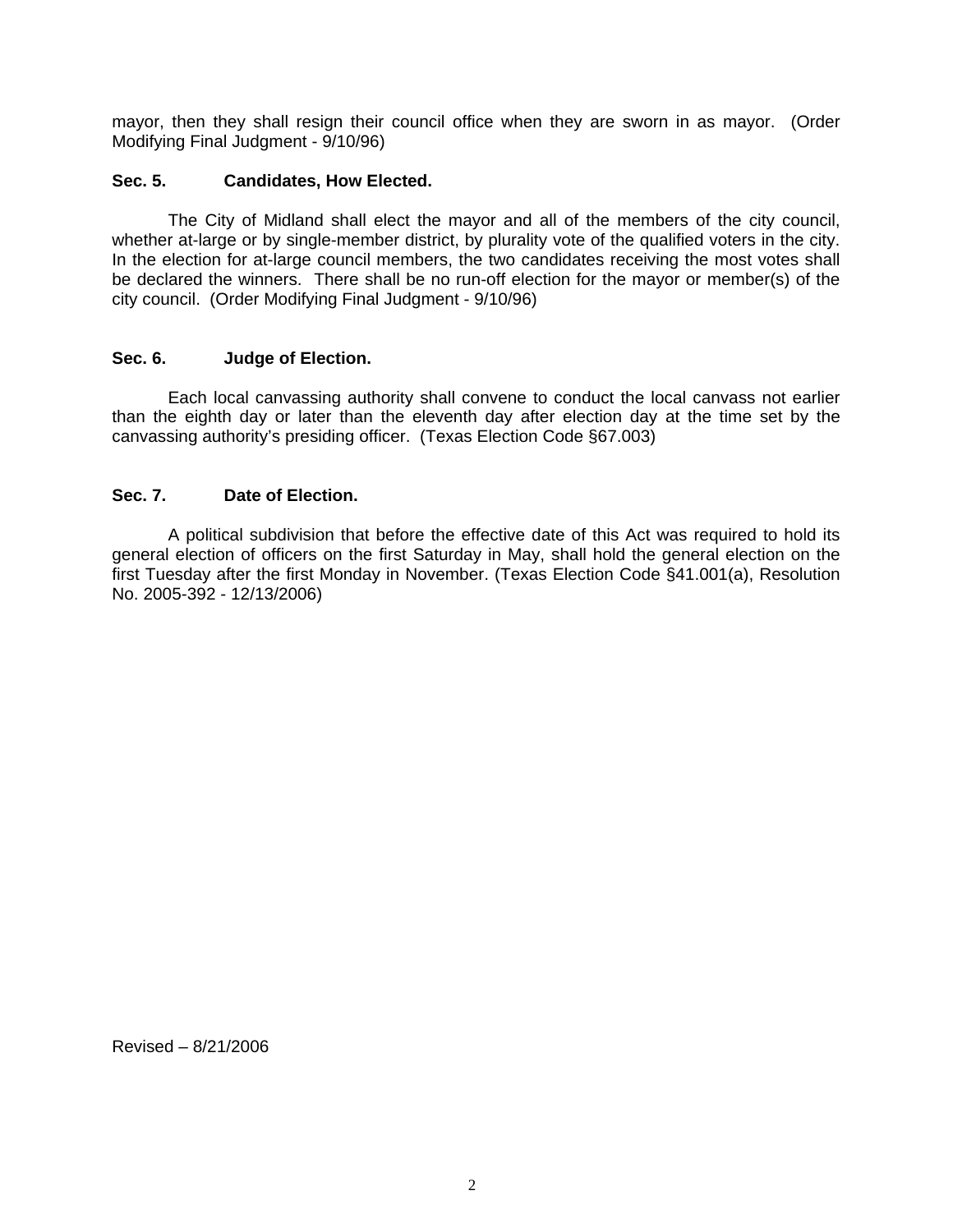# **THE CHARTER**

# **Article I**.

Corporate Name

# **Article II**.

Municipal Boundaries

| <b>Boundaries</b>              |
|--------------------------------|
| <b>Extension of Boundaries</b> |
| <b>Platting of Property</b>    |

# **Article lll**.

Corporate Powers

| 1                       |    | General                                            |
|-------------------------|----|----------------------------------------------------|
| $\overline{\mathbf{c}}$ |    | <b>Powers of Ordinances</b>                        |
| 3                       |    | <b>Style of Ordinances</b>                         |
| 4                       |    | Real Estate, etc., Owned by the City               |
| 5                       |    | <b>Acquisition of Property</b>                     |
| 6                       |    | <b>Public Property Exempt From Execution</b>       |
| 7                       |    | City Funds Not Subject to Garnishment              |
| 8                       |    | <b>Liability for Negligence</b>                    |
| 9                       |    | <b>City Not Required to Give Bond</b>              |
| 10                      |    | <b>Right of Eminent Domain</b>                     |
| 11                      |    | <b>Street Powers</b>                               |
|                         | 12 | <b>Street Improvements</b>                         |
| 13                      |    | <b>Regulation of Vehicles</b>                      |
| 14                      |    | Railroads                                          |
| 15                      |    | <b>Public Utilities</b>                            |
| 16                      |    | <b>Regulation of Public Utilities</b>              |
| 17                      |    | The Power to Buy and Sell Gas, etc.                |
| 18                      |    | <b>Franchises</b>                                  |
| 19                      |    | Airports                                           |
| 20                      |    | Parks, Playgrounds, etc.                           |
| 21                      |    | <b>Underground Construction</b>                    |
| 22                      |    | <b>Fires</b>                                       |
| 23                      |    | Health                                             |
| 24                      |    | <b>Police Department</b>                           |
| 25                      |    | Power to Compromise and Settle Claims and Lawsuits |
| 26                      |    | Contracts                                          |
| 27                      |    | Zoning                                             |
| 28                      |    | <b>Other Enumerated Powers</b>                     |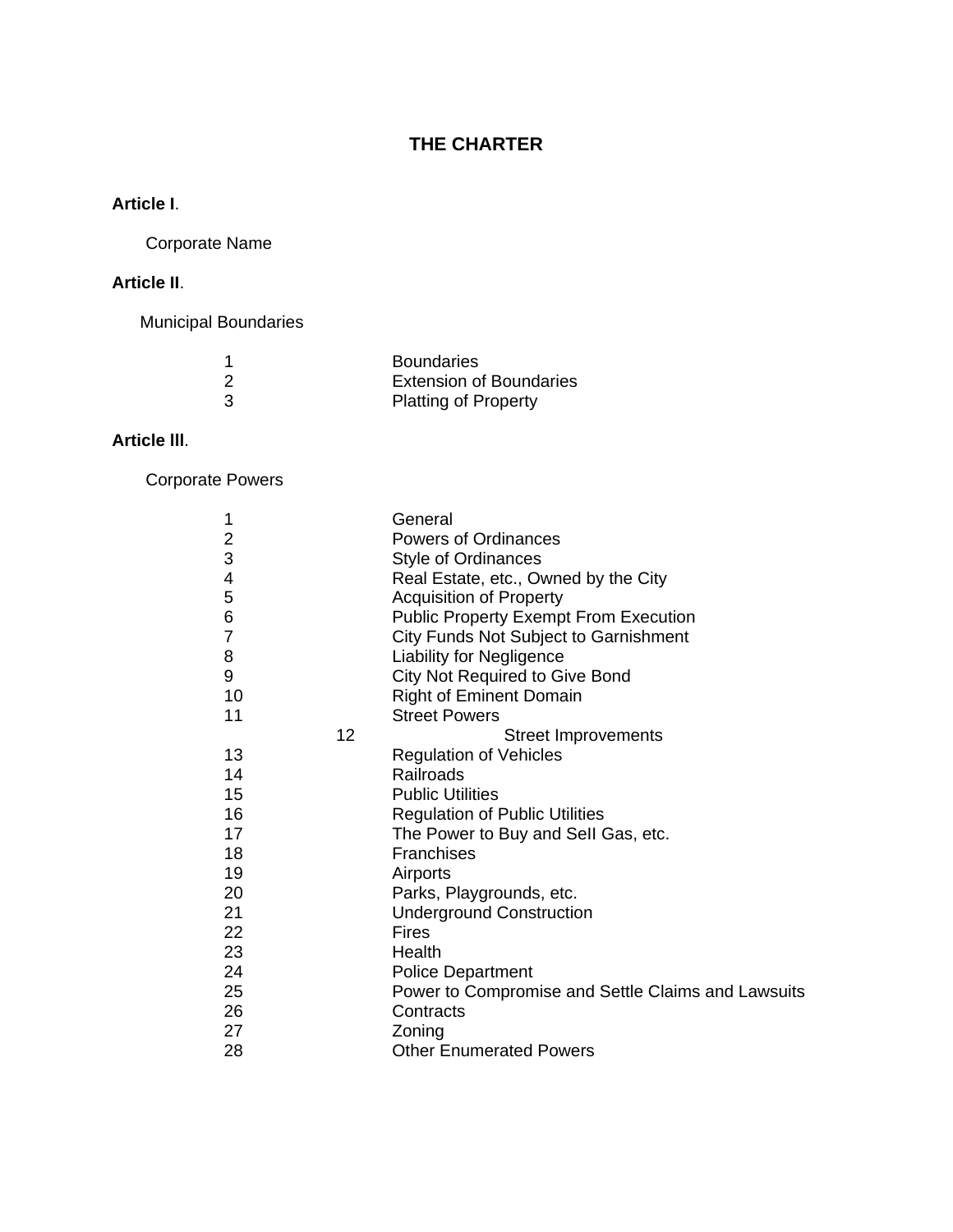# **Article IV**.

Officers and Elections

| 1              | Governing Body                                         |
|----------------|--------------------------------------------------------|
| $\overline{c}$ | <b>Elective Officers</b>                               |
| 3              | City Councilmen and Mayor; How to Get Name on Ballot   |
| 4              | Candidates; to Run for Places; Places Designated       |
| 5              | Candidates, How Elected                                |
| 6              | Judge of Election                                      |
| $\overline{7}$ | Date of Election                                       |
| 8              | <b>Officers</b>                                        |
| 9              | Term of Office                                         |
| 10             | Vacancies                                              |
| 11             | Mayor Pro Tem                                          |
| 12             | Compensation of Mayor and Councilmen                   |
| 13             | Duties of the Mayor                                    |
| 14             | Duties of the City Council                             |
| 15             | Meetings of the City Council                           |
| 16             | <b>Special Meetings</b>                                |
| 17             | Rules of the City Council                              |
| 18             | Legislative Procedure                                  |
| 19             | Ordinances, Enactment of                               |
| 20             | <b>Emergency Measures Defined</b>                      |
| 21             | <b>Ordinances Now in Effect</b>                        |
| 22             | Ordinances, Pleading of, and Admissibility as Evidence |
| 23             | Ordinances, Publication of                             |
| 24             | Departments May be Consolidated, etc.                  |
| 25             | <b>City Secretary</b>                                  |
| 26             | <b>Corporation Court</b>                               |
| 27             | Nepotism                                               |
| 28             | <b>Official Bond for Appointive Officers</b>           |
| 29             | Audit and Examination of the City Books and Accounts   |
| 30             | <b>Budget</b>                                          |

# **Article V.**

Taxes and Taxation

|   | Taxation                                   |
|---|--------------------------------------------|
|   | <b>Tax Levies</b>                          |
| 3 | Liens                                      |
| 4 | Rendition                                  |
| 5 | <b>Unrendered Property</b>                 |
| 6 | <b>Collection of Taxes</b>                 |
|   | <b>Payment of Taxes</b>                    |
| 8 | <b>Delinquent Taxes</b>                    |
| 9 | <b>Compilation of Delinquent Tax Rolls</b> |
|   |                                            |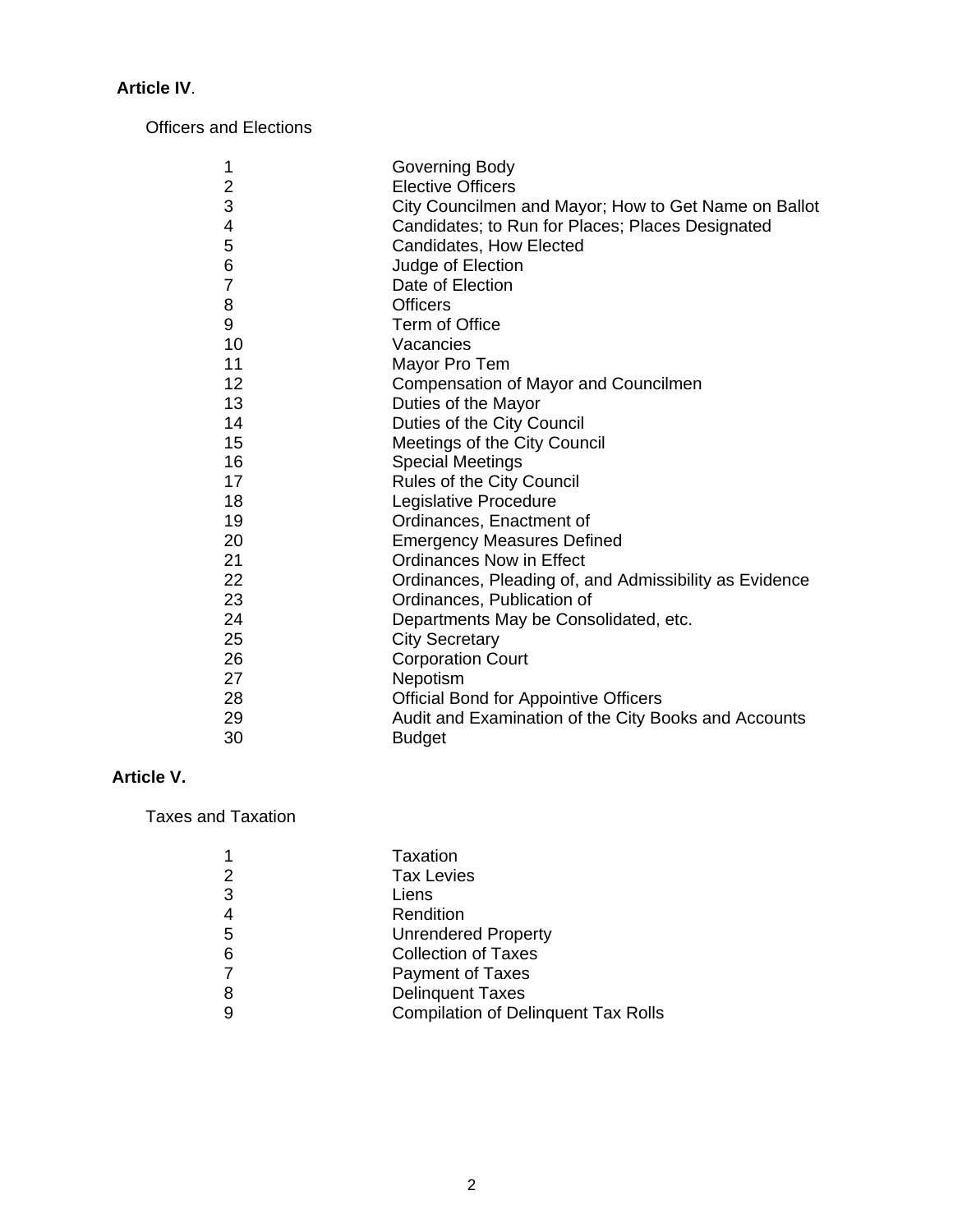Taxes and Taxation (con't)

| 10 | Board of Equalization                              |
|----|----------------------------------------------------|
|    | Occupation Tax                                     |
| 12 | <b>Contract for Collection of Delinquent Taxes</b> |

# **Article VI.**

RecalI

## **Article VII.**

Initiative and Referendum

| The Initiative |
|----------------|
| The Referendum |

# **Article VIII.**

Bonds, Warrants, etc.

| <b>Bonds</b> |
|--------------|
| Warrants     |

## **Article IX.**

General Provisions

| <b>Qualified Voter</b>                                |
|-------------------------------------------------------|
| Jurors                                                |
| <b>Public Act</b>                                     |
| Amendments                                            |
| <b>Present Officers</b>                               |
| Effect of Any Provision Hereof Being Declared Invalid |
| Vote on Proposed Charter                              |
|                                                       |

Revised - 5/4/96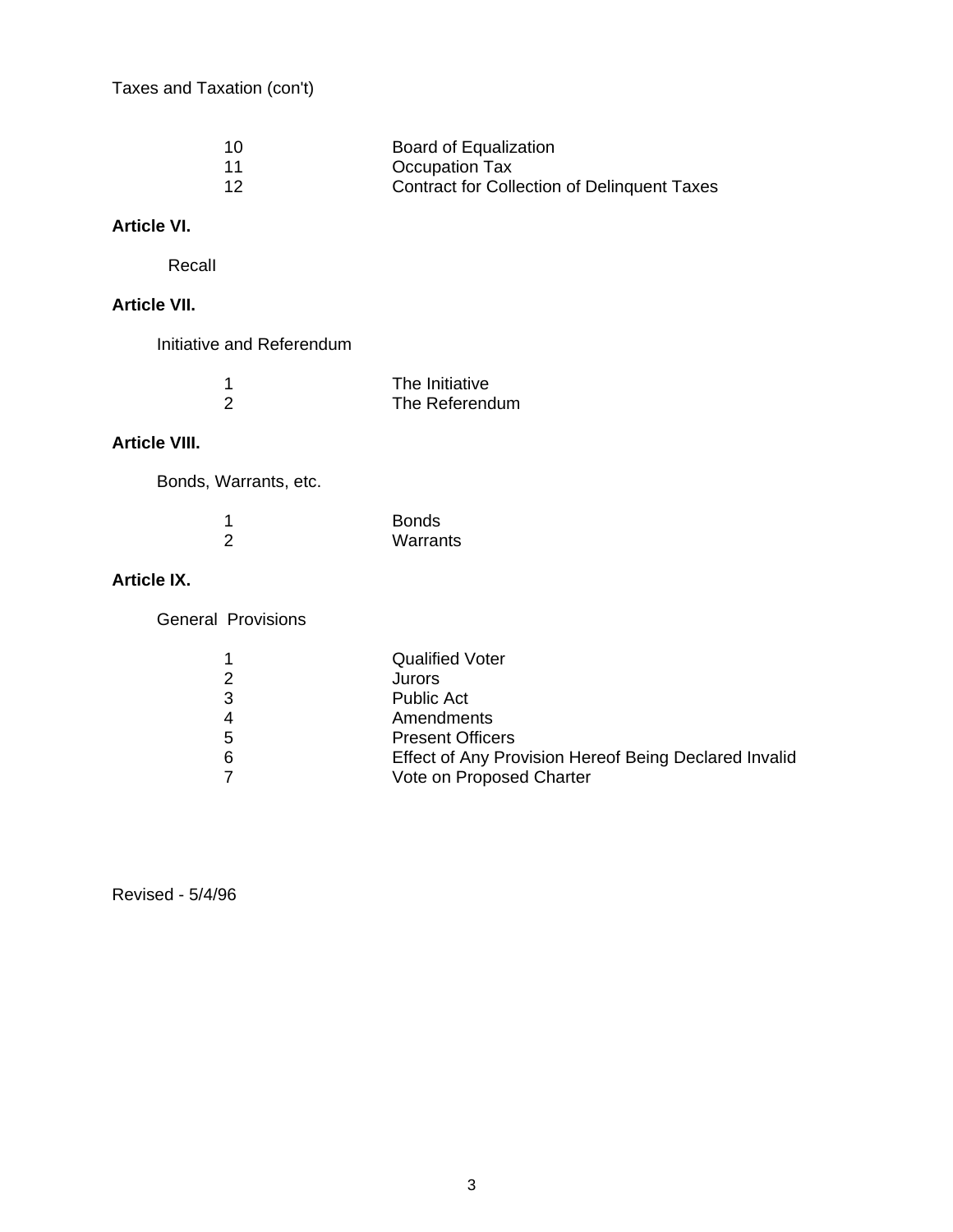#### **THE CHARTER**

#### **ARTICLE I. CORPORATE NAME**.

 All the inhabitants of the City of Midland, in Midland County, Texas, as the boundaries and limits of said city are herein established, shall be a body politic, incorporated under and to be known by the name and style of the "City of Midland", with such powers, rights and duties as are herein provided.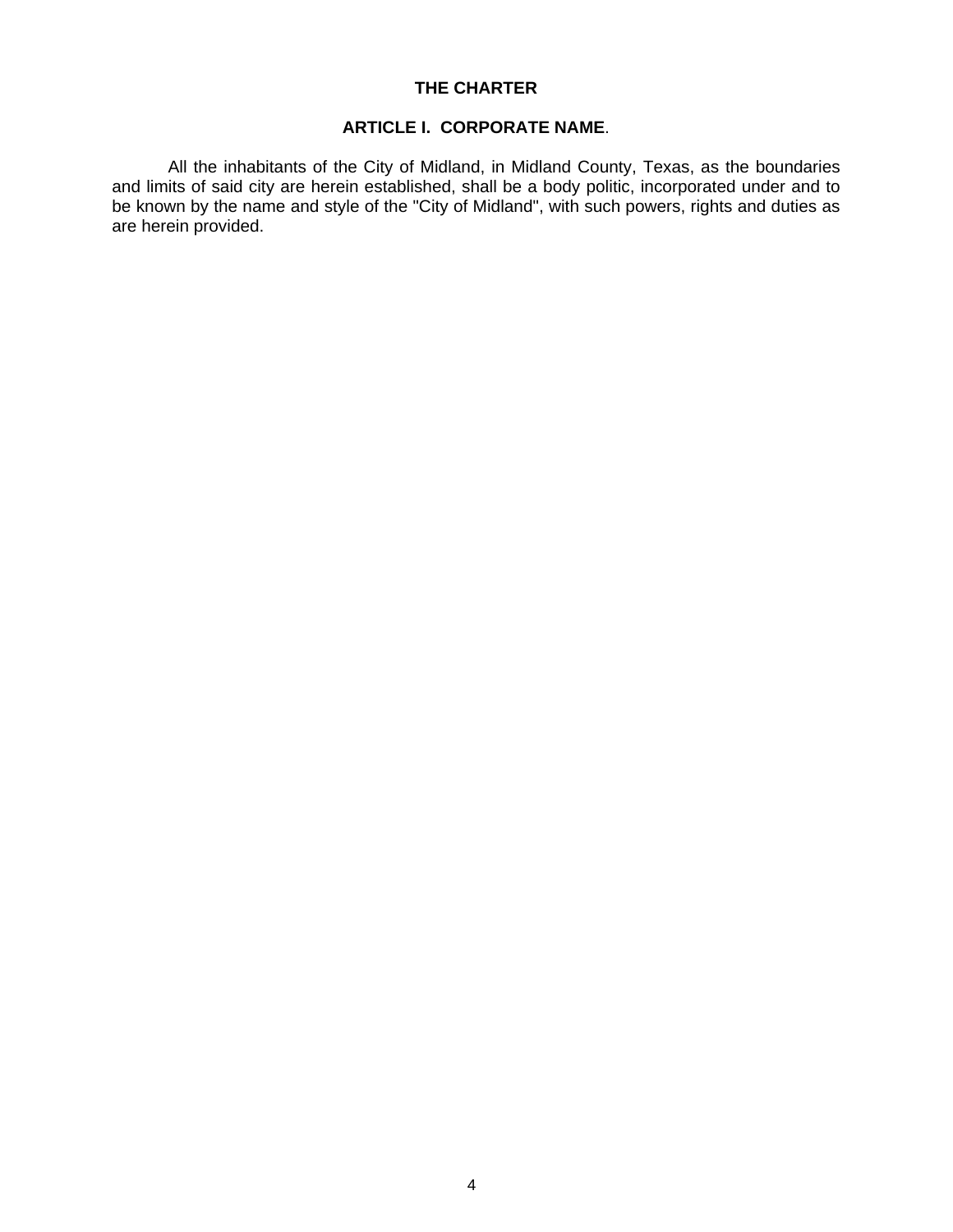#### **ARTICLE II. MUNICIPAL BOUNDARIES**.

#### **Sec. I. Boundaries.**

 The boundaries of the City of Midland shall be the same as have been heretofore established and now exist which boundaries are more fully set out in an order for election recorded in the commissioners' court minutes, Volume 11, on Pages 573 and 574, of Midland County, Texas.

#### **Sec. 2. Extension of Boundaries.**

 The city council shall have power by ordinance to fix the boundary limits of the City of Midland; and to provide for the alteration and the extension of said boundary Iimits and the annexation of additional territory lying adjacent to the city, with or without the consent of the territory and inhabitants annexed. Upon the introduction of any such ordinance in the city council, it shall be published in the form in which it may be finally passed, in a daily newspaper published in the City of Midland, at least one time, and said ordinance shall not thereafter be finally acted upon until at least thirty days have elapsed after the first publication thereof; and, upon the final passage of any such ordinance, the boundary limits of the city shall thereafter be fixed in such ordinance; and when any additional territory has been so annexed, same shall be a part of the City of Midland, and the property situated therein shall bear its pro rata part of the taxes levied by the city, and the inhabitants thereof shall be entitled to all the rights and privileges of all the citizens, and shall be bound by the acts, ordinances, resolutions and regulations of the city.

#### **Sec. 3. Platting of Property.**

 Should any property situated within the city limits, as herein established or as may hereafter be established, or within five miles of such corporate Iimits of the City of Midland, as herein established or as may hereafter be established, be hereafter platted into blocks and lots, the owner or owners of said property shalI comply with alI of the provisions of Article 974a of the 1925 Revised Civil Statutes of Texas, as amended, being Acts of 1927, 40th Legislature, Page 342, Chapter 231; the provisions of which act and article are herewith especially and specifically adopted by the vote of the qualified voters of said City of Midland in compliance with Section 10 of said act.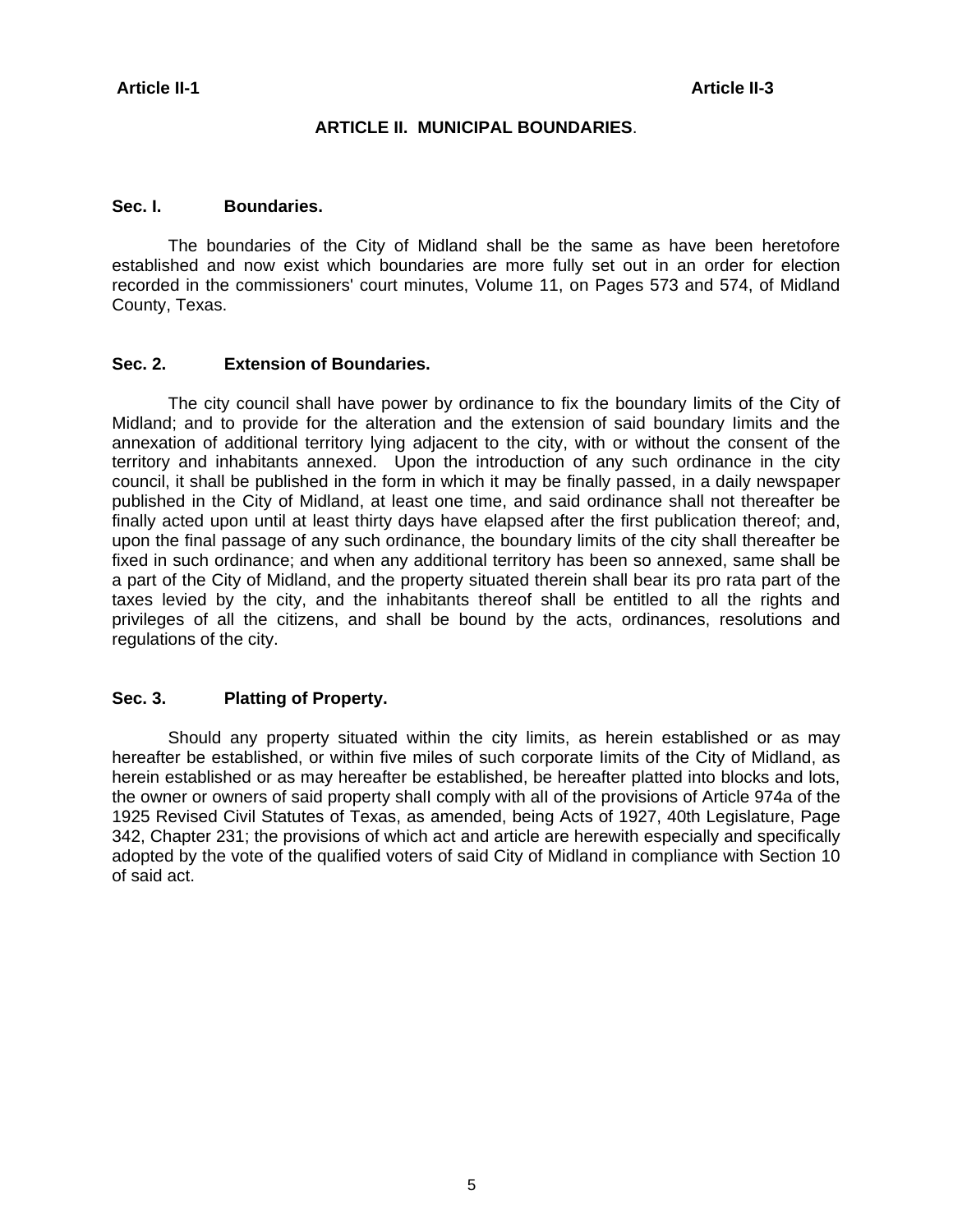### **ARTICLE III. CORPORATE POWER.**

#### **Sec. 1. General.**

 (a) The City of Midland, made a body politic and corporate by the adoption of this Charter, shall have perpetual succession; may use a common seal; may sue and be sued; may contract and be contracted with; implead and be impleaded in all courts and places and in all matters whatever; may take, hold and purchase such lands, within or without the city limits, as may be needed for corporate purposes of said city, and may sell or lease any real estate or personal property owned by it (other than such property which is to be used by any common carrier, public transportation service or public utility which is governed by the provisions of Section 18 of this Article entitled "Franchises"); perform and render all public service, and when deemed expedient may condemn property for corporate use, and may hold, manage and control the same; and shall be subject to all the duties and obligations now pertaining to or incumbent upon said city as a corporation, not in conflict with the provisions of this Charter; and shall enjoy all rights, immunities, powers, privileges and franchises now possessed by said city and herein conferred and granted; and, except as prohibited by the Constitution of the State of Texas or restricted by this Charter, the City of Midland shall have and may exercise all municipal powers, functions, rights, privileges and immunities of every name and nature whatsoever. In addition to the powers herein otherwise granted, the city shall have all powers enumerated in Article 1175, Revised Statutes of Texas, 1925, as heretofore amended, as though such statute was set forth herein.

 Provided that any lease entered into by the city under this section shall not exceed a term of 50 years and shall contain a provision for the right of adjustment of the rental no less often than every five years; except that the foregoing limitations of this sentence shall not apply to leases made to the United States of America, the State of Texas, or any political subdivisions, agency or instrumentality thereof. Provided further that the provisions of this section shall govern and take precedence over any other present articles, sections, and provisions of this Charter with which they may be deemed inconsistent or in conflict. (Res. 72-72 - 4/11/72)

 (b) The enumeration of particular powers by this Charter shall not be held or deemed to be exclusive, but, in addition to the powers enumerated therein or implied thereby, or appropriate to the exercise of such powers, it is intended that the City of Midland shall have, and may exercise, all powers which under the Constitution and statutes of the State of Texas it would be competent for this Charter specifically to enumerate. All powers of the city, whether expressed or implied, shall be exercised in the manner prescribed by this Charter or, if not prescribed therein, then in the manner provided by ordinance or resolution of the council.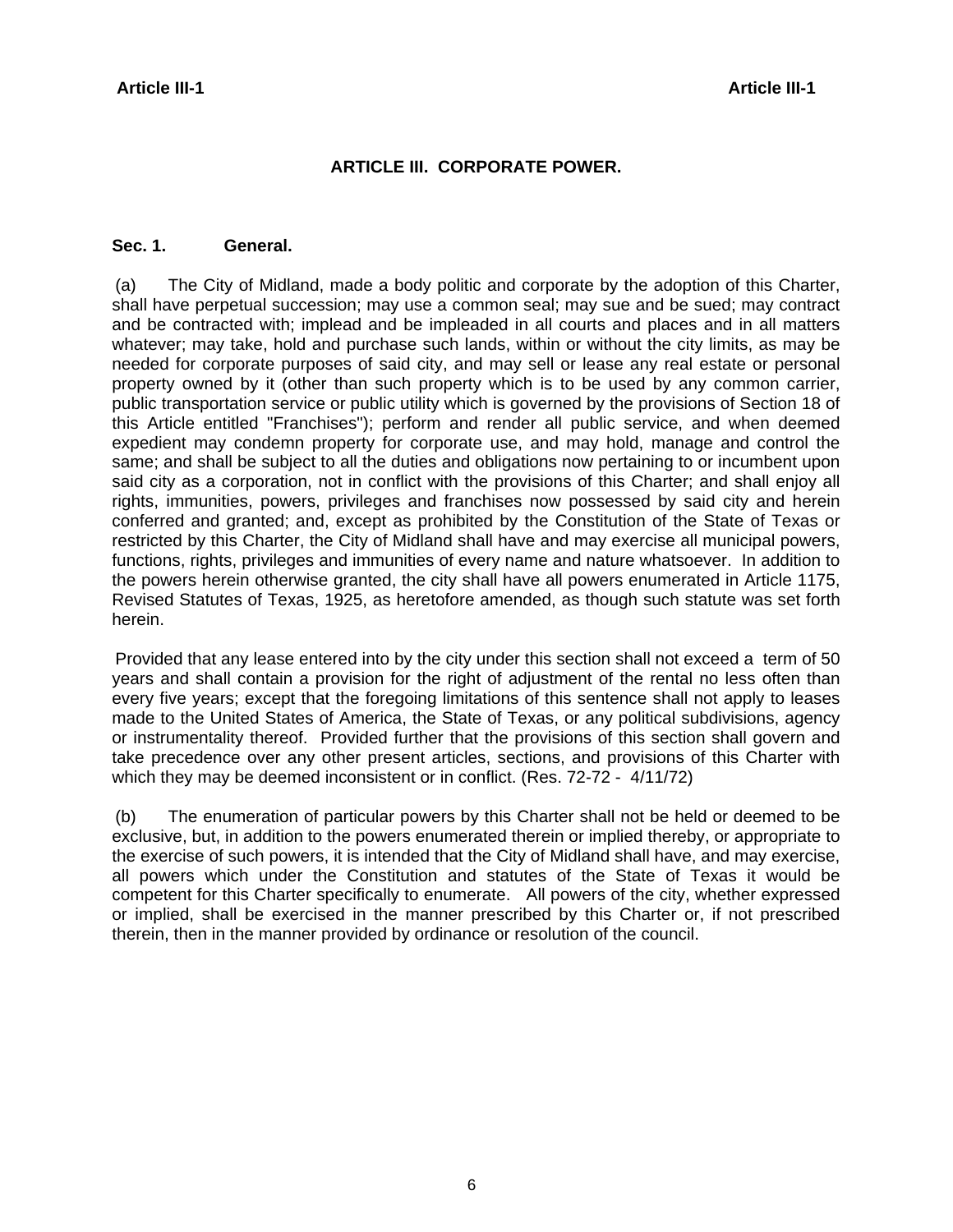### **Sec. 2. Powers of Ordinances.**

 The City of Midland shall have the power to enact and enforce all ordinances necessary to protect health, life and property, and to prevent and summarily abate and remove all nuisances, and preserve and enforce good government and order and security of the city and its inhabitants; and to enact and enforce ordinances on any and all subjects; provided that no ordinance shall be enacted inconsistent with the provisions of this Charter, or Constitution of the State of Texas; it being the intention to obtain by the adoption of this Charter, full power of local self government, and the City of Midland shall have and exercise all the powers of local self government granted to cities having more than five thousand inhabitants by what is known as the Home Rule Amendment to the Constitution of the State of Texas, and to the Home Rule Enabling Act passed by the Legislature of Texas, and now known as Chapter 13 of Title 22 of the Revised Civil Statutes of this state.

### **Sec. 3. Style of Ordinances.**

 The style of all ordinances of the City of Midland shall be: "Be it ordained by the city council of the City of Midland," but the same shalI be omitted when the ordinances of the city are codified and published in book or pamphlet form by the City of Midland, or under the authority of its governing body.

### **Sec. 4. Real Estate, etc., Owned by the City.**

 All real estate owned in fee simple title, or held by lease, sufferance, easement or otherwise, all public buildings, fire stations, parks, airports, streets and alleys; and all property, whether real or personal, of whatever kind, character or description now owned or controlled by the City of Midland shall vest in, inure to, remain and be the property of said City of Midland under this Charter; and all causes of action, choses in action, rights or privileges of every kind and character and alI property of whatsoever character or description which may have been held and is now held, controlled or used by said City of Midland for public uses or in trust for the public, shalI vest in and remain an inure to the City of Midland under this Charter, and all suits and pending actions to which the City of Midland heretofore was or now is a party, plaintiff or defendant, shall in no wise be affected or terminated by the adoption of this Charter, but shall continue unabated.

### **Sec. 5. Acquisition of Property.**

 The City of Midland shall have the power and authority to acquire by purchase, gift, devise, deed, condemnation or otherwise any character of property, within or without its municipal boundaries, including any charitable or trust funds.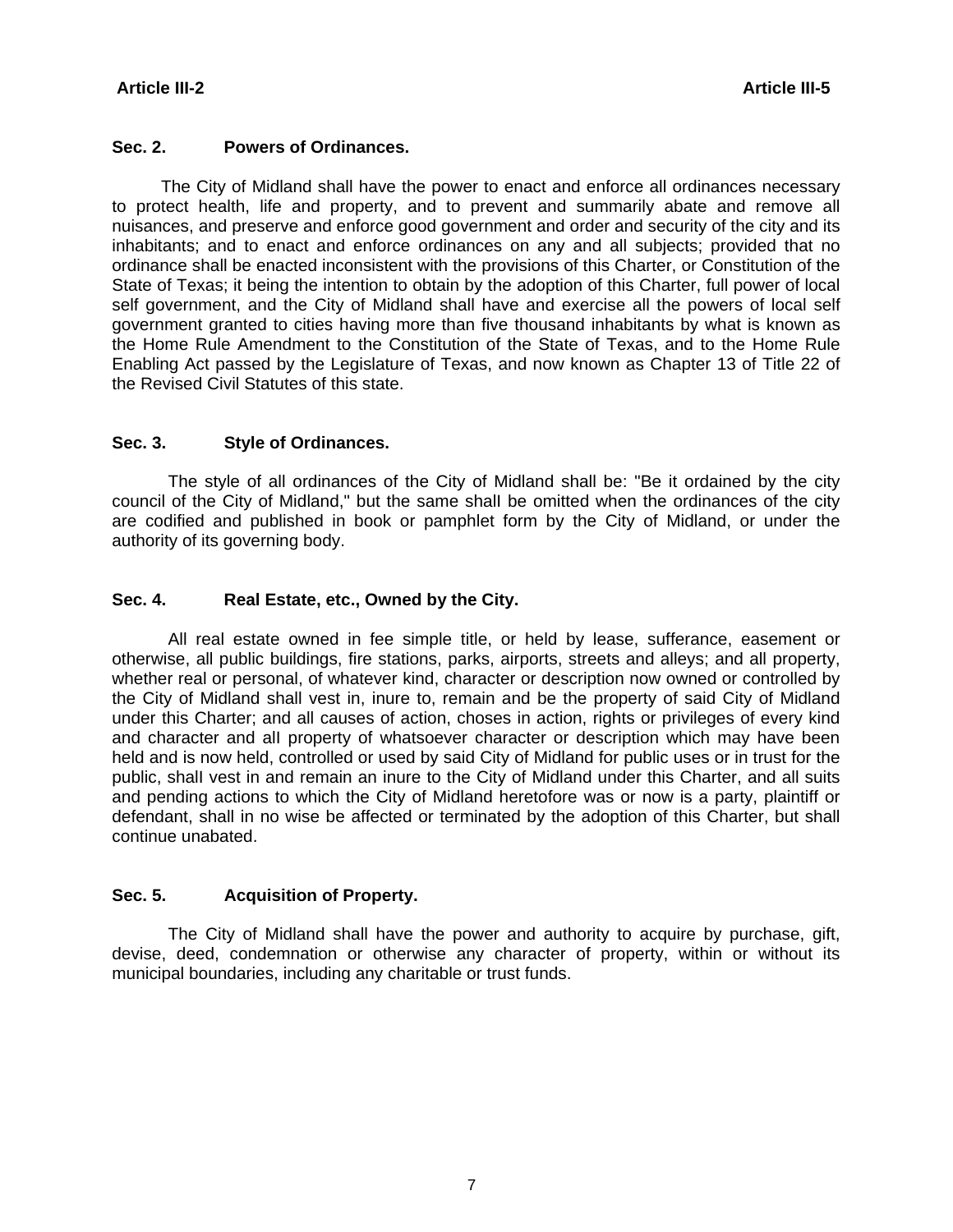#### **Sec. 6. Public Property Exempt from Execution.**

 No public property or any other character of property owned or held by the City of Midland shall be subject to an execution of any kind or nature.

#### **Sec. 7. City Funds not Subject to Garnishment.**

 No funds of the City of Midland shall be subject to garnishment, and the City of Midland shall never be required to answer in any garnishment proceedings. (1955)

#### **Sec. 8. Liability for Negligence.**

 Before the City of Midland shall be liable for damages for accidental death, personal injuries of any kind or for injuries to or destruction of or damage to property of any kind, the claimants or survivors in a death claim or the persons injured or the owner of the property so injured, damaged or destroyed, or someone in his behalf, shall give the mayor and city council notice in writing of such injury, damage or destruction, duly verified within sixty days after the same has been sustained, stating in such written notice when, where and how the injury, damage or destruction occured, the apparent extent thereof, the amount of damages sustained, the amount for which the claimant will settle, the street and residence number of claimant at the time and date the claim was presented and the actual residence of such claimant for the six months immediately preceding the occurrence of such injuries, damage or destruction, and the names and addresses of the witnesses upon whom he relies to establish his claim; and a failure so to notify the mayor and city council within the time and manner provided therein shall exonerate, excuse and except the city from any liability whatsoever. (Election - 9/10/60)

### **Sec. 9. City Not Required to Give Bond.**

 It shall not be necessary in any suit or proceeding in which the City of Midland is a party for any bond, undertaking or other security to be demanded or executed by or on behalf of the city in any of the state courts, but all such actions, suits, appeals or proceedings shall be conducted in the same manner as if such bond had been given, and the City of Midland shall be liable as if the security or bond had been duly executed.

#### **Sec. 10. Right of Eminent Domain.**

 The City of Midland shall have the right of eminent domain for public purposes whenever the governing authority shall deem it necessary; and to take any private property, within or without the city limits, for any of the following purposes, to-wit: city halls, police stations, jails, calabooses, fire stations and fire alarm systems, police alarm systems, radio stations and systems, libraries, welfare buildings, hospitals, sanitariums, auditoriums, market houses, abattoirs, warehouses, streets, alleys, parks, airports, highways, boulevards, subways, playgrounds,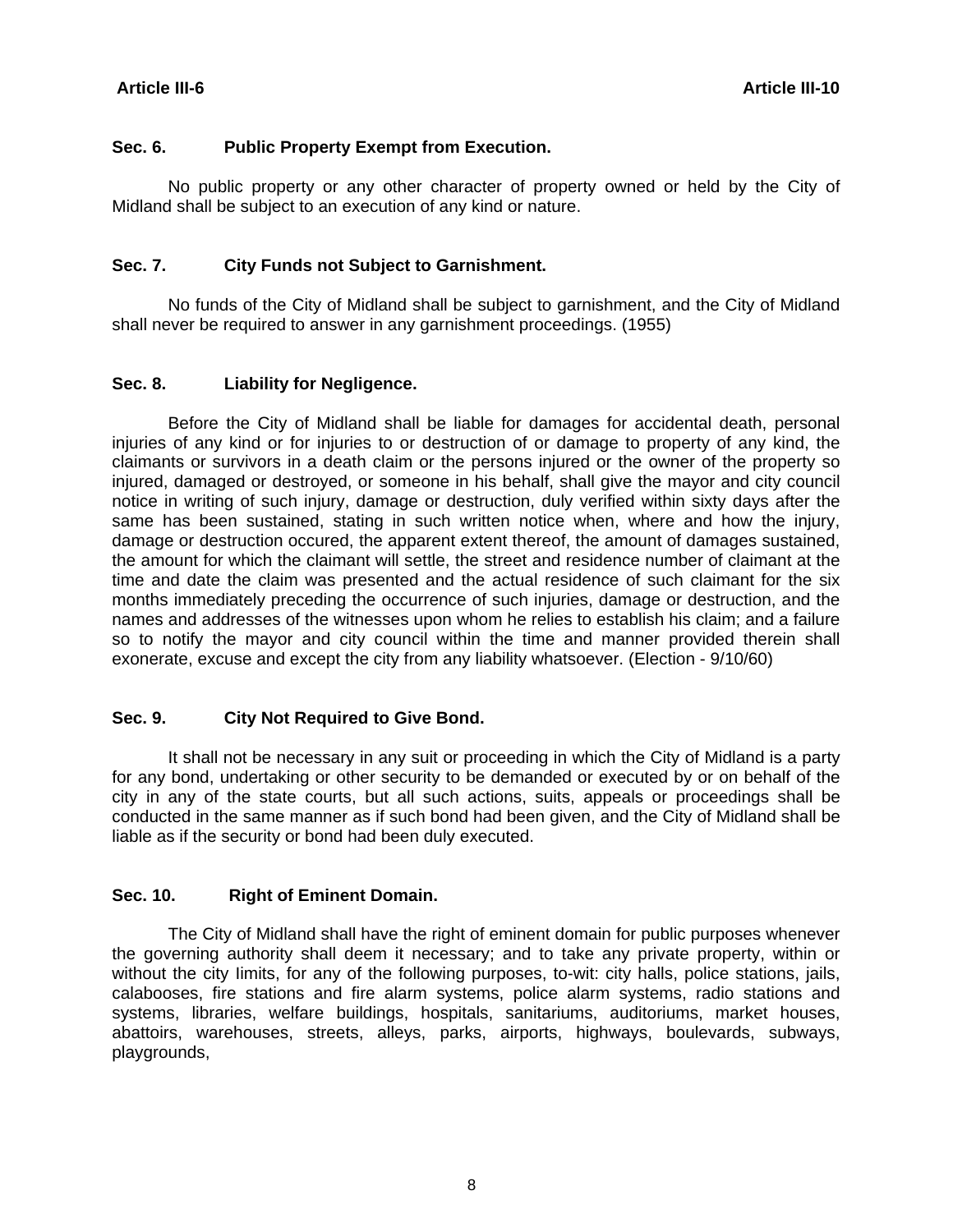dumping grounds, sewer systems, sewage disposal plants, drains, filtering beds and emptying grounds for sewer systems, reservoirs, water supply sources, wells, water, electric Iight and power systems, cemeteries and crematories; and to acquire lands, within or without the city, for any other municipal purposes that may be deemed advisable. The power herein granted for the purpose of acquiring private property shall include the power of improvement and enlargement of waterworks, including water supply, riparian rights, standpipes, watersheds, dams, the construction of supply reservoirs, wells, parks, squares, and pleasure grounds, and for the purpose of strengthening or

improving the channel of any stream, branch, draw or drain, or the straightening or widening or extension of any street, alley, avenue, boulevard or other public highway. In all cases where the city seeks to exercise the power of eminent domain, it shall be controlled as nearly as practicable by the laws governing the condemnation of property by railroad corporations in this state, the city taking the position of the railroad corporation in any such cases. The power of eminent domain hereby conferred shall include the right of the governing authority of the city, when so expressed, to take the fee in the land so condemned, and such power and authority shalI include the right to condemn public property for such purposes.

#### **Sec. 11. Street Powers.**

 The City of Midland shall have the power to lay out, establish, open, alter, widen, lower, extend, grade, abandon, discontinue, abolish, close, care for, sell, pave, supervise, maintain and improve streets, alleys, sidewalks, squares, parks, public places and bridges and regulate the use thereof and require the removal from streets, sidewalks, alleys and other public property or places all obstructions, telegraph, telephone or other poles, carrying electric wires or signs, and all fruit stands, show cases and encroachments of every nature or character upon any of said streets and sidewalks, and to vacate and close private ways.

### **Sec. 12. Street Improvements.**

 Articles 1086 to 1105, both inclusive, and Article 1105b of the 1925 Revised Civil Statutes of Texas, as amended, are hereby adopted, and the City of Midiand shall have the power to improve any street or highway within its limits by filling, grading, raising, paving or repaving the same in a permanent manner or by the construction or reconstruction of sidewalks, curbs and gutters or by necessary appurtenances thereto, including sewers and drains. In the event there be any conflict between the method of improving streets, etc., as provided for by Article 1105b and the other articles of the statutes hereinafter referred to and in the adoption of the Charter herein adopted, the conflicting methods of procedure shall be deemed optional methods, and the city council of the City of Midland may legally pursue either of said methods in making such improvements.

### **Sec. 13. Regulation of Vehicles.**

 The city council shall have the power by ordinance or otherwise to license, operate and control the operation of all character of vehicles using public streets, including motorcycles, bicycles, automobiles, trucks, trailers, buses or Iike vehicles; and to prescribe the speed of the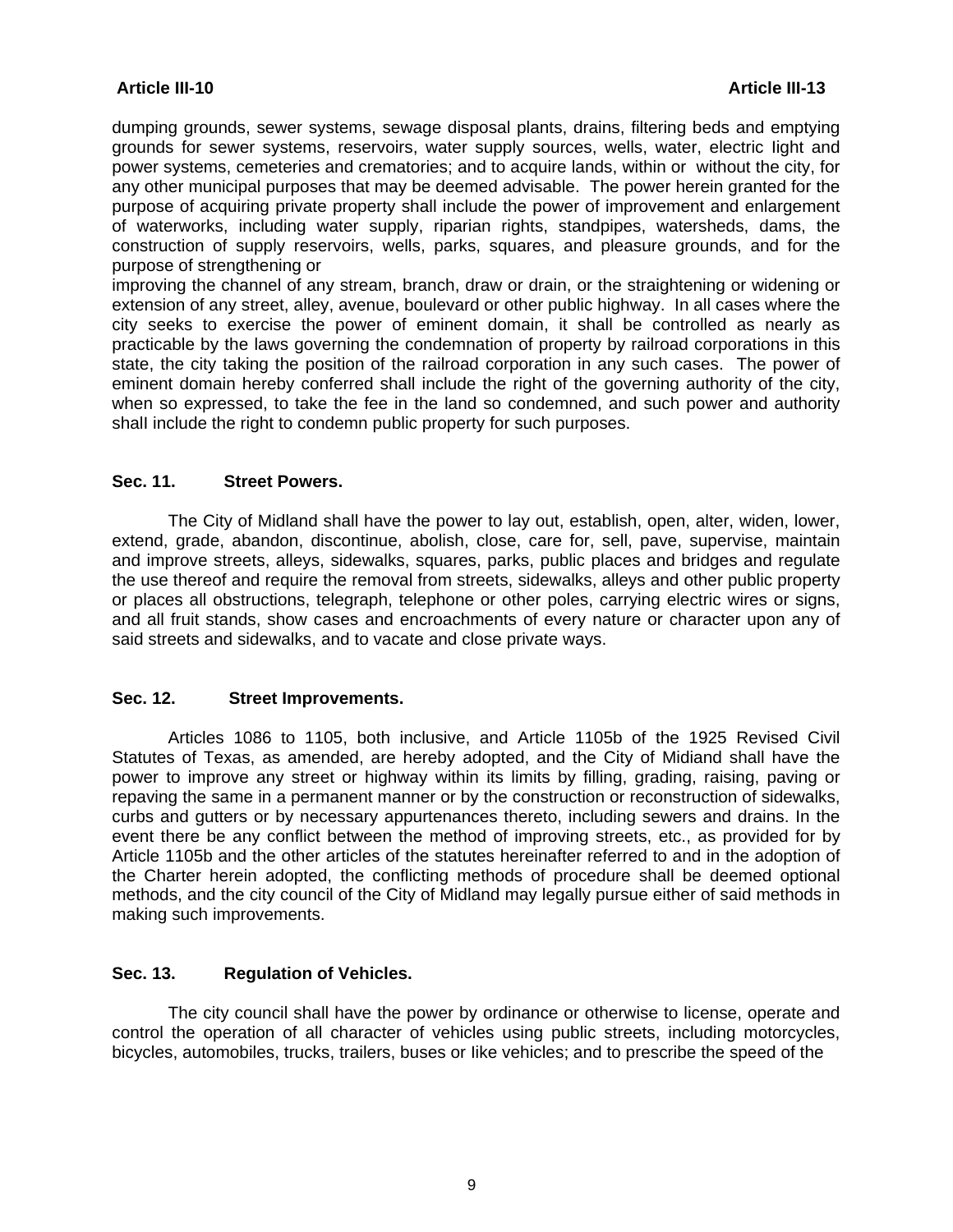same, the qualification of the operators of the same, the routing of the same, and the Iighting of same by night; and to provide for the giving of bond or other security or the operation of same.

#### **Sec. 14. Railroads.**

 The city council shall have the power by ordinance or otherwise to direct and control, within the city limits, the speed of engines, locomotives and motor cars operating on railroad tracks, the construction of railroad tracks, turnouts and switches, and the regulation of the grade thereof and the use of streets.

#### **Sec. 15. Public Utilities.**

 The city shall have power to build, construct, purchase, own, lease, maintain and operate, within or without the city limits, light and power systems, water systems, sewer systems or sanitary disposal equipment and appliances, natural gas systems, parks and swimming pools, fertilizer plants, abattoirs, and any other public service or utility; power to mortgage and encumber such system or systems in the manner provided in Articles 1111 to 1118, both inclusive, of the 1925 Revised Civil Statutes of Texas, as amended, and any other laws of the State of Texas, applicable thereto; and all the power which the city might exercise in connection with such public utilities and public services under Article 1175 of the 1925 Revised Civil Statutes of Texas, and any amendments thereto now or hereafter in effect as well as under any other general laws of the State of Texas pertinent or applicable thereto, including the power to demand and receive compensation for service furnished for private purposes, or otherwise, and with full and complete power and right of eminent domain proper and necessary efficiently to carry out said objects.

### **Sec. 16. Regulation of Public Utilities.**

 (a) The city council shall have the power by ordinance to fix and regulate prices, fares, tolls and chargres of water, gas, electric light, telephone, telegraph and public carriers, whether transporting passengers, freight or baggage, and generally to supervise and regulate the rates, tolls or charges of all public utilities and common carriers of every kind. The city council shall have power by ordinance to prescribe the character, quality and efficiency of service to be rendered, given and performed and furnished and the kind and design of material used in improvements by all public utilities engaged in the business of furnishing any commodity or service or in the operation of any public utility of any kind in the City of Midland, together with the power to regulate and require the extension of the lines or services of any such public utility within such city, or prohibit same.

 (b) Any company, corporation or person who may be engaged in furnishing to the inhabitants of the City of Midland any light or gas service shall, on or before the first day of March of each year, file with the mayor of the City of Midland a sworn written report, including all the information set forth in Article 1121 of the 1925 Revised Civil Statutes of Texas, as amended; it being the intention of this section to require said company, corporation or person to file such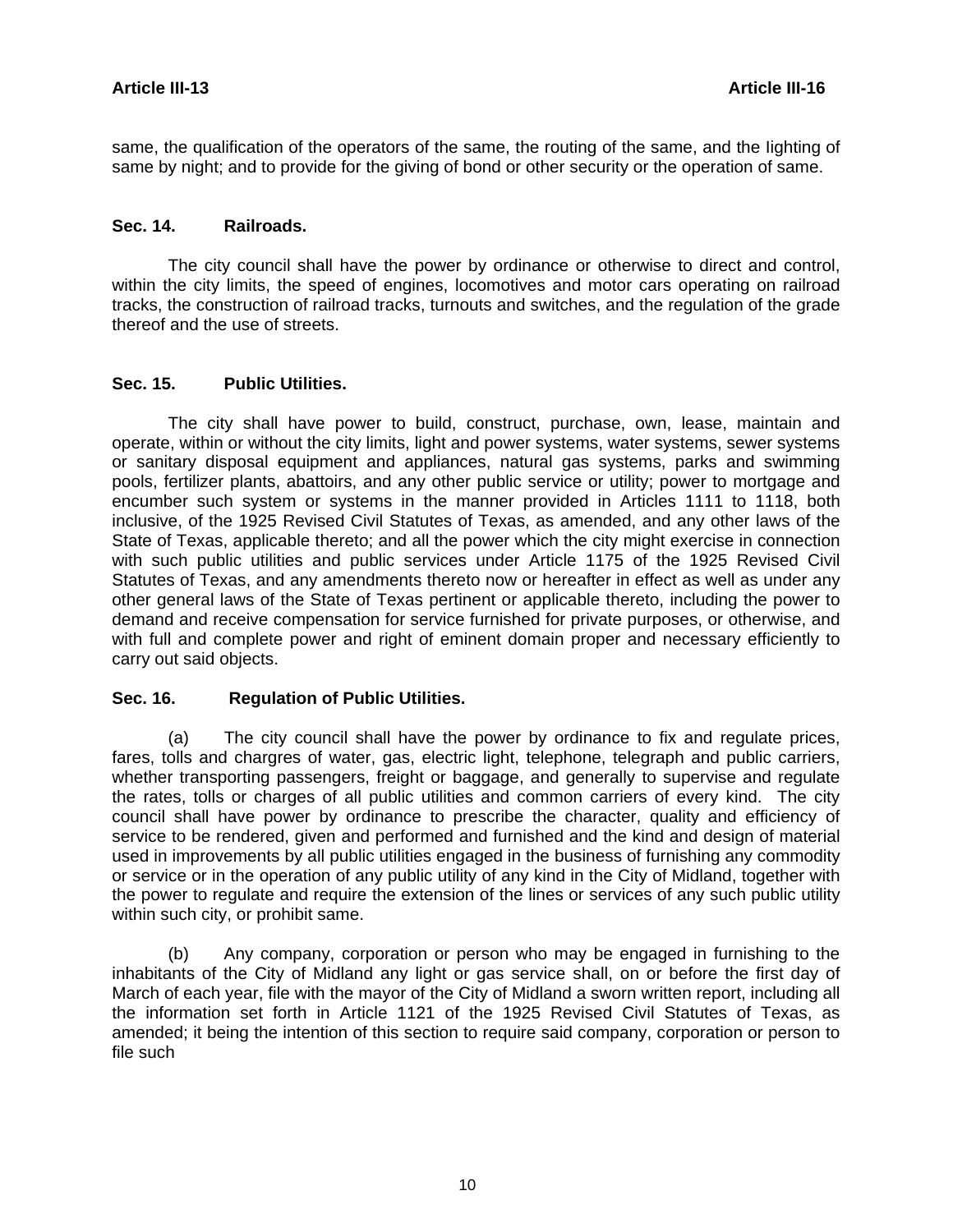#### **Article III-16 Article III-18**

reports pertaining to their operations insofar as same pertain to their operations within the city limits of the City of Midland.

#### **Sec. 17. The Power to Buy and Sell Gas, etc.**

 The city shall have power to purchase electricity, gas, oil, or any other article or service essential to a proper conduct of the affairs of the city and of its inhabitants on such terms as the city council may deem proper, for sale and distribution to the inhabitants of the city and adjacent territory; provided that no contract of purchase binding the city for a longer period than two years shall be valid unless authorized by an election at which a majority of those voting shall favor the making of such contract. (1955)

#### **Sec. 18. Franchises.**

 (a) The right of control, easement, use and ownership and title to the streets, highways, public thoroughfares and property of the city, its avenues, parks, bridges and all other public places and property, are hereby declared to be inalienable except by ordinance duly passed by a majority of all members of the city council; and no grant of any franchise or lease, or right to use the same, either on, through, along, across, under or over the same, by any private corporation, association or individual, shall be\_\_ranted by the city council for a longer period than twenty years unless submitted to the vote of the legally qualified voters of the city; provided, however, that when application is made for any grant or franchise, lease, right or privilege by any person or corporation, if applicant so requests, the council shall submit the same at an election called for said purpose, the expense of which shall be borne by the applicant, and, if a majority of the votes cast at said election shall be in favor of making the grant as applied for, said grant shall be made for a term of years as specified in the ordinance calling said election; provided, however, that no grant shall be made or authorized for a period longer than thirty years. (Election - 4/1/75, Res. 75-91 - 4/8/75)

 (b) The city council may of its own motion submit all such applications to an election at which the people shall vote upon the propositions therein submitted, the expense of such election to be paid by the applicant.

 (c) No franchise shall ever be granted until it has been approved by a majority vote of the city council after having been read in full at three regular meetings of the city council, nor shall any such franchise, grant or privilege ever be made unless it provides for adequate compensation or consideration therefor, to be paid to the city, and in addition to any other compensation grantee shall pay annually such fixed charge as may be prescribed in the franchise. Such franchise and any contract in pursuance thereof shall provide that, upon termination of the grant the franchise, as well as any other property of the grantee within said city, shall, upon payment of a fair valuation therefor (the mode to determine which shall be specified in the grant), become the property of the city; provided, that the grantee shall never be entitled to any payment of valuation because of any value derived from the franchise or the fact that it is or may be a going concern duly installed and operated.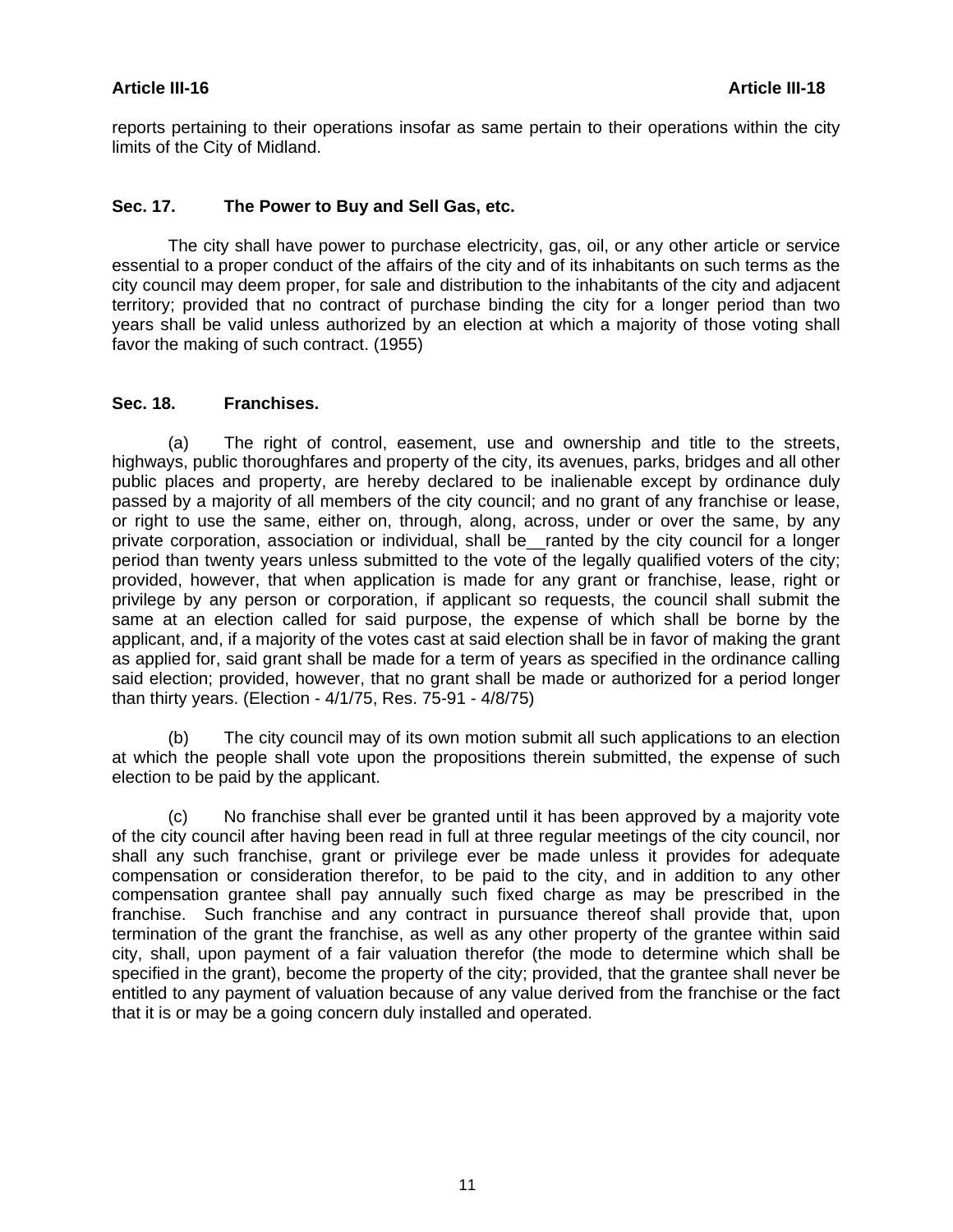(d) Every such franchise or grant shall make adequate provision by way of forfeiture of the franchise, or otherwise, to secure efficiency of public service at reasonable rates and to maintain the property in good order throughout the life of the grant.

 (e) The city council may cause to be inspected or examined at all reasonable hours any books of account or papers of any such grantee, which accounts shall be kept and reports made in accordance with forms and methods prescribed by the city council, which so far as practical, shall be uniform for all such grantees. All such grantees shall furnish such invoices, reports, costs, books and papers as may be required by the city council in determining any rates or charges of such grantee for its services to the patron of such grantee.

#### **Sec. 19. Airports.**

 The city council shall have power to establish, maintain and operate an airport or airports, within or without the city limits, and landing fields, radio beams, beacons and other apparatus, buildings, equipment and appurtenances necessary or convenient therefor, and to make suitable charges for their use.

#### **Sec. 20. Parks, Playgrounds, etc.**

 The City of Midland shall have exclusive control of all city parks and playgrounds, whether within or without the city limits, and to control, regulate and remove all obstructions and prevent all encroachments thereupon; to provide for raising, grading, filling, terracing, landscape gardening, erecting buildings, swimming pools and wading pools, and other structures providing amusements therein, for establishing walks and paving driveways around, in and through said parks, playgrounds, and other public grounds, speedways or boulevards owned by it, and lying both outside and inside the municipal boundaries.

### **Sec. 21. Underground Construction.**

 The city council may require the placing of all wires or overhead construction of public utilities, or such part thereof as may be deemed best, from time to time, under the surface of the grounds, under such regulations as may be prescribed by the city council from time to time; and may provide for such construction or change thereof in any franchises hereafter granted.

### **Sec. 22. Fires.**

 The city council shall have power by ordinance or otherwise to provide means for protection against conflagrations and for the establishment, maintenance, support and regulation of a fire department and for the guarding against fires. It may prescribe fire limits, stipulate and provide for minimum requirements for construction of buildings within such fire limits, regulate or prohibit the erection, building, replacing or repairing of wooden buildings within such limits; may prescribe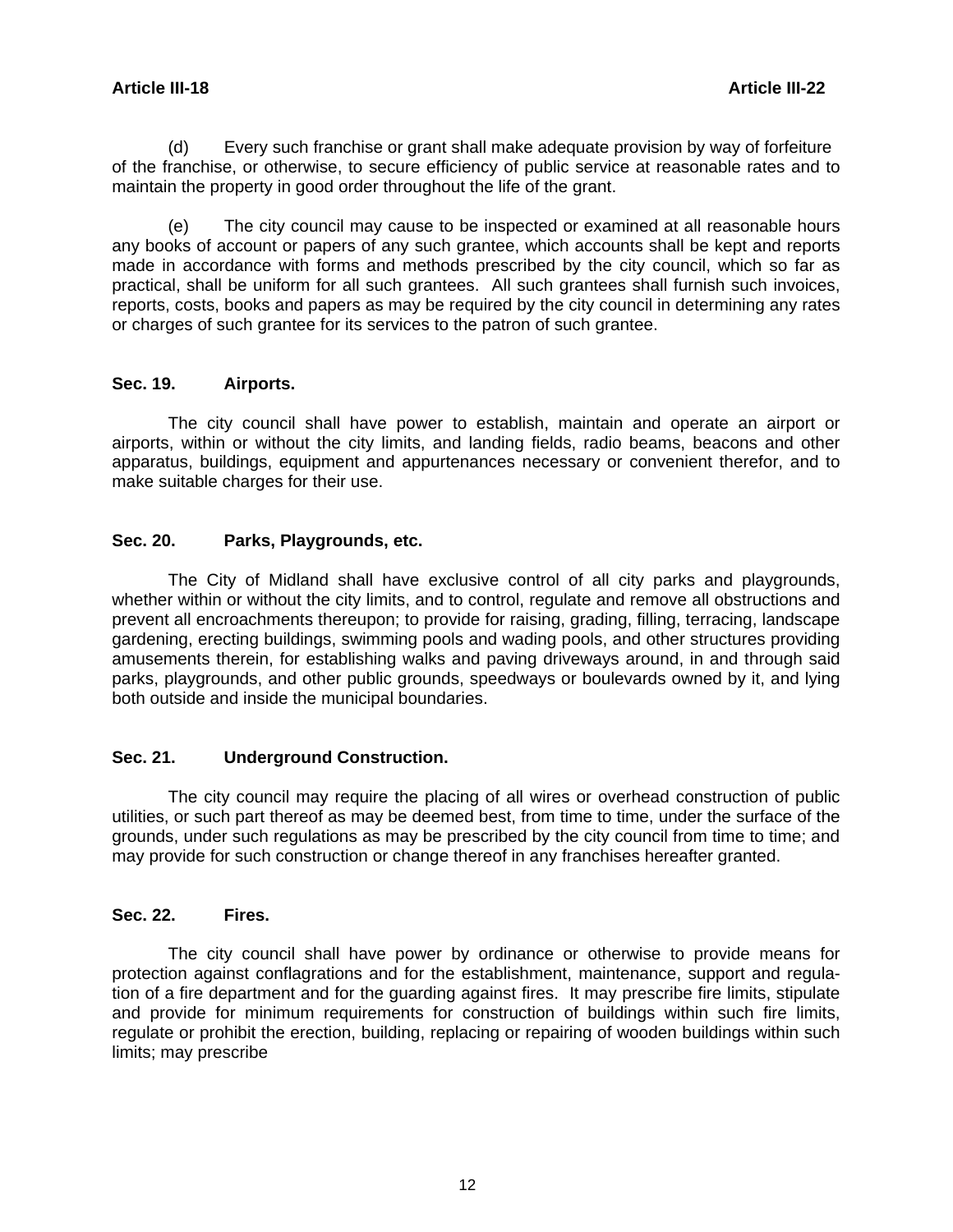### **Article III-22 Article III-23**

that the buildings within such fire limits be made or constructed of fireproof material; and may prohibit the repairing of wooden buildings within such Iimits when the same have been damaged to within fifty per cent of the value thereof; and may declare all dilapidated buildings to be nuisances and direct the same to be repaired, removed or abated in such manner as the city council may prescribe; and may further prescribe limits within which only fireproof roofing may be used; it may also by ordinance regulate, prescribe, govern or forbid the storage of lumber, building material of any kind or inflammable or explosive goods, wares and merchandise of any and every kind within certain limits and prescribe limits within which such materials may be stored, housed or carried.

### **Sec. 23. Health.**

 The city council shall have the power to provide for a health department and to establish all necessary rules and regulations protecting the health of the city and for the establishment of quarantine stations, pest houses, emergency hospitals and hospitals, and to provide for the adoption of necessary quarantine laws to protect the inhabitants against contagious or infectious diseases. Such general powers shall include, but not to the exclusion of other powers, the following powers:

 (a) The city council shall have the power by ordinance or otherwise to regulate, license and inspect persons, firms, corporations, common carriers or associations operating, managing or conducting any hotel or any other public sleeping or eating place, or any place or vehicle where food or drink, or containers therefor, of any kind is manufactured, prepared, stored, packed, served, sold or otherwise handled within the city limits of said city, or any manufacturer or vendor of candies or manufactured sweets; and shall have the power to prescribe health regulations with reference to any and all workers or employees hired or used in any of said places or vehicles, or about said places or vehicles, or who deliver products to and from said places and vehicles; and shall have the power to inspect, license and regulate the sanitary condition of said places and vehicles and to condemn all articles not wholesome or fit for human consumption.

 (b) The city council of the City of Midland shall have the power to license barbers and beauticians and to prescribe health regulations with respect to their places of business, their persons and their workers and employees, and shall have the power to prescribe health regulations with respect to porters, hotel maids and domestic servants.

 (c) To define alI nuisances and prohibit the same within the city and outside the city Iimits for a distance of 5,000 feet; to have power to police alI parks or grounds, speedways, or boulevards owned by said city and lying both outside and inside said city; to prohibit the polIution of any stream, draw, drain or tributaries thereof, water deposit and reservoir, whether above or below the ground, which may constitute the source or storage of water supply, and to provide for policing the same, as well as to provide for the protection of any watersheds and the policing of same; to inspect, Iicense and regulate dairies, slaughter pens and slaughterhouses inside or outside the limits of the city from which meat or milk is furnished to the inhabitants of the city; to require property owners to make connection to the sewer systems with their premises, and to provide for fixing a Iien against the property of property owners who fail or refuse to make sanitary sewer connections, and to charge the cost against said owner and make it a personal Iiability.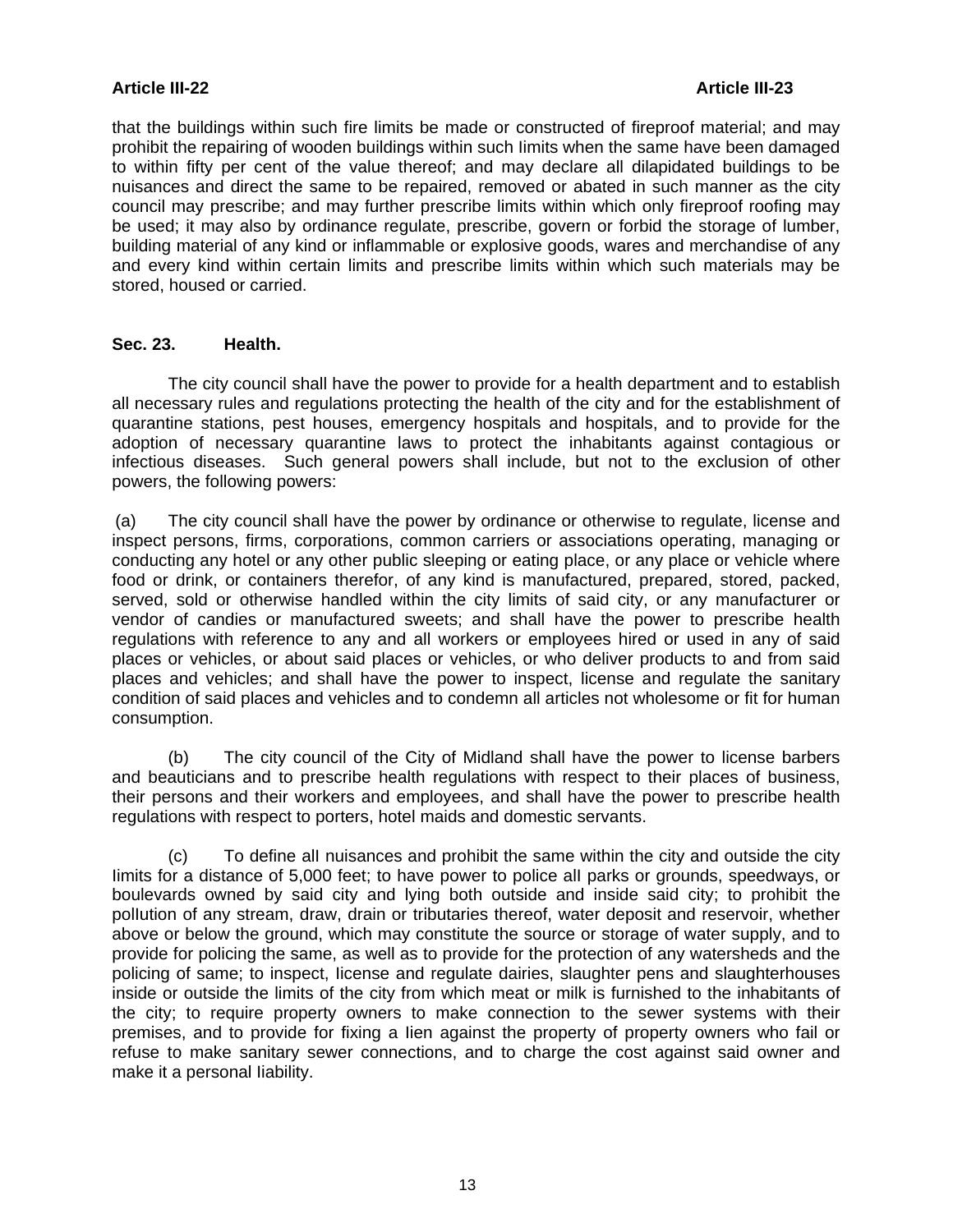(d) To provide for the fixing of penalties for failure of any person, firm, corporation or association to comply with any such rules and regulations so prescribed by the city council under the provisions of this section; it being the Intention to vest in the city council not only the powers

expressly enumerated in this section but all other powers reasonably necessary for the protection of the health of the City of Midland and its inhabitants.

#### **Sec. 24. Police Department.**

 The City of Midland shall have power by ordinance to establish and maintain a police department and to prescribe the duties of the members of said department, and regulate their conduct and fix their salaries or fees of office or both. The head of the police department of said city shall be known and designated as "chief of police", and the other members thereof shall be known as "policemen"; all of whom shall be appointed by the city council.

#### **Sec. 25. Power to Compromise and Settle Claims and Lawsuits.**

 The city council of the City of Midland shall have the power and authority to compromise and settle any and all claims and lawsuits of every kind and character in favor of or against the said city, including suits by said city to recover delinquent taxes. (1955)

#### **Sec. 26. Contracts.**

 (a) No contract shall ever be made which binds the city to pay for personal services to be rendered for any stated period of time; but all contracts for personal services shall be restricted to the doing of some particular act or thing, and upon its completion no further liability shall exist on the part of the city; with the exception of officers and heads of departments specifically mentioned herein.

(b) Nor shall the city or anyone acting for It make any contract for goods, materials, services or supplies for the current use of any department of the municipality for more than one year, except as in this Charter provided, until included in the budget and an appropriation has been made therefor, and no contract or purchase shall exceed the amount appropriated. All contracts, except for professional services, shall be made upon specifications, and no contract shall be binding until it has been signed by the mayor, or other officer or agent designated and expressly authorized by the city council. Whenever the contracts charged to any appropriation equal the amount of the appropriation, the mayor or other authorized person shall sign no additional contract chargeable to such appropriation. Any contract for current expenditures exceeding the budget or the appropriation therefor shall be void. (Election - 9/10/60)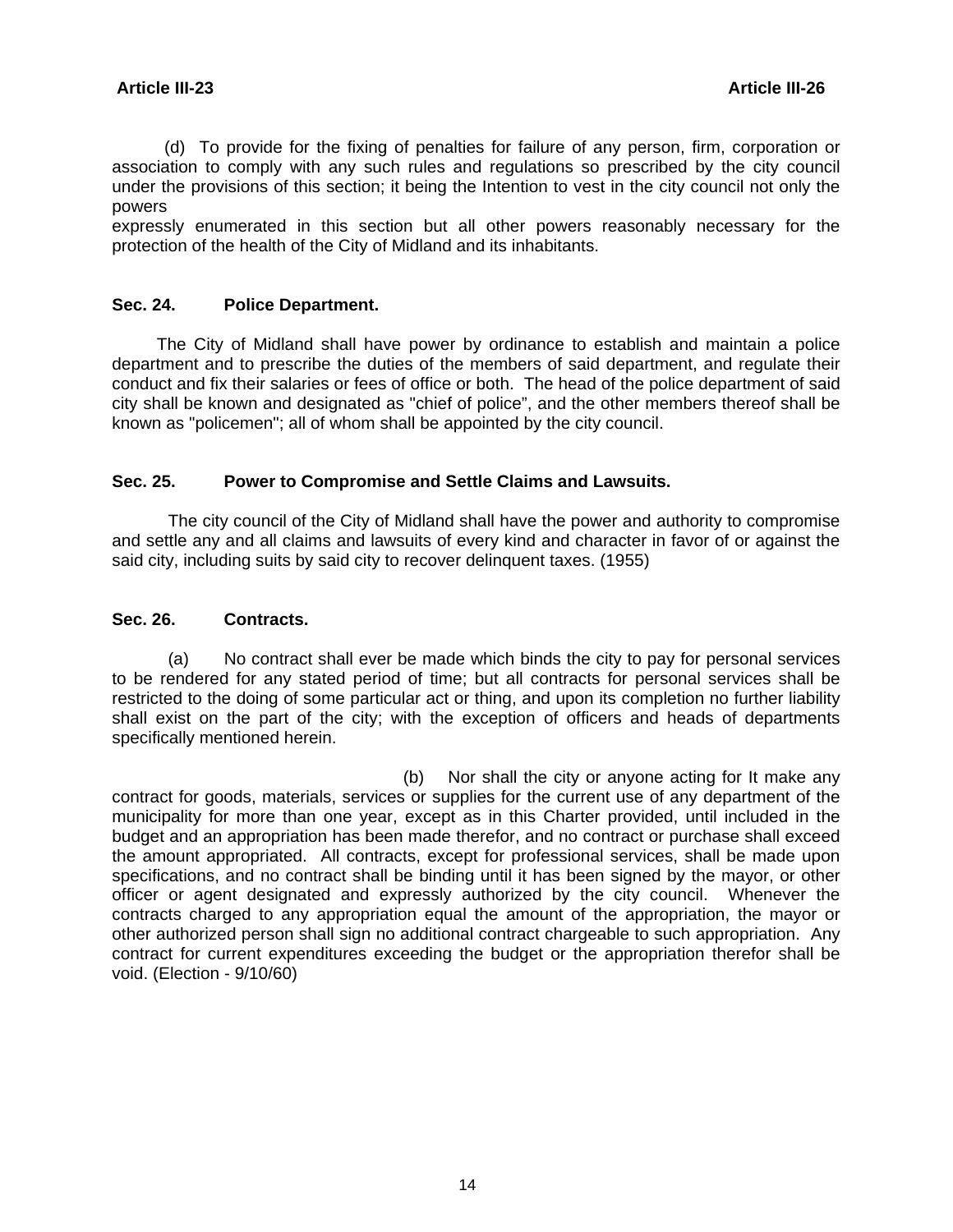#### **Article III-26 Article III-27**

 (c) After approval of specifications by the mayor and city council, or other officer expressly designated by them, advertisement shall be published in the official newspaper, to be named by the city council, at least once in each week for two consecutive weeks, inviting competitive bids for labor and materials embraced in the proposed contract. All bids submitted shall be sealed and delivered to the city officer designated by the council and specified in the advertisement. At the time announced in such notice, there shall be a public opening in a place designated in said public notice of all bids received, the person opening the bids to be named by city council, and no awards shall be made except to one of the bidders. The council, or other officer expressly designated by them, shall determine the most advantageous bid for the city and shall award the contract to such bidder, but the city shall always have the right to reject any and all bids, and, in the event all bids are rejected, may call for new bids which shall be advertised In like manner as the original bids. Pending advertisement of such proposed contracts, the specifications shall be on file in the office of the city officer designated by the council and specified in the advertisement, subject to the inspection of all persons desiring to bid. No contract shall ever be authorized except by approval of the city council, or other officer expressly designated by them; provided, however, that contracts in any one transaction or related series of transactions for less than \$10,000.00 or the maximum allowed under state statute, whichever is greater, may be awarded without advertisement and bid as herein required, if in the opinion of the city council, or other officer expressly designated by them, such advertisement and bid should be waived and provided that at least three bids, if available, are solicited.

 Notwithstanding anything to the contrary herein otherwise contained, the council, or other officer expressly designated by them, may waive formal advertisement for bids when in its judgment there is only one source of supply and bids would be futile and the item can be obtained from the sole source at a price considered reasonable by the council, or other officer expressly designated by them; and, further, when no bids are received in response to formal advertisement for same, the council, or other officer expressly designated by them, may negotiate the transaction in question with any available source on any terms determined by the council to be reasonable and in the public interest.

 Provided, further, that in case it is necessary to preserve or protect the public health or safety of the residents of the city, or in case of public calamity caused by fire, flood, storm or other natural disasters or acts of God, or in other emergency cases created by unforeseen damage to public property, the city council, or other officer expressly designated by them, may authorize contracts for the immediate repair, preservation or protection of public property and the lives and health of the citizens of the city without advertising for bids as otherwise required hereinabove and, to pay for same, the city council may issue such time warrants as are necessary, irrespective of the provisions of Article VIII of this Charter. (Res. 91-193 - 5/9/91)

### **Sec. 27. Zoning.**

 The city council shall have full power and authority to zone the City of Midland and to pass all necessary ordinances, rules and regulations governing the same under and by virtue of the authority given to cities and legislative bodies thereof by Sections "A" to "H" of Article 1011 of the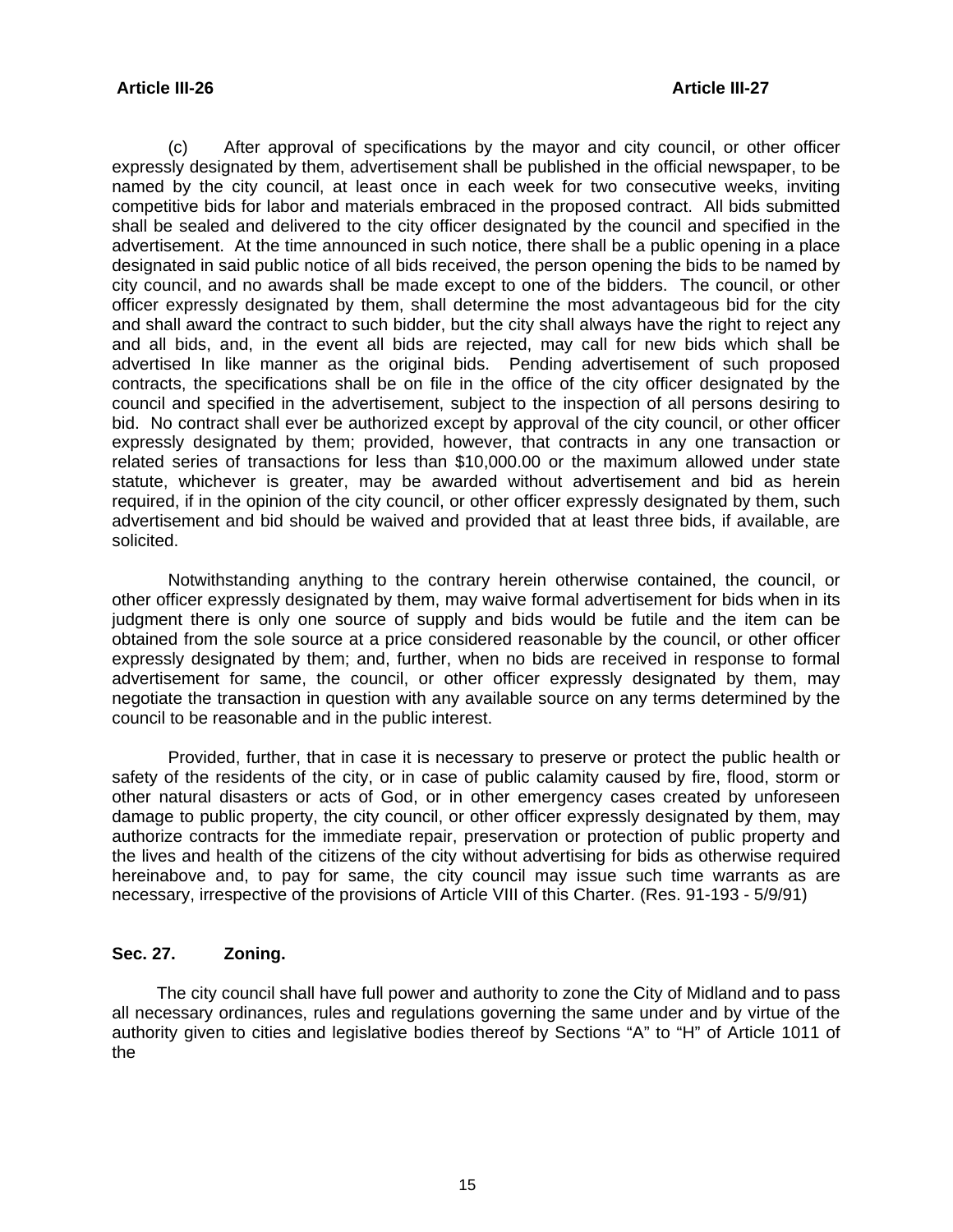1925 Revised Civil Statutes of Texas, as amended, being Acts of 1927, 40th Legislature, Page 424, Chapter 283, and all amendments thereto and amendments which may hereafter be made thereto. (1955)

#### **Sec. 28. Other Enumerated Powers.**

 In addition to the powers hereinabove specifically enumerated, the city council of the City of Midland shall have the power to license any lawful business, occupation or calling that is susceptible to the control of the police power; to license, regulate, control, or prohibit the erection of signs or billboards within the corporate limits of said city; to provide for a public library and the maintenance thereof; to provide for the regulation and control of electricians, plumbers, and gas fitters and electrical and plumbing works, and to require efficiency in the same; to provide for the inspection of weights, measures and meters and fix a standard of such weights, measures and meters, and to require conformity to such standards, and to provide penalties for failure to use or conform to the same; and to provide for inspection fees; to provide for the issuance of permits for erecting all buildings, for the inspection of the construction of buildings in respect to proper wiring for electric lights and other electrical appliances, piping for gas, flues, chimneys, plumbing, and sewer connections; and to enforce proper regulations in regard thereto; to require the construction of fire escapes for all public buildings, and to determine the sufficiency and regulate the safety of all exits and fire escapes provided for public buildings of every kind and character; and to provide for the enforcement of all ordinances enacted by the city by a fine not to exceed two hundred dollars, provided that no ordinance shall prescribe a greater or less penalty that is prescribed for a like offense by the laws of this state. (Election - 4/1/75)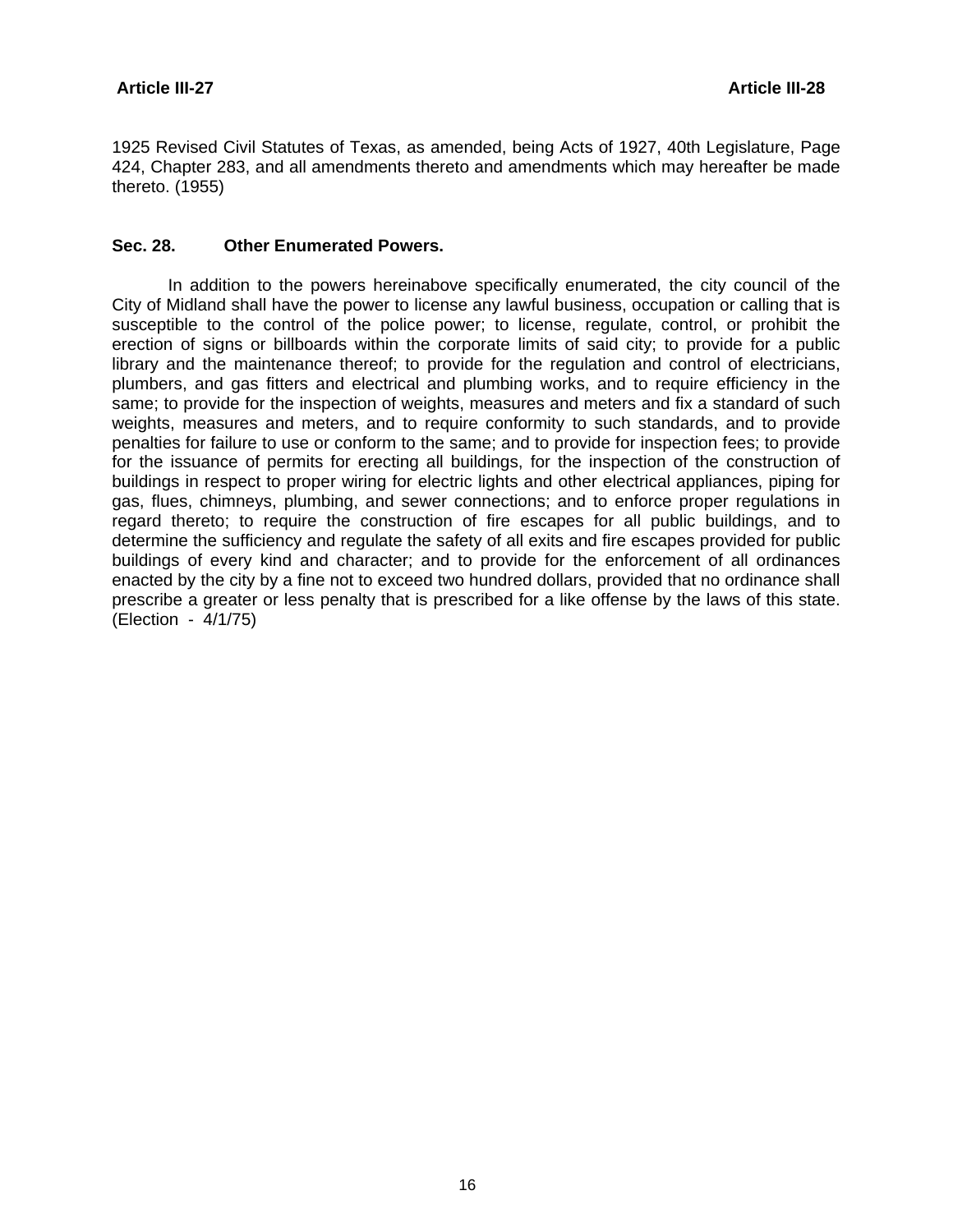### **ARTICLE IV. OFFICERS AND ELECTIONS.**

#### **Sec. 1. Governing Body.**

 The governing and lawmaking body of the City of Midland shall consist of five councilmen and a mayor, and said body shall be known as the "city council of the City of Midland."

#### **Sec. 2. Elective Officers.**

The members of the city council of the City of Midland, which includes the five councilmen and a mayor, shall be the only elective officers of the city, and they shall be elected and hold office and be compensated as herein provided. Said councilmen and mayor shall be elected from the city at large. (1955)

#### **Sec. 3. City Councilmen and Mayor, How to Get Name on Ballot.**

 Any qualified voter who is a citizen of the United States and who meets the minimum age and residency requirements established by the State statute and who is not delinquent in any indebtedness to the city, shall have the right to file an application to have his name placed on the official ballot as a candidate for any elective office, and such application in writing, signed by such candidate and delivered to the city secretary or mayor not less than thirty days prior to the date of the election, shall entitle such applicant to a place on the official ballot. The city secretary shall deliver any applications he receives to the mayor prior to the filing deadline. The names of such candidates shall be printed on the official ballot in the order determined by a drawing and the applications of such candidates shall designate the places which they seek.

### **Sec. 4. Candidates, To Run for Places, Places Designated.**

 Candidates for the office of councilmen shall file their applications for place number 1, place number 2, place number 3, place number 4, or place number 5, as the case may be, and shall be voted on and elected accordingly. Candidates for mayor shall designate in their applications that they are running for such office.

 Promptly upon the adoption of this amendment, the mayor elect shall serve for a period of one (1) year. Thereafter, the mayor shall be voted upon and shall serve for a term as provided under Article 4, Section 9. (Election - 4/2/57)

### **Sec. 5. Candidates, How Elected.**

 The candidate receiving the highest number of votes cast for the place which he seeks shall be elected to the respective office for which he was a candidate.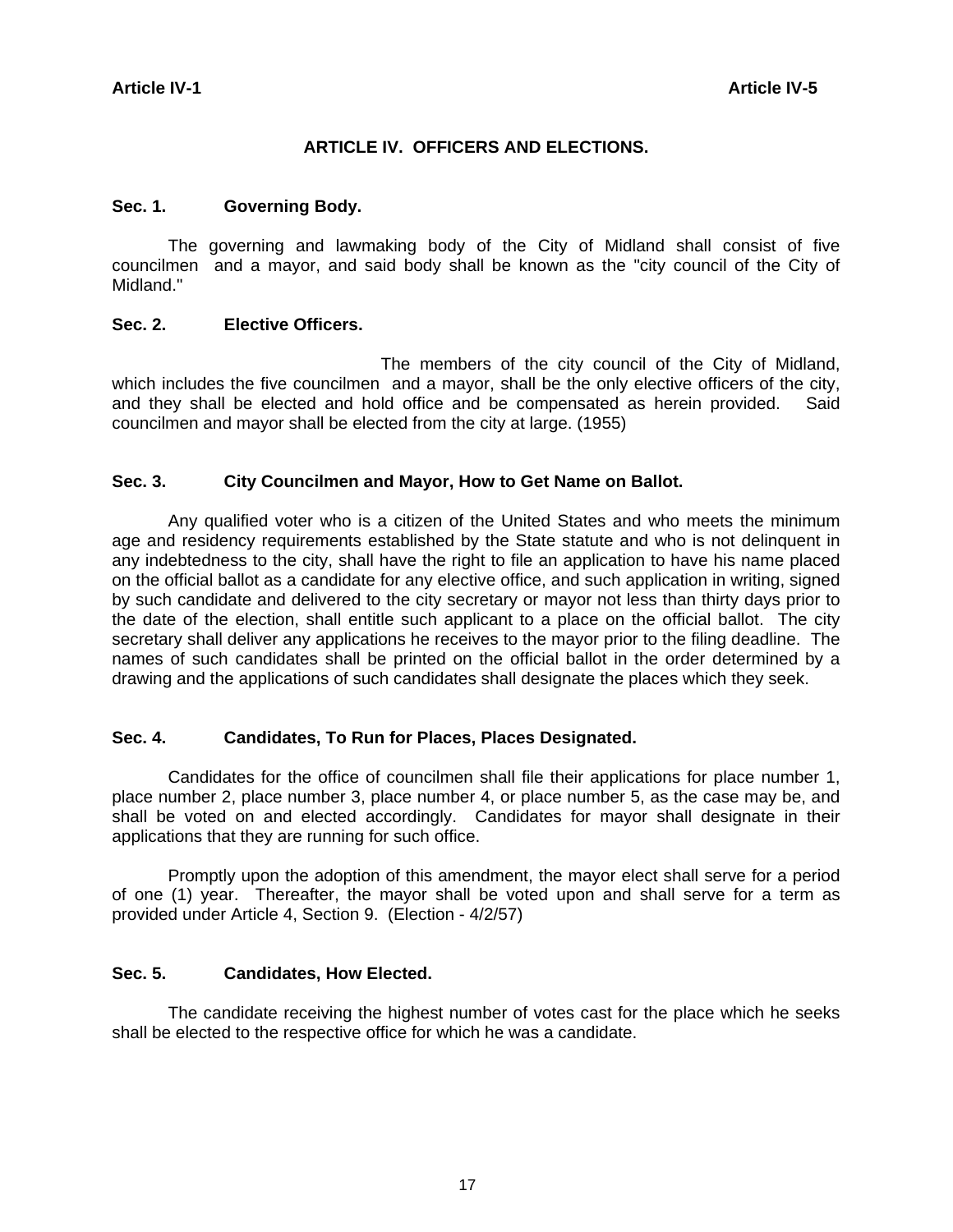#### **Sec. 6. Judge of Election.**

 The city council shall be the judge of the election and qualifications of its own members and of the mayor, subject to review of the courts in case of contest. The city council shall, on the next regular meeting day of said council after each regular and special election, canvass the returns and declare the results of such election.

#### **Sec. 7. Date of Election.**

 The regular municipal elections of the City of Midland shall be held on the first Tuesday in April of each year, and the same shall be conducted and the results canvassed and announced by the election authorities prescribed by the general election laws of the State of Texas, and said general election laws shall control in all municipal elections except as otherwise herein provided.

#### **Sec. 8. Officers.**

 All officers of the city, whether elective or appointive, shall qualify by taking the oath prescribed by the constitution of this state and by executing such bond as may be required under the provisions of this Charter and the ordinances and resolutions of the city. (1955)

#### **Sec. 9. Term of Office.**

 The mayor and each member of the city council shall serve for a term of three years beginning on the first Monday in June of the year in which they are elected and continuing until their successor is elected and qualified, and the mayor and each member of the city council shall not be elected to serve more than three consecutive three-year terms of office. This section shall not be applied retroactively and shall not affect the right of any individual who was elected to the office of mayor or member of the city council prior to August 1, 1996, to serve an additional three consecutive three-year terms of office. Any vacancy or vacancies occurring on such governing body shall not be filled by appointment but shall be filled by the qualified voters of the city. (Election - 5/4/96; Res. 96-124 - 5/8/96)

### **Sec. 10. Vacancies.** (Deleted by Res. 96-124 - 5/8/96)

#### **Sec. 11. Mayor pro tem.**

 The mayor pro tem shall be selected from among the members of the council and shall perform all the duties of the mayor in his absence or disability.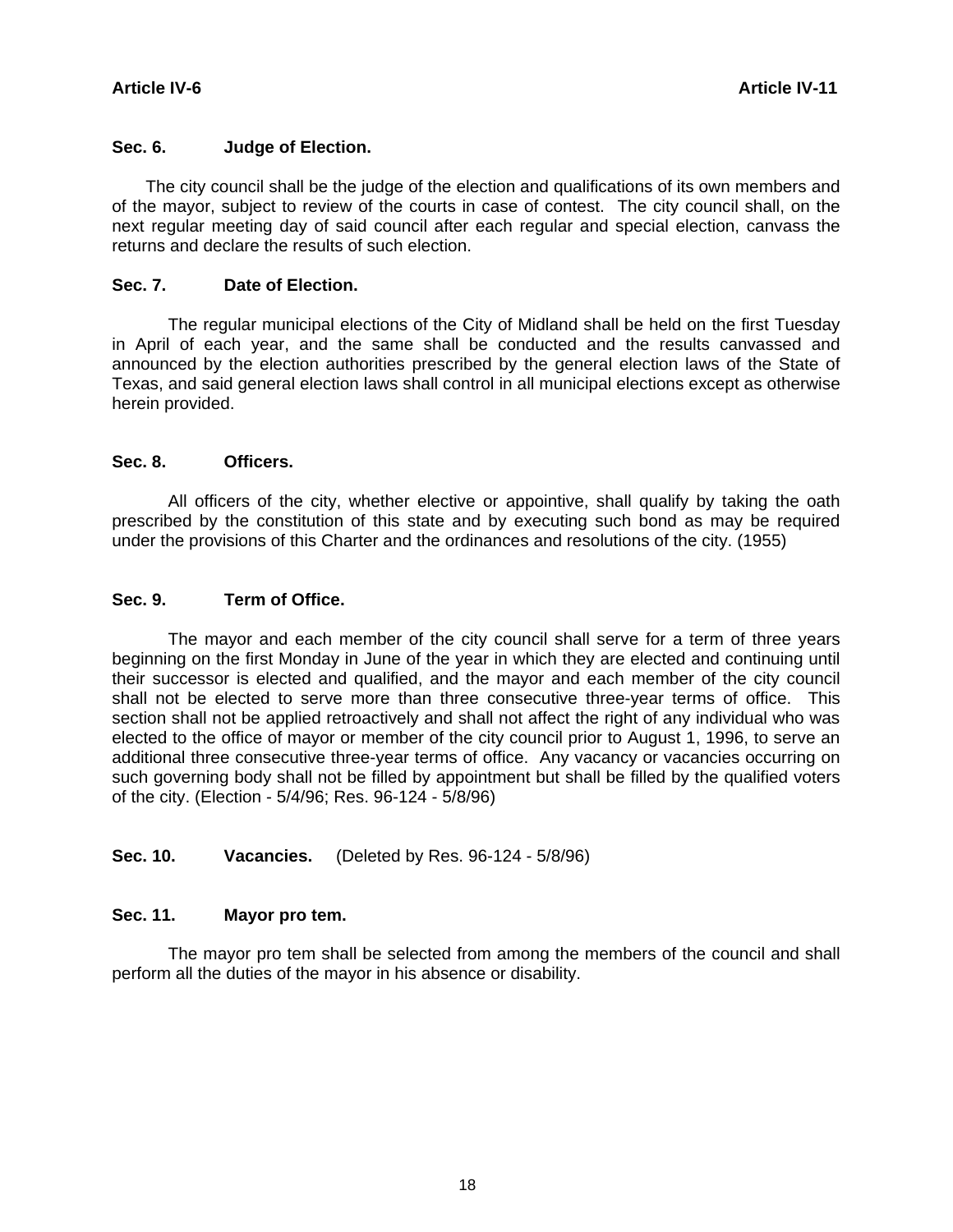#### **Sec. 12. Compensation of Mayor and Councilmen.**

 (a) The mayor shall receive a salary in an amount to be fixed by the city council, but which amount shall in no event be more than seventy-five dollars per month or less than twentyfive dollars per month.

 (b) Each councilman shall receive the sum of ten dollars for each meeting of the council attended by him, provided that no councilman shall receive a greater compensation than twenty-five dollars per month. (1955)

#### **Sec. 13. Duties of the Mayor.**

 The mayor of the City of Midland shall preside over the meetings of the city council and perform such other duties consistent with the office as may be imposed upon him by this Charter and ordinances and resolutions passed in pursuance hereof. He may participate in the discussion of all matters coming before the council and shall be entitled to vote upon all matters considered by the council, but shall have no veto power. He shall sign all contracts and conveyances made or entered into by the city and all bonds issued under the provisions of this Charter, unless some other officer or agent of the city is designated and expressly authorized to do so by the city council, and shall be the chief executive officer of the city. He shall be recognized as the official head of the city by the courts for the purpose of serving civil process, by the governor for the purpose of enforcing military law, and for all ceremonial purposes. In times of danger or emergency, the mayor may with the consent of the city council take command of the police and govern the city by proclamation and maintain order and enforce all laws. (Election - 4/1/75)

### **Sec. 14. Duties of the City Council.**

 (a) The city council shall have all powers necessary and incident to the proper discharge of the duties imposed upon it and is hereby invested with all power necessary to carry out the terms and provisions of this Charter; it being intended that the city council and mayor shall have and exercise all powers enumerated in this Charter or implied thereby and all powers that are or hereafter may be granted to municipalities by the constitution or laws of the State of Texas.

 (b) The city council shall have the power and duty to supervise and control all other departments of the city government and to appoint all city employees and officers other than the city council and mayor, having the power to appoint and remove all officers or employees in the service of the city whenever in its judgement the public interests demand or would be better served thereby.

 (c) The compensation of all appointive officers and employees shall be fixed by the city council, who may increase or diminish such compensation at will or abolish any appointive office entirely at any time. (1955)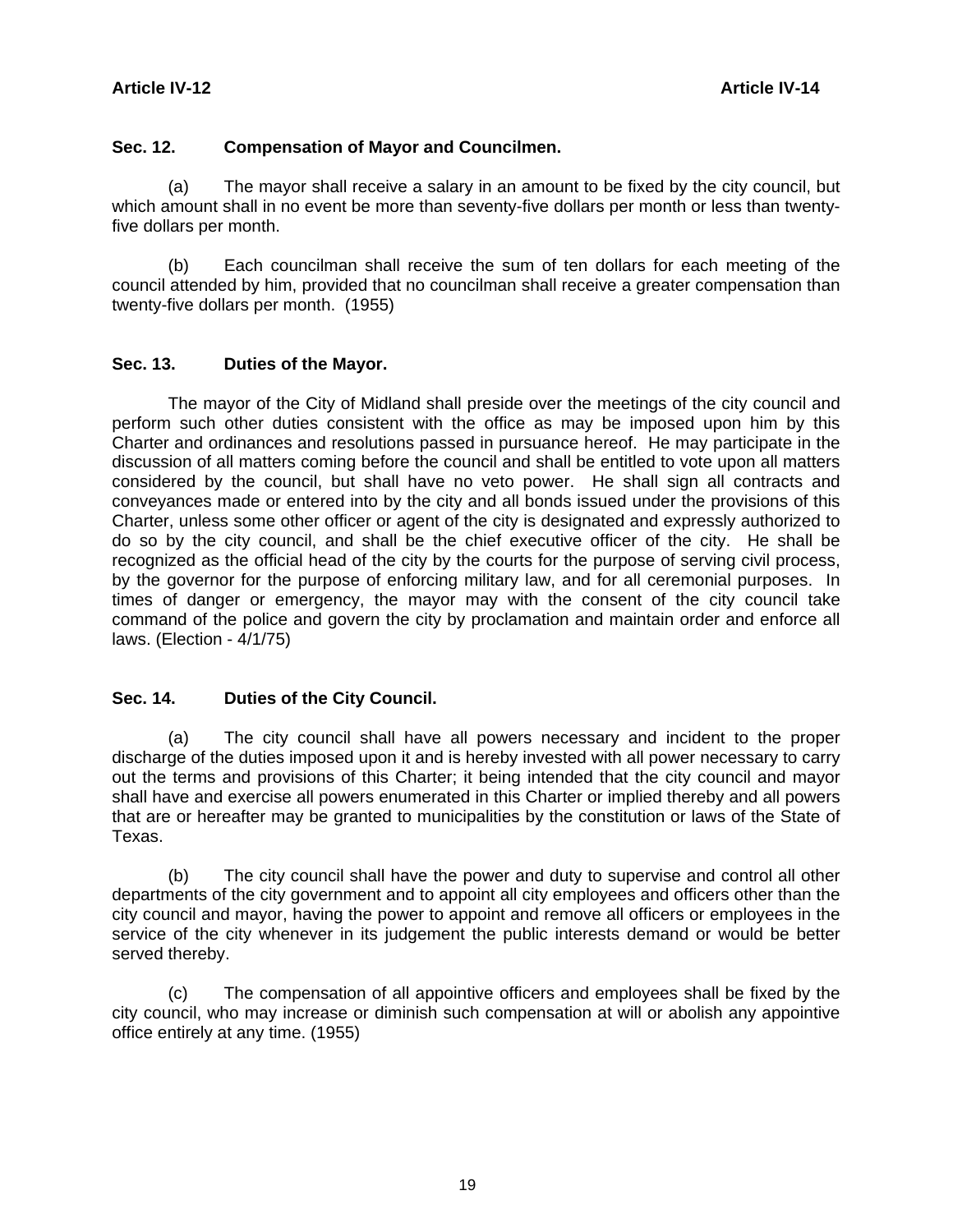(d) The powers of the city council shall include, among others enumerated in this Charter, the following: The power to provide for any and all appointive officers and employees additional to those elsewhere in this Charter specifically provided for, including those of "City Manager" and "City Attorney" which the city council may deem expedient in connection with the proper discharge of the duties imposed upon said council; and for the employment at the pleasure of the city council of any such officer or employee and for the delegation to any such officer or employee of such duties and authorities as the city council may prescribe in connection with: 1) the administration of the city's business and affairs in accordance with the specific legislative and executive directions of the council; 2) the appointment, supervision and removal of all personnel in accordance with such personnel policy as the council may approve by resolution, and other than those appointed directly by the council; 3) the preparation and submission for council approval of the annual municipal budget; and, 4) the execution and enforcement of all laws and ordinances of the city, whether or not such delegated duties and authorities are elsewhere in this Charter expressly restricted to the city council or otherwise, and provided always that any such delegation shall be and remain revocable at the will of the city council without the necessity of a formal ordinance. (Election - 9/10/60; Resolution - 9/13/60)

#### **Sec. 15. Meetings of the City Council.**

 The city council shall hold at least one regular meeting in each month at a time to be fixed by it for such regular meetings, and may hold as many additional meetings during the month as may be necessary for the transaction of the business of the city and its citizens.

#### **Sec. 16. Special Meetings.**

 Special meetings of the city council may be had in the manner to be provided by the city council.

#### **Sec. 17. Rules of the City Council.**

 The city council shall determine its own rules of procedure and may compel the attendance of its members.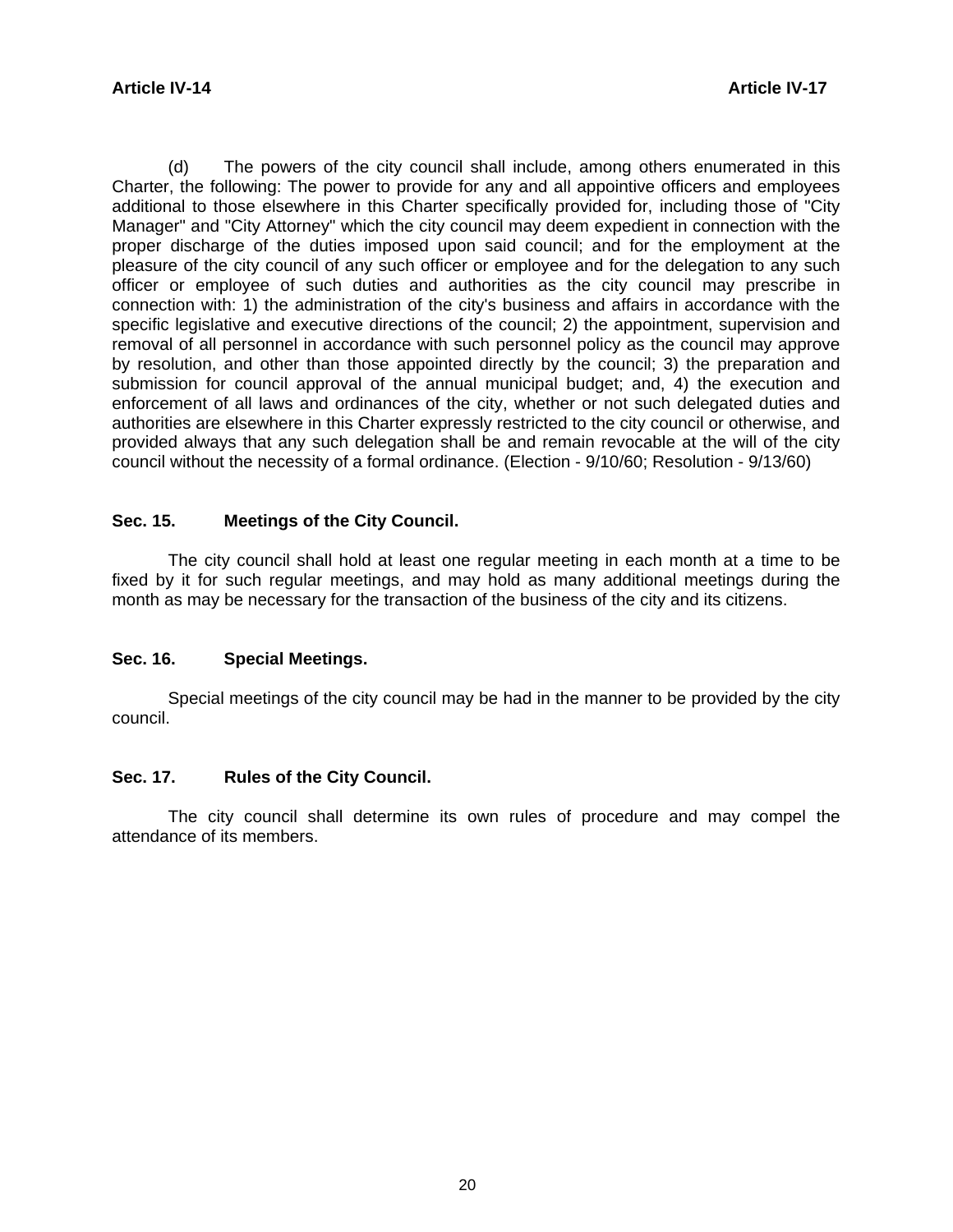#### **Sec. 18. Legislative Procedure.**

 A majority of the city council shall constitute a quorum to do business, and the affirmative vote of a majority of those attending any meeting at which there is a quorum present shall be necessary, and sufficient to adopt any ordinance or resolution. All meetings of the city council shall be public, except when otherwise directed by the council, and minutes of all proceedings shall be kept, to which any citizen may have access at all reasonable times and which shall constitute one of the archives of the city. The vote upon the passage of all ordinances and resolutions shall be taken by the "ayes" and "nays" and entered upon the minutes, and every ordinance or resolution, upon its final passage, shall be recorded in a book kept for that purpose and shall be authenticated by the signature of the presiding officer and the person performing the duties of the city secretary.

### **Sec. 19. Ordinances, Enactment of.**

 Each proposed ordinance or resolution shall be introduced in writing or printed form and shall not contain more than one subject which shall be clearly expressed in the title, except ordinances or resolutions making appropriations or authorizing the contracting of indebtedness or issuance of bonds or other evidence or indebtedness. No ordinance, unless it be declared an emergency measure, shall be passed finally on the date it is introduced, but must be passed, read and voted upon at two regular meetings of the city council.

#### **Sec. 20. Emergency Measures Defined.**

 An emergency measure is an ordinance or resolution for the immediate preservation of the public business, property, health or safety, or providing for the usual daily operation of a municipal department, in which the emergency is set forth in such ordinance or resolution. Ordinances or resolutions appropriating money to defray current or other expenses of the city may be passed as emergency measures, but no ordinance or resolution making a grant, renewal or extension of a franchise or other special privilege or regulating the rate or rates to be charged for service furnished the public generally by any public utility shall ever be passed as an emergency measure.

### **Sec. 21. Ordinances now in Effect.**

 All ordinances of the City of Midland now in existence and not inconsistent with the provisions of this Charter shall remain in full force and effect until altered, amended or repealed by the city council.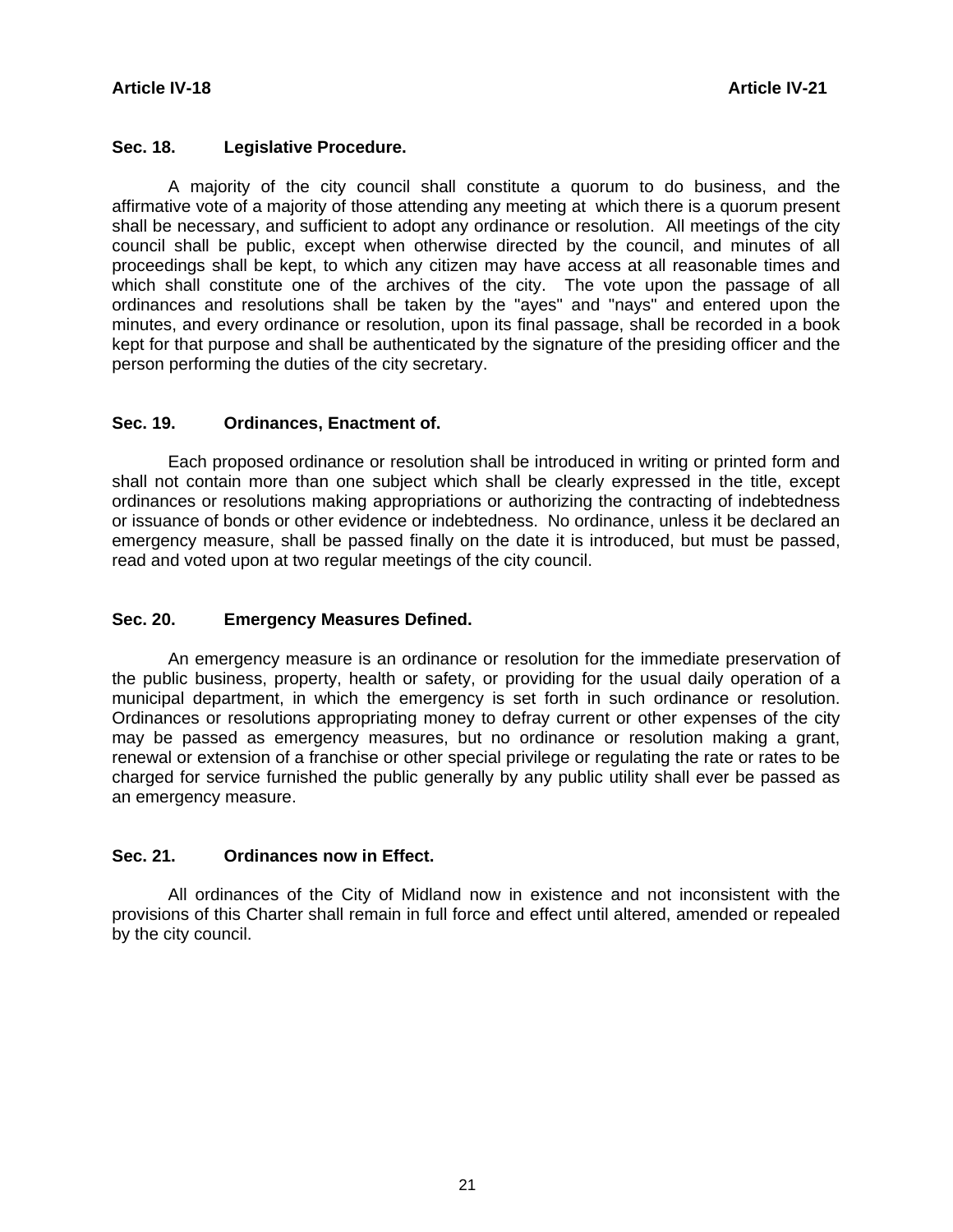### **Sec. 22. Ordinances, Pleading of, and Admissibility as Evidence.**

 It shall be sufficient in all judicial proceedings to plead any ordinance of the city by caption without embodying the entire ordinance in the pleadings, and all pleaded ordinances or codes of ordinances shall be admitted in evidence in any suit and shall have the same force and effect as the original ordinance. Certified copies of the ordinances may also be used in evidence in lieu of original ordinances.

#### **Sec. 23. Ordinances, Publication of.**

 Every ordinance imposing any penalty, fine, imprisonment or forfeiture shall, after passage thereof, be published in one issue of the official paper; and proof of such publication shall be made by the printer or publisher of such paper, making affidavit before some officer authorized by law to administer oaths, and filed with the person performing the duties of the city secretary, and shall be prima facie evidence of such publication and promulgation of such ordinance so published shall take effect and be in force from and after five days after publication thereof, unless otherwise expressly provided. Ordinances not required to be published shall take effect and be in force from and after the passage thereof, unless otherwise provided.

#### **Sec. 24. Departments may be Consolidated, etc.**

 The city council of the City of Midland may abolish or consolidate such offices and departments as it may deem to the best interest of the city and may divide the administration of any such departments and discontinue any offices or departments at its discretion, except as to the offices of mayor and city council.

### **Sec. 25. City Secretary.**

 The city council shall appoint a city secretary. He shall be a qualified voter residing in the city for at least one year preceding his appointment. He shall receive for his services such compensation as the city council may fix. Unless excused by the city council for good cause, he shall attend all meetings of the city council and keep accurate minutes of its proceedings; he shall preserve and keep in order all books, papers, documents, records and files of the city council and of the executive department. He shall keep a record of all commissions and licenses issued and shall countersign the same. He shall have custody of the seal of the city, and shall affix same to such documents and obligations of the city only as he may be legally authorized so to do.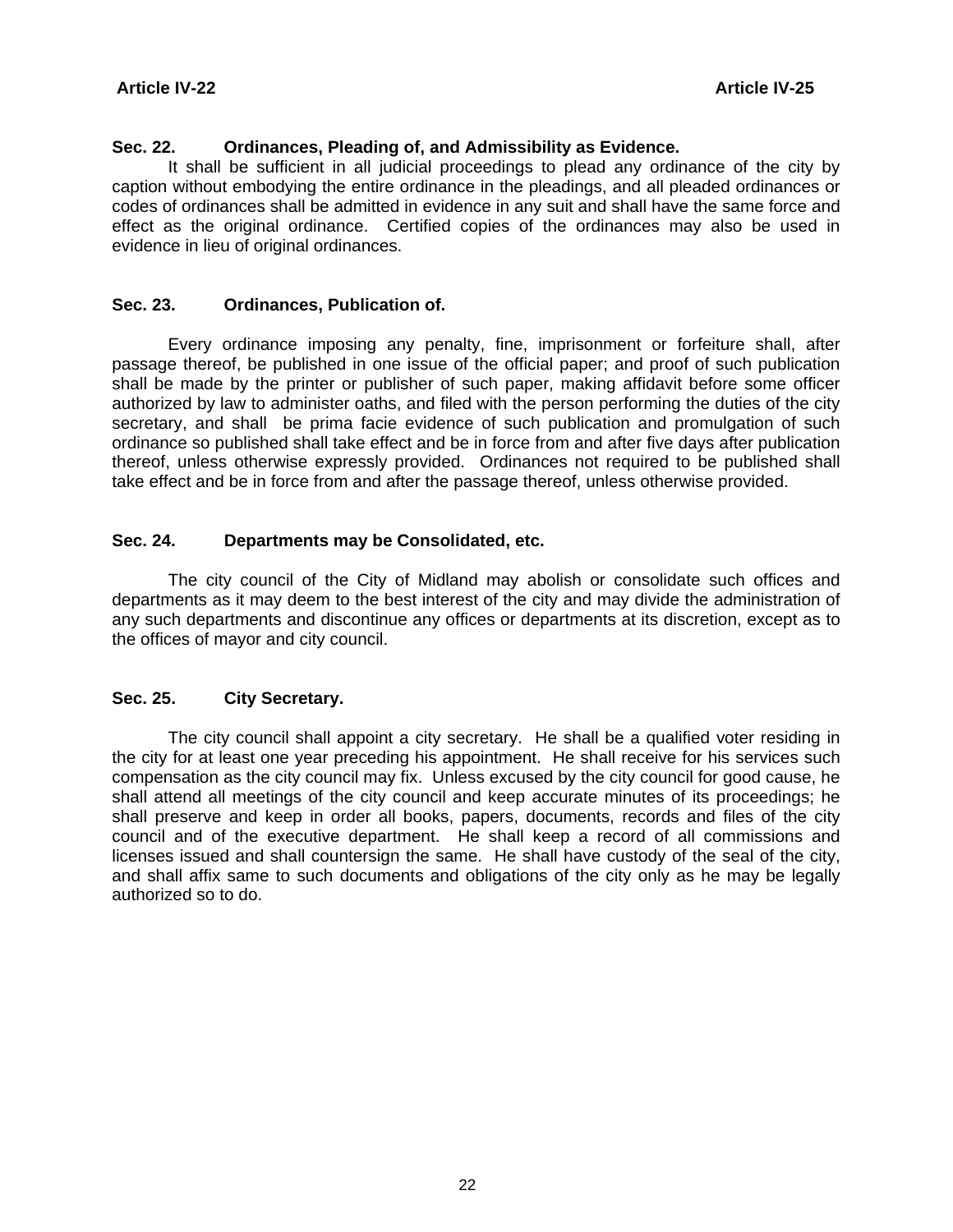### **Sec. 26. Corporation Court.**

 (a) There shall be established and maintained a court designated as a "corporation court" for the trial of misdemeanor offenses, with all such powers and duties as are now or may hereafter be permitted by the laws of the State of Texas to corporation or recorders' courts.

 (b) The judge of said court shall be a qualified voter of the city, shall be appointed by the city council, shall hold his office at the pleasure of the city council, and shall receive such salary or fees of office, or both, as may be fixed by ordinances of the city council.

(c) The city secretary or his deputy shall be ex officio clerk of said court and shall receive such salary or fees of office or both as may be fixed by ordinance.

 (d) The clerk of said court and his deputies shalI have the power to administer oaths and affidavits, make certificates, affix the seal of said court thereto, and generally do and perform any and all acts usual and necessary by clerks of courts in issuing processes of said courts and conducting the business thereof. (1955)

 (e) In case of disability or absence of the judge of the corporation court, the city council shall appoint a person to act as judge of the corporation court and said person shall receive such salary or fee of office, or both, as may be fixed by ordinance of the city council. In case of the disability or absence of both of the above, the city council shall appoint some other person to act as judge of said court during such disability or absence and said person shall receive such salary or fee of office, or both, as may be fixed by ordinance of the city council. (Election - 4/2/57)

#### **Sec. 27. Nepotism.**

 No person related, within the second degree by affinity or within the third degree by consanguinity, to the mayor or any member of the city council shall be appointed to any office, position or clerkship or other service of the city.

#### **Sec. 28. Official Bond for Appointive Officers.**

 The city council of the City of Midland shall have the right to require official bond from all appointive officers or employees of the city in such amounts as said city council from time to time fix by ordinance or resolution and conditioned for the faithful discharge of the duties of his office and accounting for all moneys, credits and things of value coming into the hands of such officers or employees; and all such bonds shall be signed as surety by some surety company authorized to do business under the laws of this state, and the premiums accruing thereon shall be paid by the City of Midland.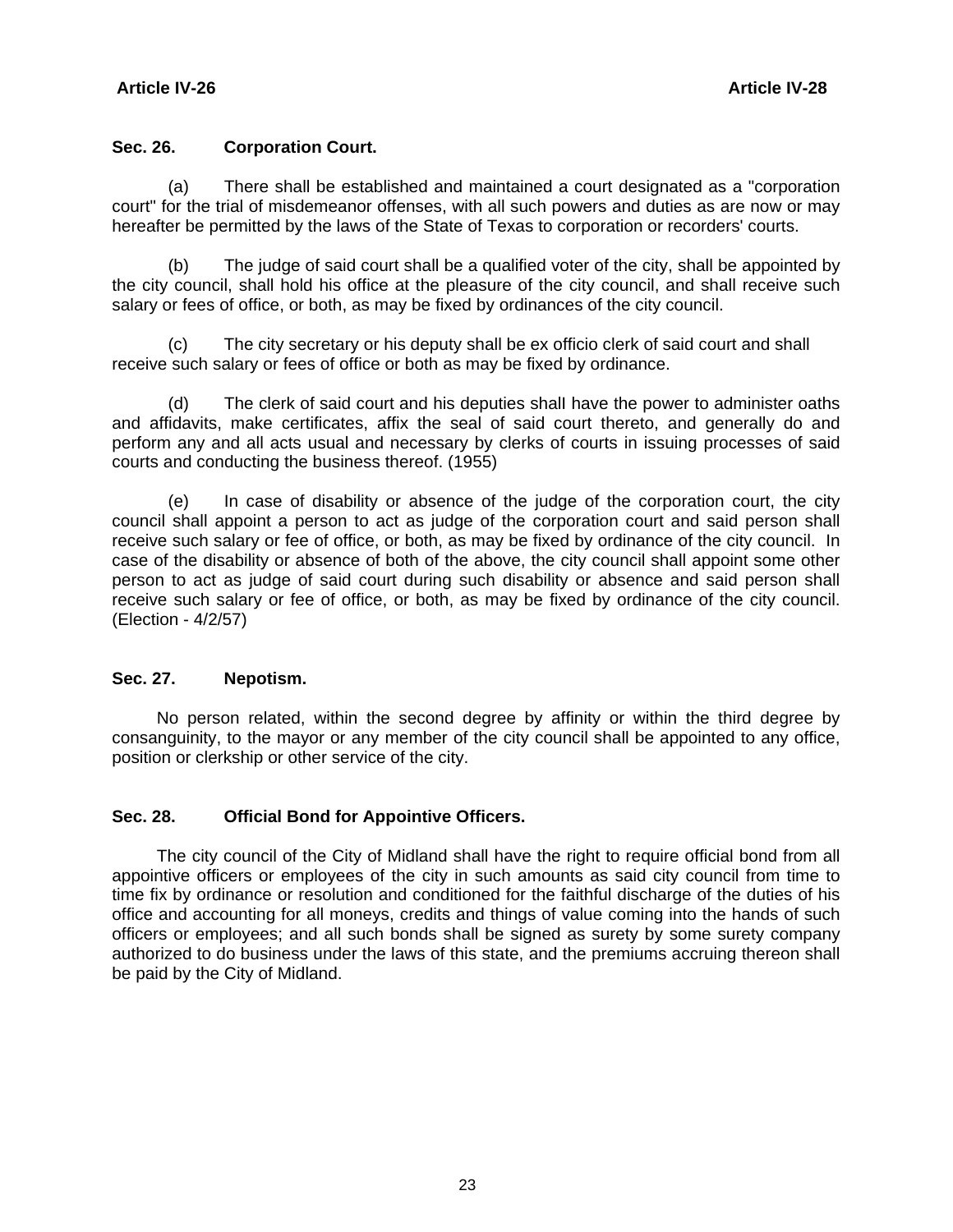#### **Sec. 29. Audit and Examination of the City Books and Accounts.**

 The city council shall cause a continuous audit to be made of the books of accounts of each and every department of the city. Such audit shall be made by a competent public accountant who shall be selected by the city council, and a contract entered into from year to year; and such contract shall provide that the books of the city shall be audited at least annually, and such auditor's report to the city council shall be accessible to the public or for publication. (1955)

#### **Sec. 30. Budget.**

 The city council shall on the first day of January of each year or as soon thereafter as practicable prepare a budget to cover all proposed expenditures of the city for the succeeding year. Such budget shall be prepared in conformity with the provisions of V.T.C.A., Local Government Code Sections 102.001 to 102.011, inclusive, together with any amendments thereto hereafter enacted. No public money shall ever be spent or appropriated, except in case of public calamity, unless funds are currently in the possession of the city to cover said expenditures or appropriation. No expenditure shall ever be made by the city except upon checks or electronic fund transfers drawn upon the account for which a previous appropriation shall have been made, signed by the city treasurer, or in his absence, by the assistant city treasurer, who shall have been so designated by the city council, and countersigned by the city secretary or mayor. (Res. 91-193 - 5/9/91)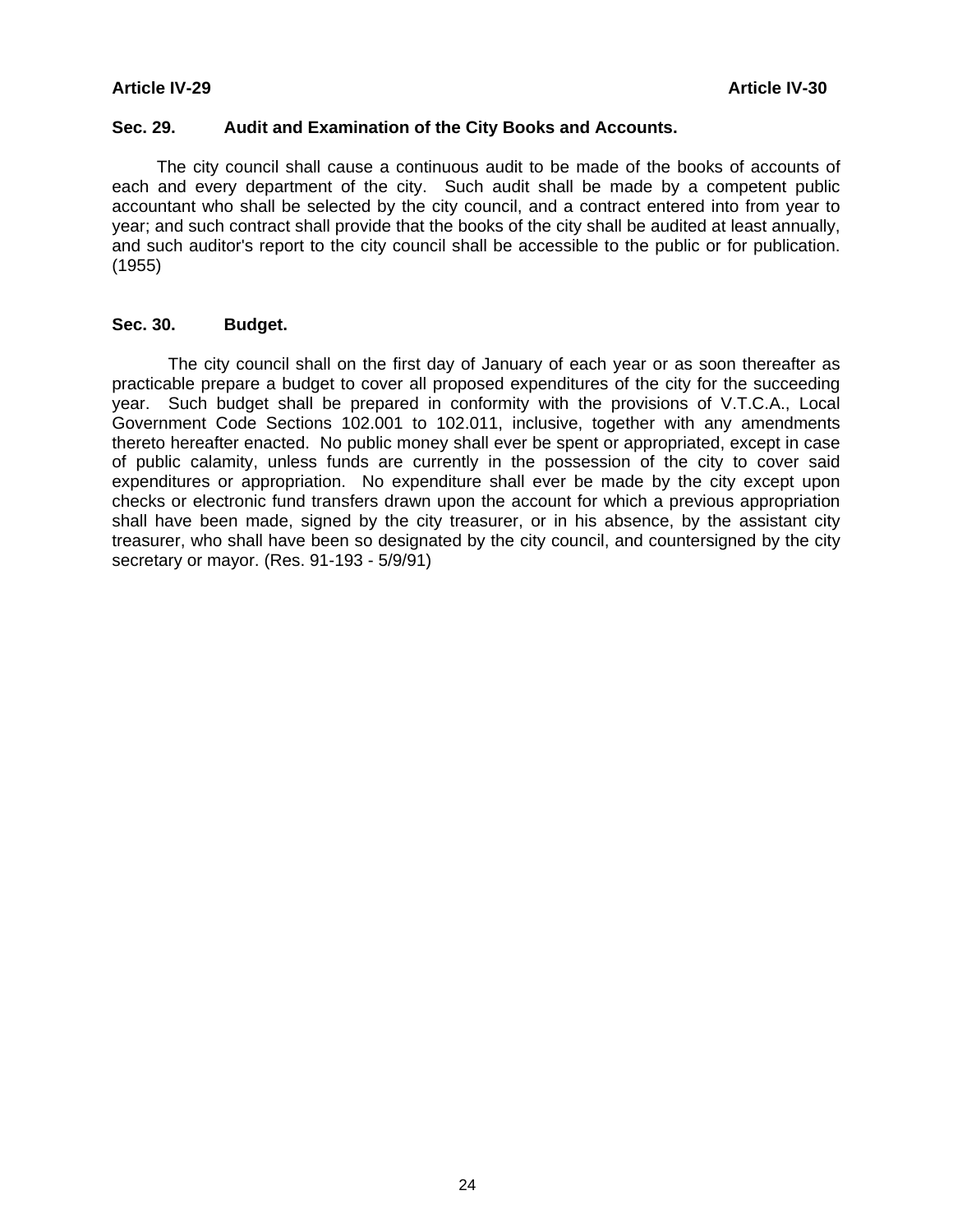### **ARTICLE V. TAXES AND TAXATION**

#### **Sec. 1. Taxation.**

 All real, personal and mixed property held, owned or situated in the City of Midland, which is not exempt by the Constitution or general laws of the State of Texas, shall be liable for all taxes due by the owner thereof, including taxes on real estate, franchise, personal and mixed property, except that the homestead of any person within the City of Midland shall never be liable for any taxes other than the tax upon itself.

#### **Sec. 2. Tax Levies.**

 (a) The city council shall have the power and it is hereby authorized and made its duty to levy annually for general purposes and for the purpose of paying interest and providing the sinking fund on the bonded indebtedness of the City of Midland now in existence or which may hereafter be created an ad valorem tax on all real, personal or mixed property within the territorial limits of said city and upon all franchises granted by the city to any individuals or corporations of not exceeding a total of two dollars on the one hundred dollars appraised valuation of said property. If for any cause the city council shall fail, neglect or refuse to pass a tax ordinance for any one year, levying taxes for that year, then and in that event the tax levying ordinance last passed, shall and will be considered in force and effect as the tax levying ordinance for the year for which the city council failed, neglected or refused to pass such ordinance, and the failure so as to pass such ordinance for any year shall in no wise invalidate the tax collections for that year.

 (b) The city council may determine and provide when taxes shall be due and payable by corporations or individual corporators and all persons owning property. It shall have the right to fix the time and terms of payment of taxes, prescribe penalties for the nonpayment thereof upon the expiration of the time fixed by the said council, may provide for split payments of city taxes, and may provide discounts for advance payments of taxes.

 (c) The city council or any other officer of the city shall never extend the time for the payment of taxes or remit, discount or compromise any tax legally due the city, nor waive the penalty that may be due thereon to any person, but the city council may by ordinance provide for the remission, discount, compromise or waiver of penalty to all persons legally owing any taxes when such remission, discount, compromise or waiver of penalty is for any particular and specified year or years and applies equally to all persons, firms or corporations owing taxes to the city for such year or years; provided, however, that this provision shall not prevent the compromise of any tax suit. (1955)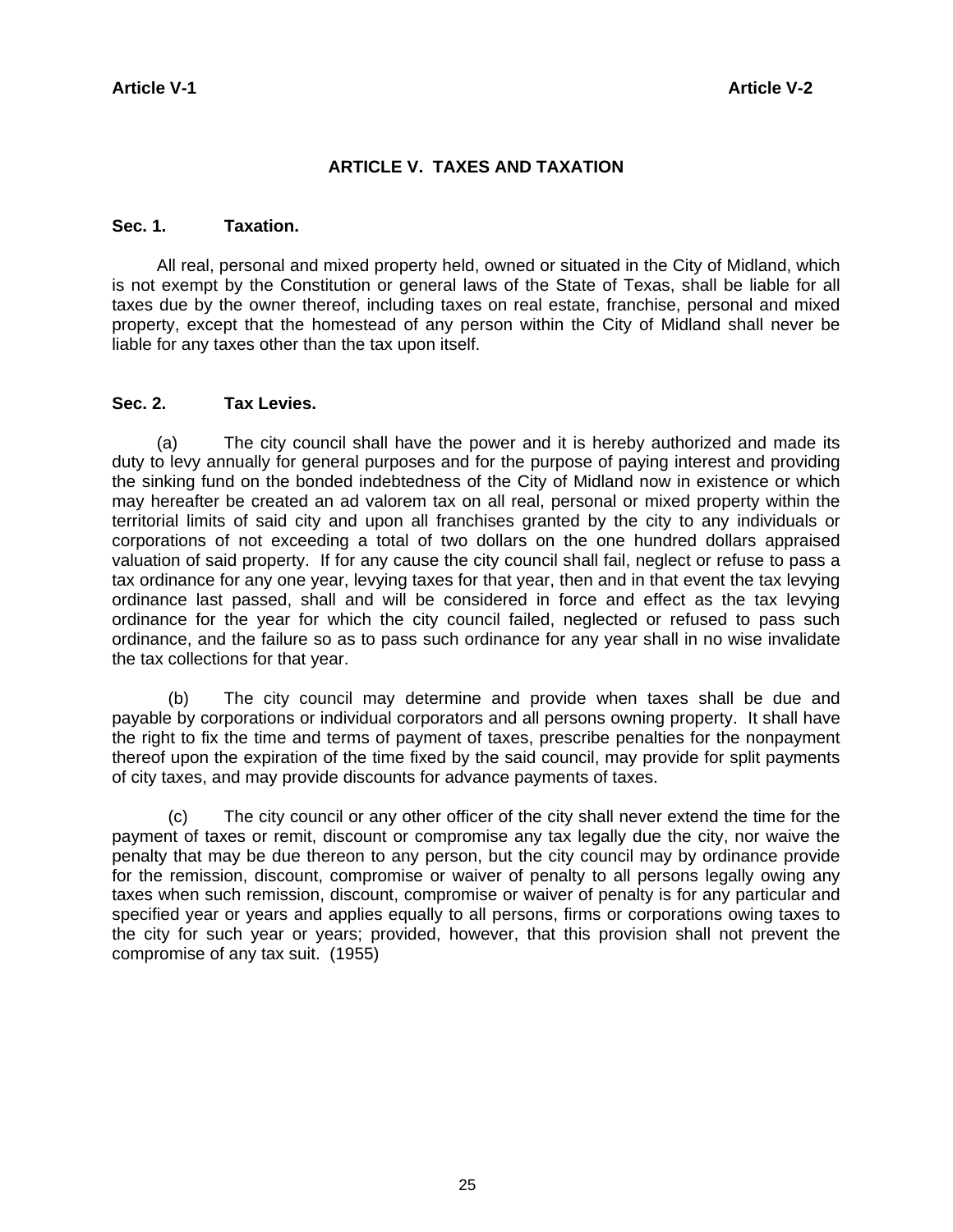#### **Sec. 3. Liens.**

 The tax levied by the city is hereby declared to be a lien, charge or encumbrance upon the property upon which the tax is due, which lien, charge or encumbrance the city is entitled to enforce and foreclose in any court having jurisdiction over the same, and the lien, charge and encumbrance on the property in favor of the city for the amount of the taxes due on such property is such as to give the state courts jurisdiction to enforce and foreclose said lien on the property on which the tax is due, not only as against any resident of this state or person whose residence is unknown, but also as against the unknown heirs of any person who owns the property upon which the tax is due and also as against nonresidents. All taxes upon real estate shall especially be a lien and a charge upon the property upon which the taxes are due, which lien may be foreclosed in any court having jurisdiction.

 Said lien shall exist from January 1 in each year until the taxes are paid. Such lien shall be prior to all other claims, and no gift, sale, assignment or transfer of any kind, or judicial writ of any kind, can ever defeat such lien, but the tax assessor-collector may pursue such property, and whenever found may seize and sell enough thereof to satisfy such taxes.

 In the event that personal property of the taxpayer is delivered into the actual or constructive possession of a receiver, trustee, or other person because of insolvency, bankruptcy, receivership or otherwise, between January 1 and the date that the taxes are actually levied, then and in that event the amount of the taxes due shall be the same as was levied for the prior year for the same property and shall be secured by a lien in that amount.

 All persons or corporations owning or holding personal property or real estate in the city on the first day of January of each year shall be liable for all municipal taxes levied thereon for such year.

 The personal property of all persons owing any taxes to the city is hereby made liable for all of said taxes, whether the same be due upon personal or real property, or upon both. (Election - 4/1/75)

#### **Sec. 4. Rendition.**

 (a) It shall be the duty of every person owning or holding property within the City of Midland to render under oath to the assessor of taxes or such other person as may be provided for by ordinance at his office in said city annually within the time prescribed by ordinance of said city a full and complete inventory of all property so owned or held by him, whether real, personal or mixed, and to take and subscribe to an oath to the correctness of such inventory, which oath may be administered by the assessor or such other officer as aforesaid, acting in person or by deputy.

 (b) The definitions of property and terms as defined by the general laws of the state under the head of taxation shall apply to the taxation of property in this city.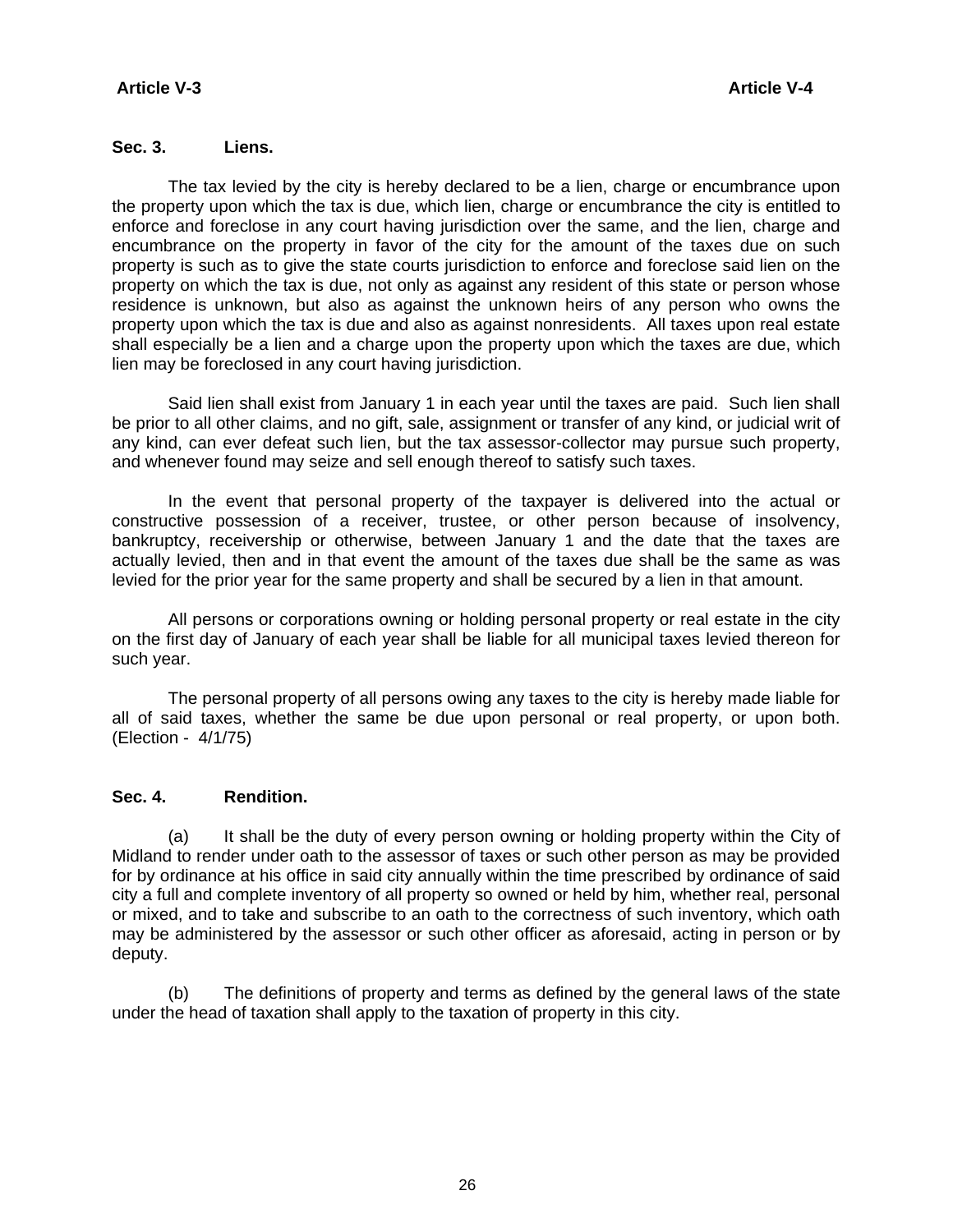#### **Sec. 5. Unrendered Property.**

 The city council shall provide by ordinance for the listing and valuation of all property, real, personal and mixed, situated, owned or held within the city limits of Midland and which has not been rendered by the owner thereof each year upon a date to be specified by the city council by ordinance, by the assessor or other officer designated for that purpose, which list of property so unrendered and assessed shall be placed upon the tax rolls of the City of Midland and submitted along with the rendered roll to the board of equalization and be subject to the same tax levy as the rendered property within said city.

#### **Sec. 6. Collection of Taxes.**

 (a) The city council shall have full power, by ordinance, to provide for the prompt collection of all taxes levied, assessed and due or becoming due to said city and prescribe where property shall be assessed or rendered for taxes and when the taxes thereon shall become due and payable, and to that end may and shall pass all ordinances and make all such provisions as may be necessary for levying, imposing, assessing and collecting said taxes, regulating the methods of making out tax lists and inventories, and fixing the duties and defining the powers of the assessor and collector of taxes or such other officer as may be designated therefor by the city council.

 (b) All taxes shall be payable at the office of the assessor and collector or such other officer as the city council may prescribe, and no demand for payment thereof shall be requisite or necessary to enforcement of the collection thereof, nor the collection of any taxes due before the passage of this article.

 (c) All property which the owner thereof may have failed or refused to inventory, assess or render for taxation for years prior to the passage of this act, shall be by the officer designated by the city council inventoried, assessed and rendered for taxes for the year or years for which the same was not so rendered, inventoried and assessed by the owner thereof, and such officer designated by the city council shall have the right and it shall be his duty at any time to revise, correct and reassess and properly describe any property incorrectly rendered or assessed or improperly described, without the necessity of giving notice to the owner thereof; provided, however, that the valuation as fixed by the board of equalization shall not be changed, and such inventory and assessment when revised and worked over shall be as valid and effective as if on such assessment sheets and tax rolls and as if regularly and duly rendered and assessed by the owner for the year for which rendered, assessed and inventoried, as above provided for, by the officer of the City of Midland designated by the city council, and said tax rolls and assessment sheets shall be prima facie evidence that said property was regularly and duly rendered, inventoried, assessed and properly described in all respects as if done duly and regularly by the owner in the first instance.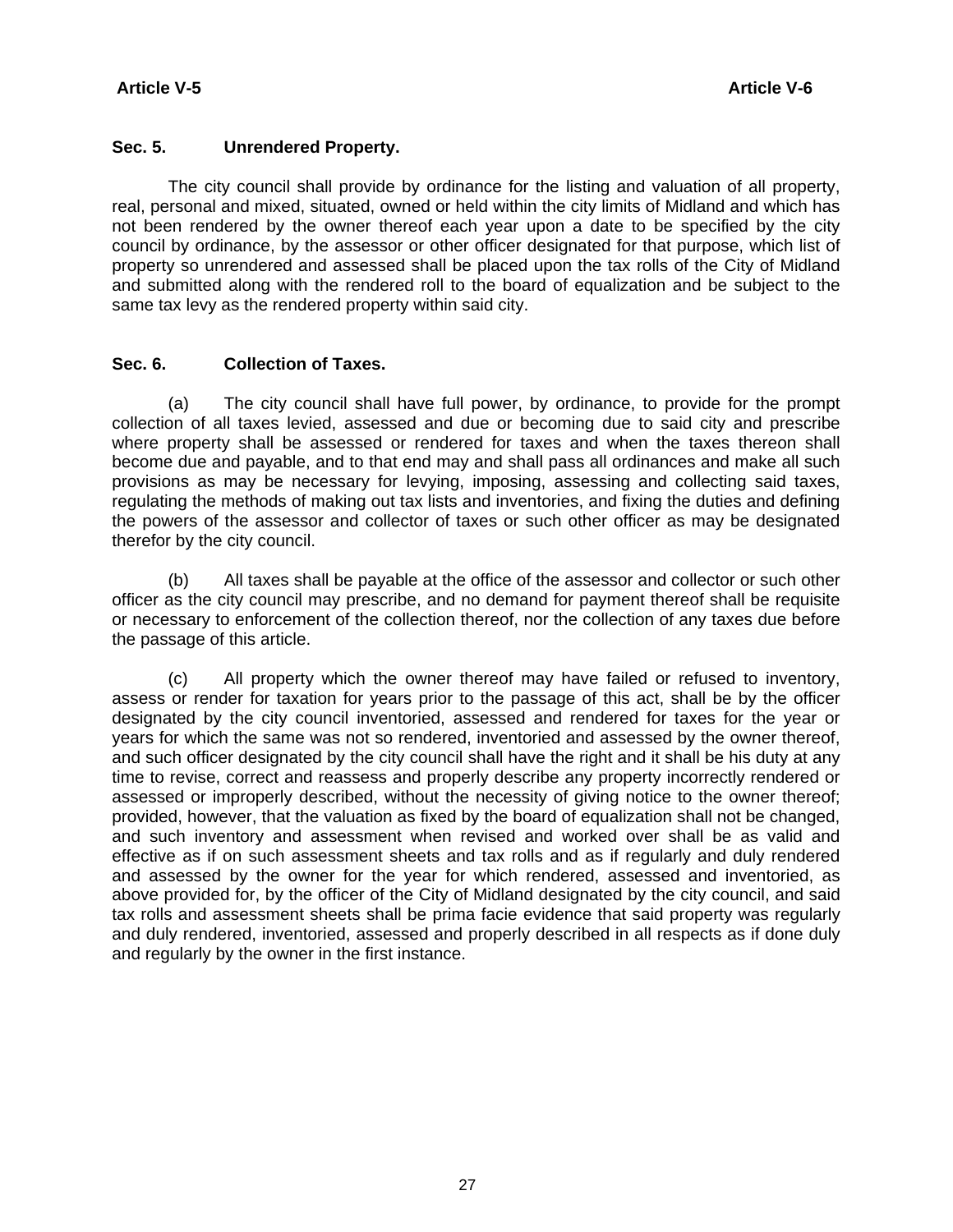#### **Sec. 7. Payment of Taxes.**

 All ad valorem taxes due or to become due upon real, personal or mixed property or upon franchises granted by the City of Midland to individuals or corporations and all license taxes, occupation taxes, permit fees, fines, forfeitures, penalties and other amounts of taxes accruing to the City of Midland shall be collectable and payable only in current money of the United States.

#### **Sec. 8. Delinquent Taxes.**

 (a) All ad valorem taxes due or to become due to the City of Midland that are not paid within the time specified by the city council in the ordinance providing the date of payment of said taxes shall be declared delinquent and shall be subject to the penalties prescribed by ordinance from time to time and may be collected by suits from delinquents, and foreclosure of the lien thereon may be had in any court having jurisdiction of the same, and any person who shall purchase or shall have purchased property encumbered by a lien for taxes or upon which taxes are due shall be deemed as to such taxes a delinquent taxpayer, and such purchaser  $(\text{shall})^2$ , take the property charged with the lien, and he cannot interpose any defense which the person or corporation owning the property at the time of the assessment of said taxes so delinquent might not have interposed had he or it continued to be the owner, except that no personal judgment shall be rendered for same against said purchaser.

 (b) All suits for delinquent taxes to the City of Midland shall be brought in the district court of Midland County, Texas, in accordance with the general laws of the State of Texas relative to the collection of delinquent state and county ad valorem taxes. (1955)

#### **Sec. 9. Compilation of Delinquent Tax Rolls.**

 Immediately after the end of the fiscal year of the City of Midland as prescribed by the city council, it shall be the duty of the assessor and collector of taxes, or such other person or officer as may be designated by the city council, to prepare a roll to be designated as the delinquent roll, containing the description of all property described in the assessment rolls of the fiscal year just preceding, together with the taxes due thereupon and which said taxes have not been paid, and said roll, when prepared, shall be certified to by the officer preparing same to be correct and shall be prima facie evidence of the statement made therein and that all of the prerequisites and requirements of the law as to levying taxes and assessing and rendering property therefor and as to all other matters have been complied with, and the city is entitled to one dollar on each tract of land on said delinquent roll set forth, which shall be taxed against the delinquent taxpayer of the property and against said property, and the collector of taxes shall not issue any receipts to any delinquent taxpayer unless said one dollar has been paid. Said delinquent roll shall be finished and said statement furnished by the assessor and collector or other officer not later than thirty days after the end of each fiscal year. (Election - 9/10/60; Resolution - 9/13/60)

 $2$ . The word in parenthesis has been added for the purpose of clarification.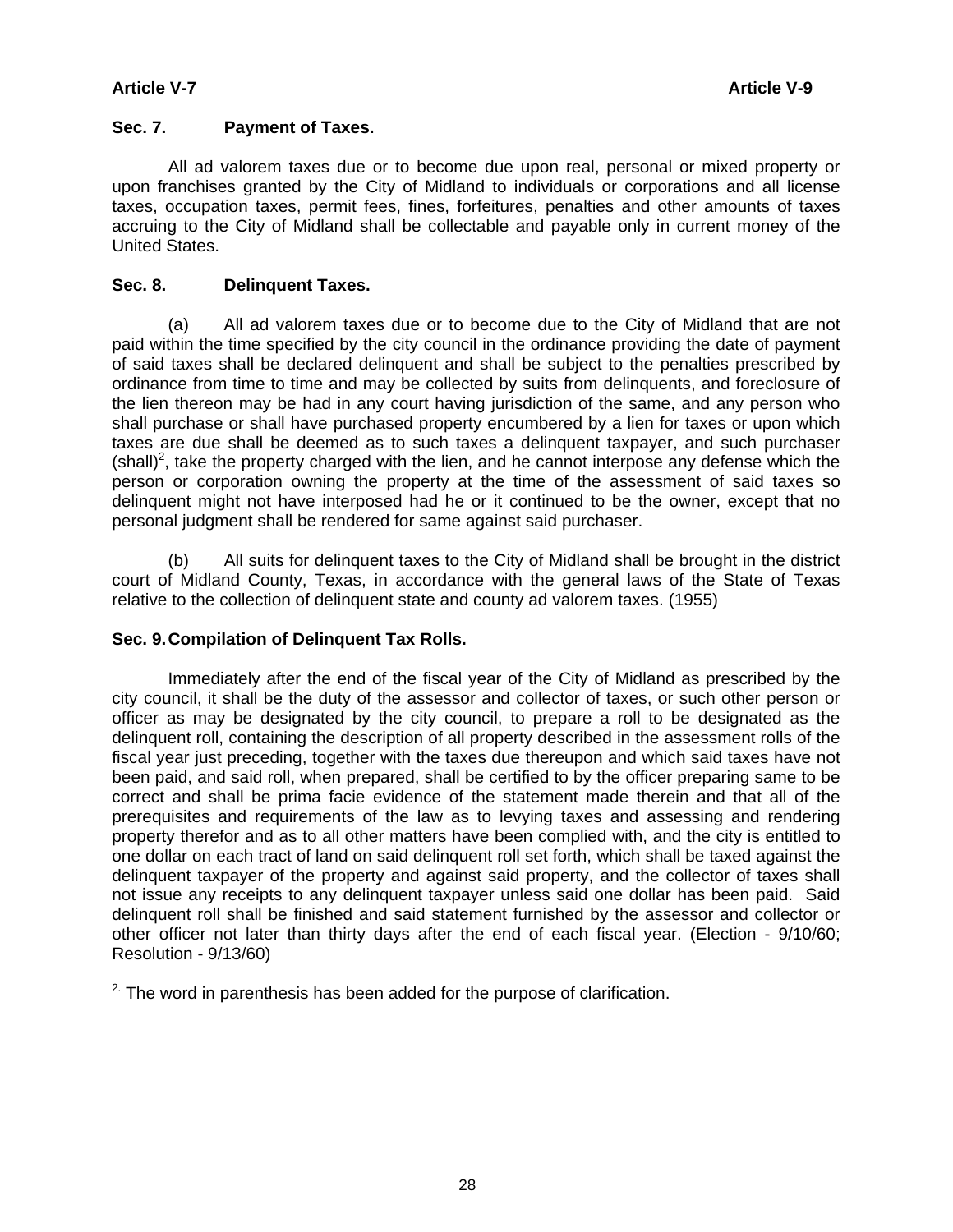#### **Article V-10 Article V-11**

#### **Sec. 10. Board of Equalization.**

 (a) There shall be a board of equalization in said city which shall be composed of three qualified taxpaying and property-owning citizens of the City of Midland, appointed by the mayor and confirmed by the city council, whose powers and duties shall be the same as is given to the county commissioners court by the general laws of the State of Texas in regard to the equalization of property values for state and county taxation purposes.

 (b) Said board, constituted as herein provided, shall continue for a period of one year and shall be a standing committee to which all matters relative to valuation and renditions shall be referred; the members of said board shall receive such compensation as may be provided for by ordinance of the city council.

(c) Said board shall meet at the city hall, or such other place as may be designated in its order of appointment by the city council within ten days after being notified by the assessor of taxes that the assessment rolls of the City of Midland are completed and ready for its inspection, and it shall complete its work as expeditiously as possible and in no event delay the completion thereof more than sixty days from its first meeting, and it shall file its final report with the mayor and city council not later than fifteen days after the completion of its work.

 (d) In case of dissatisfaction with the final decision of said board of equalization by any taxpayer, an appeal from such decision may be made by such taxpayer to the city council, provided such appeal is made within five days after the tax rolls have been certified by the board of equalization to the city council, by written petition specifically stating the part or parts of the valuation complained of. The city council shall dispose of all of such appeals within thirty days after the tax rolls of the city have been certified by the board of equalization. Any taxpayer being dissatisfied with the decision of the city council, upon appeal, shall have the right to contest any such decision in any court of competent jurisdiction, but as a condition precedent to the exercise of such right of review or appeal to the courts, any such taxpayer shall be required to give notice to the city council of his intention to file suit by filing with the city secretary an exact copy of his petition within thirty days after the final decision of the city council and any such taxpayer shall be required, as a further condition precedent, to pay said taxes assessed by the city and certified to by the board of equalization for the then current taxable year, and any subsequent years preceding final determination under protest, and, in the event of a final determination that the city council was in error in refusing the taxpayer relief, in such event the City of Midland shall be obligated to return to the taxpayer that part of the taxes which are held to be erroneously assessed and collected.

### **Sec. 11. Occupation Tax.**

 The city council shall have the power to levy and collect taxes upon all trades, professions, callings or other businesses carried on to the full extent permitted by the general laws of the State of Texas, to prescribe penalties for nonpayment thereof, and to regulate the operation of any business, trade or calling or profession.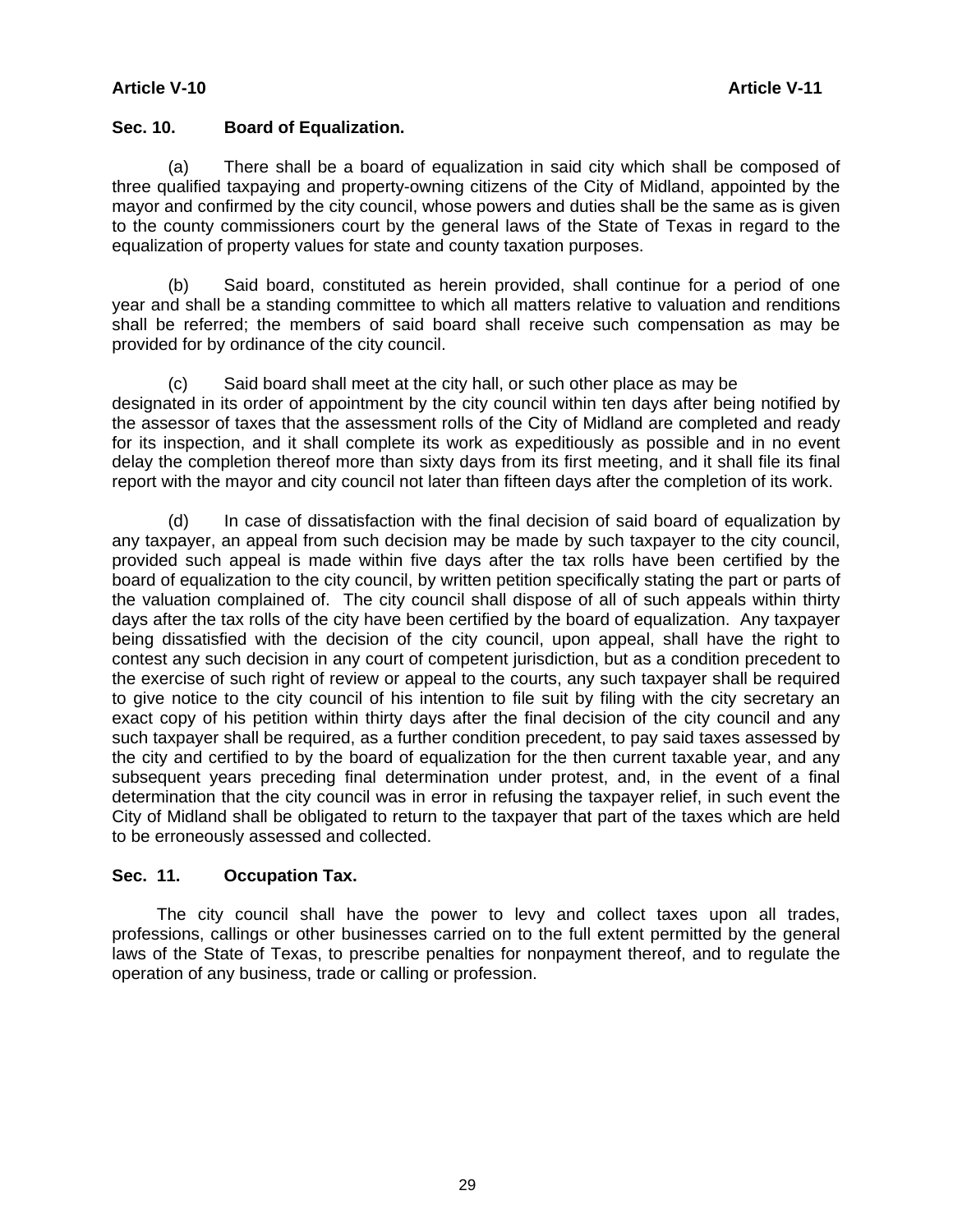### **Sec. 12. Contract for Collection of Delinquent Taxes.**

 The city council shall have the power to contract with any attorney-at-law for the collection of delinquent taxes owing the city. (1955)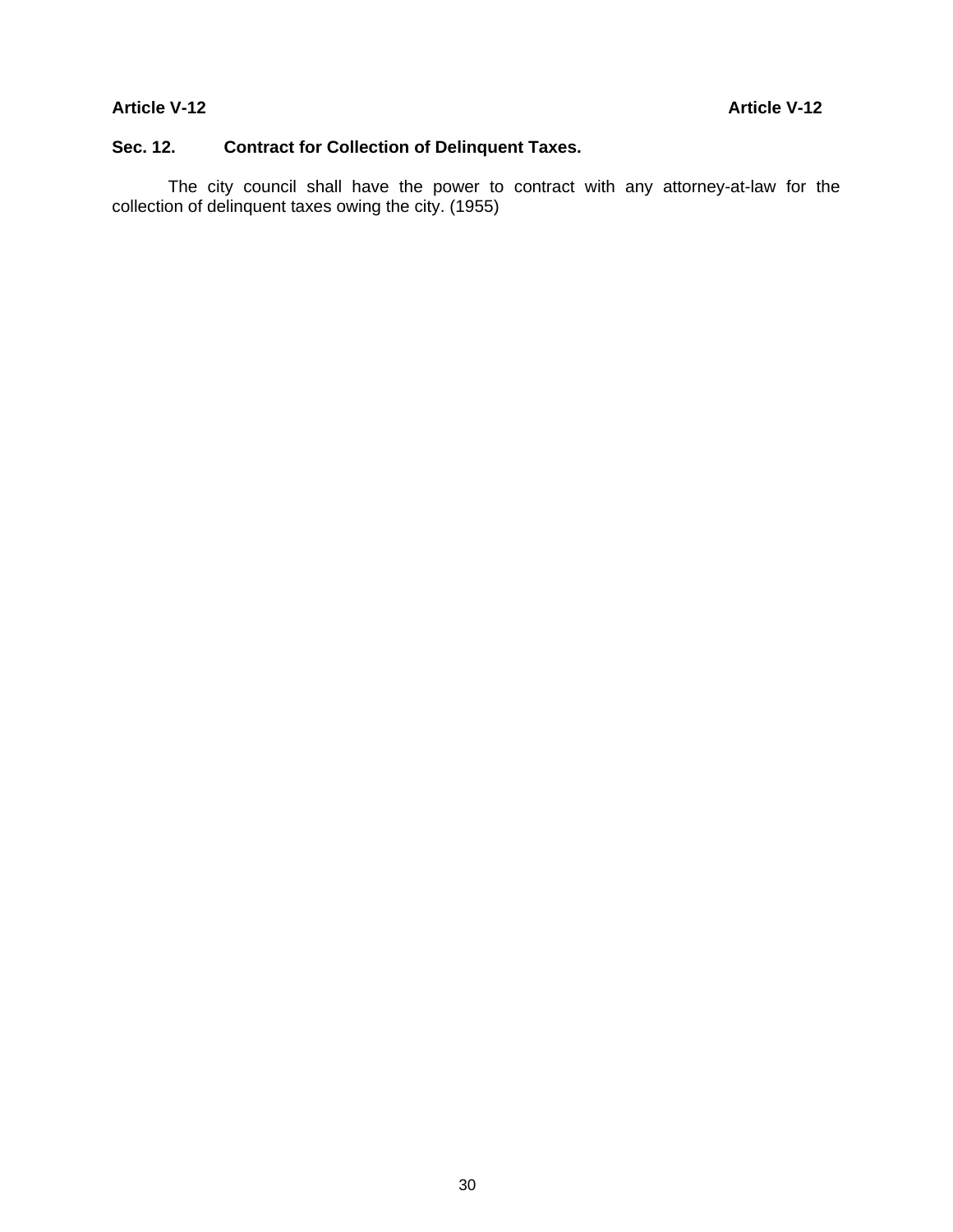#### **ARTICLE VI. RECALL.**

 (a) The mayor or any other member of the city council may be removed from office in the following manner:

 Any qualified voter of the city may make and file with the city secretary an affidavit containing the name of any member of the city council whose removal is sought and a statement of the grounds for removal. The secretary shall thereupon deliver to the voter making such affidavit copies of petition blanks for demanding such a removal, printed forms of which he shall keep on hand. Such blanks shall be issued by the secretary with his signature thereto attached, and they shall be dated and addressed to the city council, indicate the person to whom issued, and state the name of the member whose removal is sought. A copy of the petition shall be entered in a record book for that purpose to be kept in the office of the secretary. A recall petition to be effective must be returned and filed with the secretary within thirty days after the filing of the affidavit, must bear the signatures of qualified voters of the city equal in number to at least twenty per cent of those who were qualified voters on the date of the last regular municipal election, and at least one-half of the qualified voters constituting such twenty per cent signing the petition shall make affidavit, to be filed with the petition, to the effect that they voted for the person whose recall is sought at the election at which he was last chosen.

 (b) Signatures to a recall petition need not all be appended to one paper, but to each such petition paper there shall be attached an affidavit of the circulator thereof, stating that each signature thereto was made in his presence and is the genuine signature of the person whose name it purports to be. Each signer of a recall petition shall sign his name in ink or indelible pencil and shall place after his name the date when his signature was made and his place of residence by street and number, or other description to identify the place. Recall petition papers provided by the city secretary shall be in form substantially as follows:

 We, the undersigned qualified voters of the City of Midland, hereby demand that the question of removing **from** the city council be submitted to a vote of the qualified voters.

| Name | Address | Date |
|------|---------|------|
|      |         |      |

State of Texas Midland County

**Fig. 2.** being duly sworn, deposes and says that he is the circulator of the foregoing petition paper and that the signatures appended thereto were made in his presence and are the genuine signatures of the persons whose names they purport to be.

Signed\_\_\_\_\_\_\_\_\_\_\_\_\_\_\_\_\_\_\_\_\_\_\_\_\_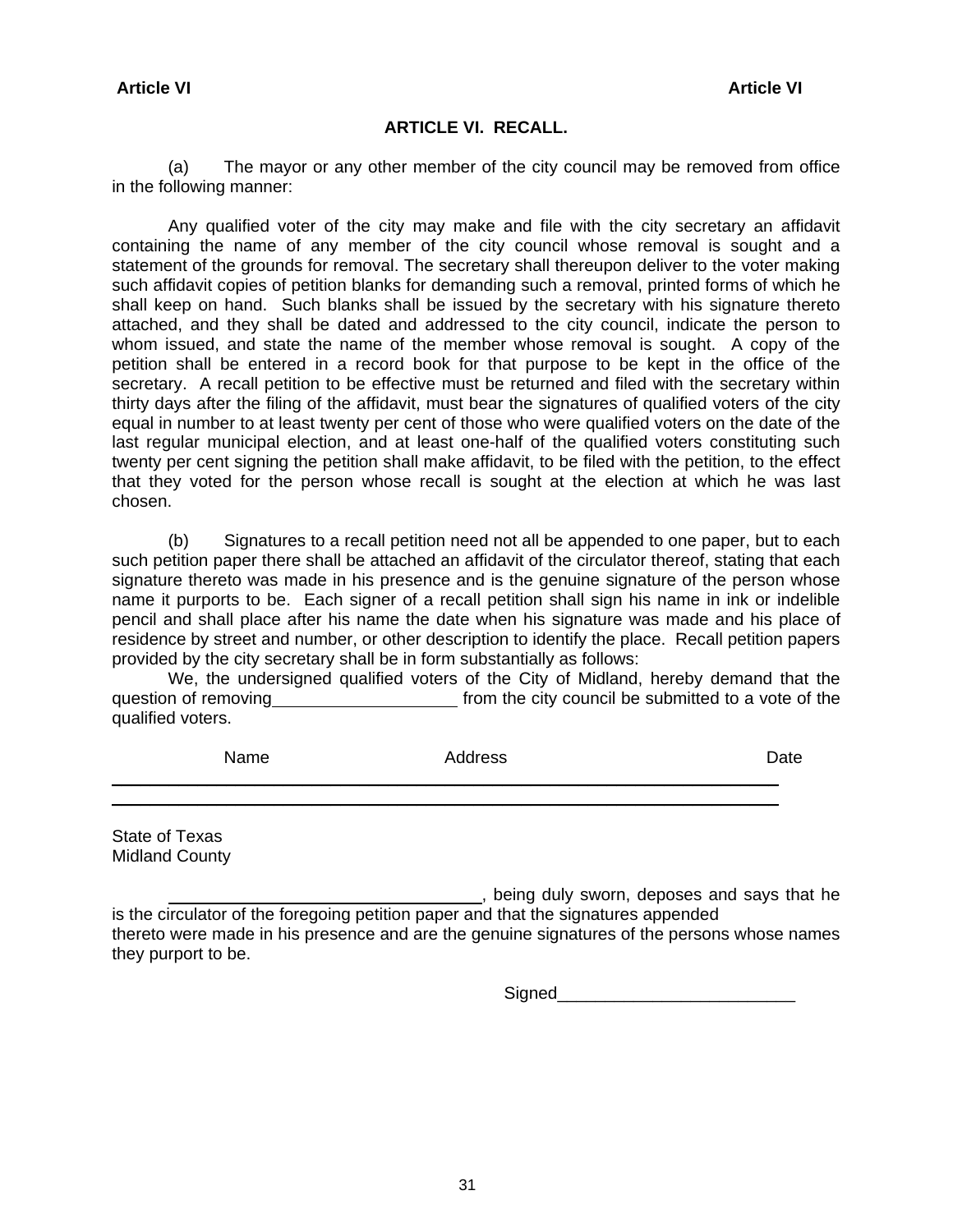#### **Article VI Article VI**

Subscribed and sworn to before me this  $\frac{1}{\sqrt{1-\frac{1}{n}}}$  day of  $\frac{1}{\sqrt{1-\frac{1}{n}}}$ , 19 ...

Notary Public

 The affidavits of signers of a recall petition who voted for the person whose recall is sought at the election at which he was last chosen shall be in the following form:

State of Texas County of Midland

 , being duly sworn, deposes and says (or depose and say) that he (or they) signed the petition for the recall of and that he (or they) voted for the said at the election at the election when he was chosen for this present position.

Signed

Subscribed and sworn to before me this day of 19 ...

### Notary Public

 (c) All papers and affidavits comprising a recall petition shall be assembled and filed with the secretary as one instrument, with a statement attached thereto giving the names and addresses of three qualified voters, who, as a committee of petitioners, shall be officially regarded as filing the petition. Within ten days of the date of filing a recall petition, the secretary shall determine the sufficiency thereof and attach thereto a certificate showing the result of his examination. If he shall certify that the petition is insufficient, he shall set forth in the certificate the particulars in which it is defective and shall at once notify the committee of the petitioners of his finding.

 (d) A recalI petition may be amended at any time within twenty days after the making of the certificate of insufficiency by the city secretary, by filing a supplementary petition upon additional paper issued, signed and filed as provided herein for an original petition. The secretary shall, within five days after such an amendment is filed, make examination of the amended petition and, if his certificate shall show the petition still to be insufficient, he shall file the petition in his office and notify the committee of the petitioners of his finding. The finding of the insufficiency of a recall petition shall not prejudice the filing of a new petition for the same purpose.

 (e) If a recalI petition, or amended petition, shall be certified by the secretary to be sufficient, he shall at once submit it lo the city council with his certificate to that effect and shall notify the member whose removal is sought of such action. If the member whose removal is sought does not resign within five days after such notice, the city council shall thereupon order and fix for holding a recall election. Any such election shall be held not less than forty nor more than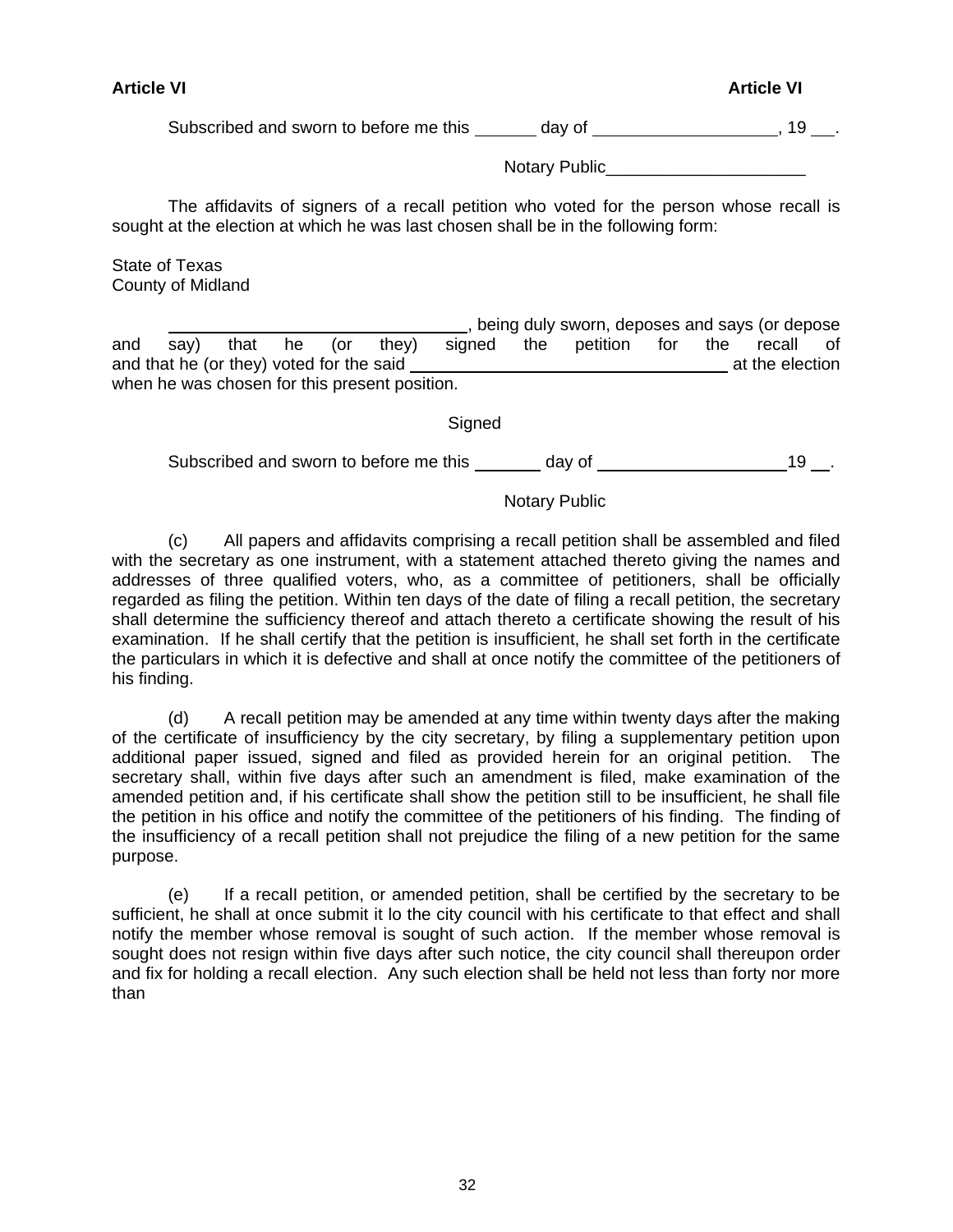### **Article VI Article VI**

sixty days after the petition has been submitted to the city council, and it may be held at the same time as any other general or special election within such period; but, if no such election is held

within such period, the city council shall call a special recall election to be held within the time aforesaid.

 (f) The question of recalling any number of members of said city council may be submitted at the same election, but as to each member whose removal is sought a separate petition shall be filed and there shall be an entirely separate ballot. Candidates to succeed any member of the city council whose removal is sought shall be placed in nomination by petition signed, filed and verified as provided for nominating petitions for a regular municipal election; except that each petition paper shall specify that the candidate named therein is a candidate to succeed the particular member whose removal is sought.

 (g) The ballots used in a recall election shall submit the two following propositions in the order indicated:

 "For the recall of (name of mayor or councilman)"; "Against the recall of (name of mayor or councilman)."

 The voter, by striking out either of these propositions, may indicate his vote for the one not so stricken out. Under the propositions shall appear the word "candidates" and the direction, "Vote for one," and beneath this the names of candidates nominated as hereinbefore provided. The person whose recall is sought shall not have his name printed on the ballot as a candidate. Except that the space left for the names and dates shall be filled by the correct names and dates, the ballots used in a recall election shall be in form substantially as follows:

Recall Election

City of Midland

(month and day of month) 19

For the recall of Against the recall of

**Candidates** 

Vote for one

 Except as provided for in this section, ballots used in recall election shall comply with the provisions of this Charter regarding ballots for a regular municipal election.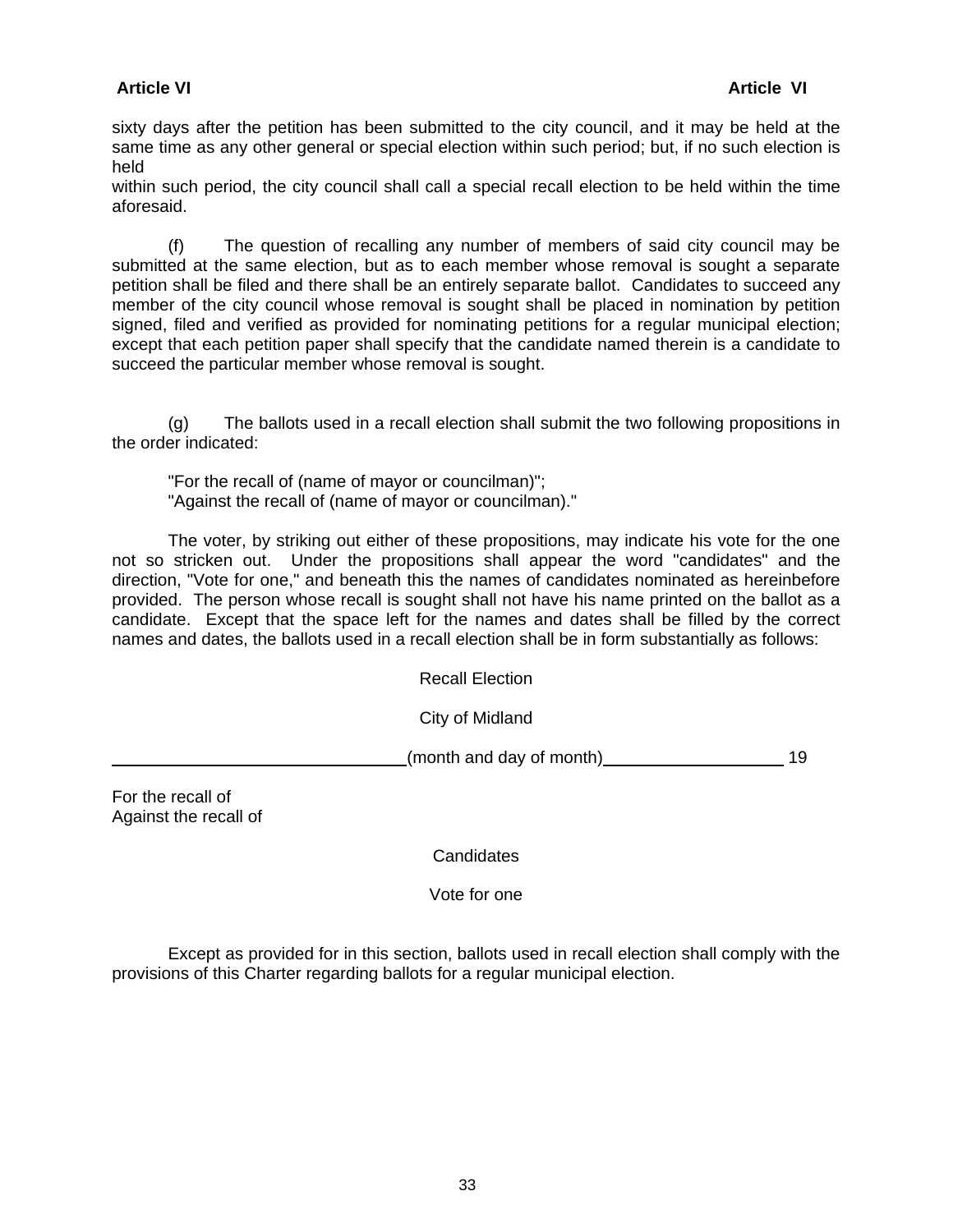### **Article VI Article VI**

 (h) If a majority of the votes cast on the question of recalling the mayor or a city councilman be against recall, he shall continue in office for the remainder of his unexpired term, but subject to recall as before. If a majority of such votes be for the recall of the officer on the ballot, he shall, regardless of any defects in the recall petition, be deemed removed from office. When the mayor or councilman is removed from office by recall, the candidate to succeed such officer who receives the highest vote shall be declared elected to fill the unexpired term.

 (I ) If a mayor or councilman in regard to whom sufficient recall is submitted to the city council shall resign within five days thereon, the place thus made vacant on the city council shall be filled by the appointment of some eligible person by a majority vote of the remaining members, as hereinbefore provided for filling vacancies arising from other causes.

 (j ) No recalI shall be filed against the mayor or councilman within three months after he takes office or, in the case of a mayor or councilman subjected to a recall election and not removed thereby, until at least six months after that election.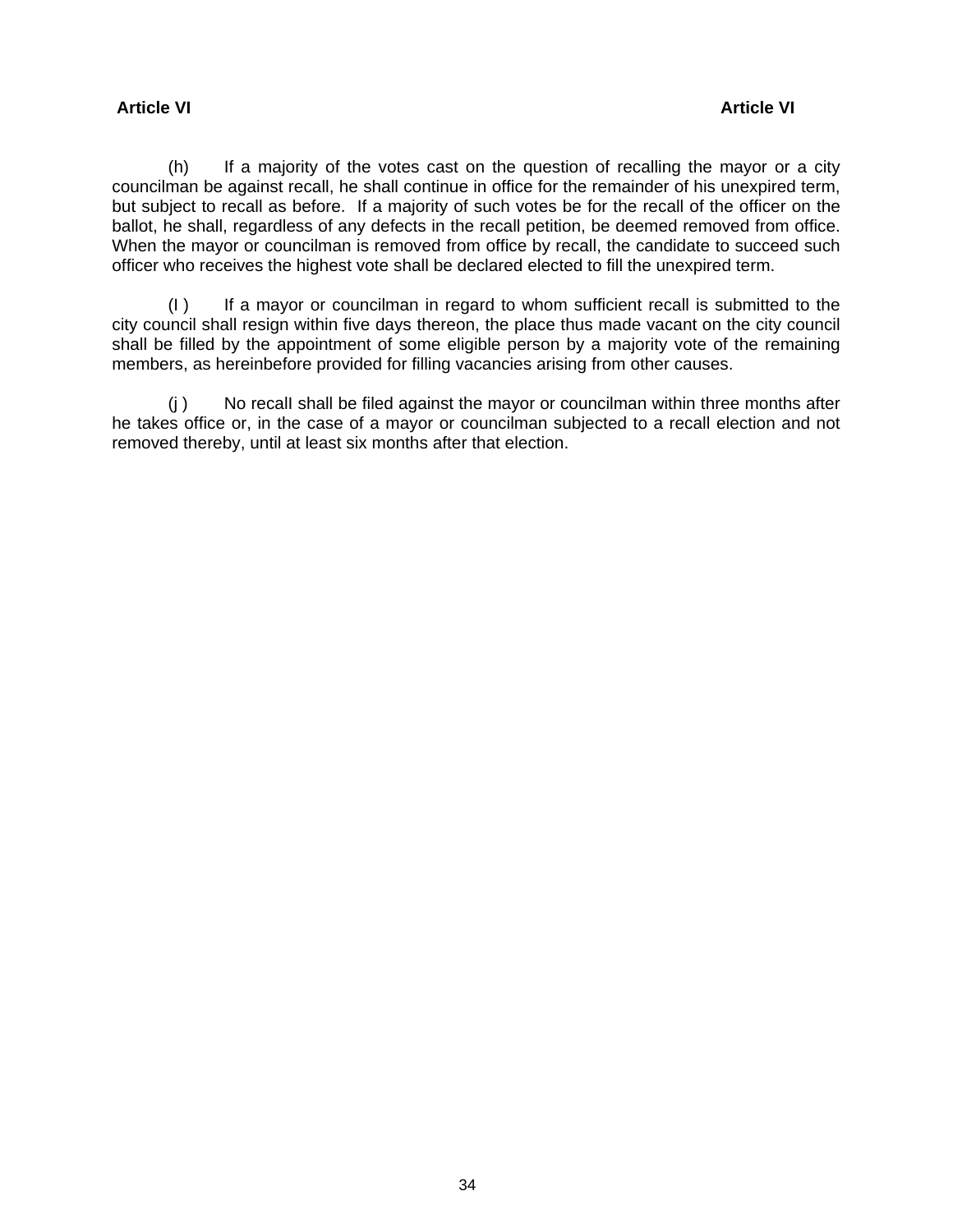#### **ARTICLE VIl. INITIATIVE AND REFERENDUM.**

#### **Sec. 1. The Initiative.**

 (a) The voters shall have power at their option to propose ordinances and resolutions, exclusive of ordinances granting franchises and privileges, and to adopt the same at the polls, such power being known as the initiative. A petition meeting the requirements hereinafter provided and requesting the city council to pass an ordinance or resolution therein set forth shall be termed an initiative petition and shall be acted upon as hereinafter provided. The term "measure" as used in this Charter shall include the terms "ordinance" and "resolution."

 (b) Signatures to initiative petitions need not all be on one paper, but the circulator of each such paper shall make an affidavit that the signatures appended thereto were made in his presence and are genuine signatures of the persons whose names they purport to be. Such petition shall be signed in ink or indelible pencil and each signer shall place after his name the date when his signature was made and his place of residence by street and number, or other description sufficient to identify the place. All such petition papers pertaining to any one measure shall have written or printed thereon the names and addresses of at least five qualified voters who shall be officially regarded as filing the petition and who shall constitute a committee of the petitioners for the purposes hereinafter named. All petition papers relating to the same measure shall be assembled and filed in the office of the city secretary as one instrument.

 (c) An initiative petition to be sufficient shall be signed by qualified voters equal in number to at least ten per cent of those who were qualified voters at the date of the last preceding regular municipal election, and in no case by less than two hundred voters. Within ten days after the filing of a petition, the secretary shall ascertain whether it be signed as provided in this section and shall attach thereto a certificate showing the result of his examination. If, by the city secretary's certificate, of which notice in writing shall be given to two or more of the committee of the petitioners, the petition is shown to be insufficient, it may be amended within ten days of the date of such certificate by filing supplementary petition papers with additional signatures. Within ten days after such an amendment the secretary shall make examination of the amended petitions, and if his certificate shall show the same still to be insufficient, he shall file the petition in his office and notify each member of the committee of that fact. The final finding of the insufficiency of a petition shall not prejudice the filing of a new petition for the same purpose.

 (d) If an initiative petition be found sufficient, the secretary shall so certify and shall submit the measure to the city council at its next meeting, and the council shall at once read and refer it to an appropriate committee, which may be a committee of the whole. Provisions shall be made for public hearings upon the proposed measure before the committee to which it is referred. Thereafter the committee shall report the measure to the city council with its recommendation thereon not later than sixty days after the date upon which such measure was submitted to the city council by the city secretary. Upon receiving the measure from the committee, the city council shall at once proceed to consider it and shall take final action thereon within thirty days from the date of such committee report.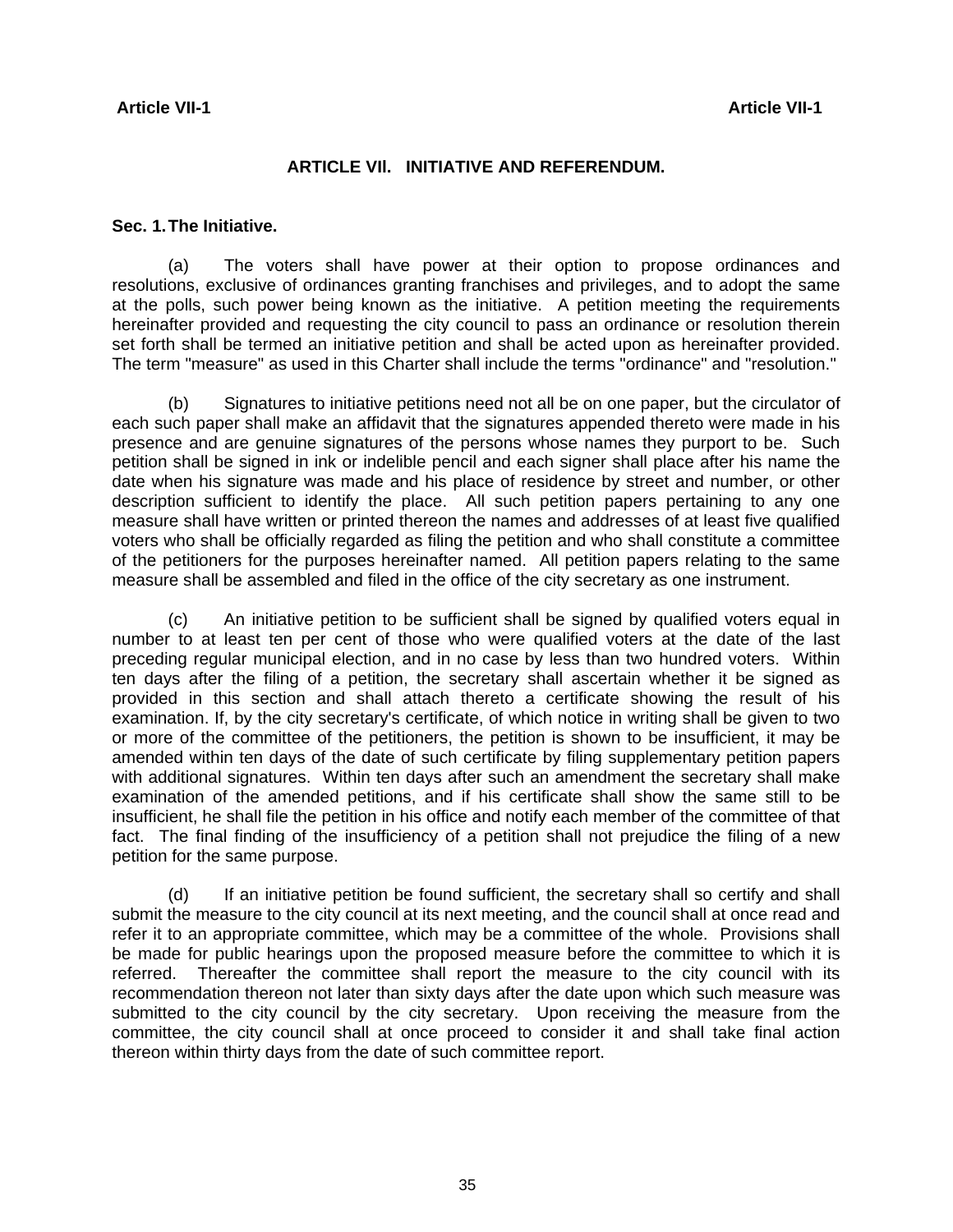(e) If the city council shall fail to pass a proposed measure, or shall pass it in a form different from that set forth in the petition therefor, the committee of the petitioners may require that it may be submitted to a vote of the qualified voters either in its original form or with any change or addition presented in writing at a public hearing before the committee to which it was referred, or during its consideration by the city council. If the committee of the petitioners requires the submission of the measure to a vote of the qualified voters, they shall certify that fact to the secretary and file in his office a certified copy of the measure in the form in which it is to be submitted within ten days after final action on such measure by the city council.

 (f) Upon receipt of the certificate and certified copy of the proposed measure, as provided in the foregoing section, the secretary shall certify the fact to the city council at its next regular meeting. If any municipal election is to be held not more than six months or less than thirty days after the receipt of the secretary's certificate by the city council, the proposed measure shall be submitted to a vote of the qualified voters at the first such election. When no municipal election is to be held within the time aforesaid, the city council may provide for submitting the measures to the voters at a special election to be held not less than thirty days after the date when provision is made therefor by the council. When no other provision is made as to the time of submitting a measure proposed by initiative petition to the electors, it shall be submitted at the first municipal election held after the expiration of the period of six months mentioned in this section. Any such measure approved by a majority of the qualified voters voting thereon shall be considered adopted and shall take effect at the time indicated therein.

 (g) When a measure proposed by initiative petition is passed by the city council, but not in its original form, and is required by the committee of the petitioners to be submitted to a vote of the qualified voters, the measure as passed by the city council shall not take effect until after such vote, and, if the measure so submitted be approved by a majority of the qualified voters voting thereon, the measure as passed by the city council shall be deemed repealed.

### **Sec. 2. The Referendum.**

(a) The qualified voters shall have power at their option to approve or reject at the polls any ordinance or resolution passed by the city council or submitted by such council to a vote of the qualified voters, such power being known as the referendum. Measures submitted to the city council by initiative petition and passed by the council without change, or passed in an amended form and not required by the committee of petitioners to be submitted to a vote of the qualified voters, shall be subject to the referendum in the same manner as other measures.

 (b) No ordinance shall go into effect until thirty days after its passage by the city council unless it be declared an emergency measure on the ground of urgent public need for the preservation of peace, health, safety of property, the facts showing such urgency and need being specifically stated in the ordinance itself and the ordinance being passed by a vote of not less than four-fifths of the members of the city council. No ordinance granting any public utility franchise, or amending or repealing any measure adopted by the qualified voters at the polls, or adopted by the city council in compliance with an initiative petition, shall be regarded as an emergency measure.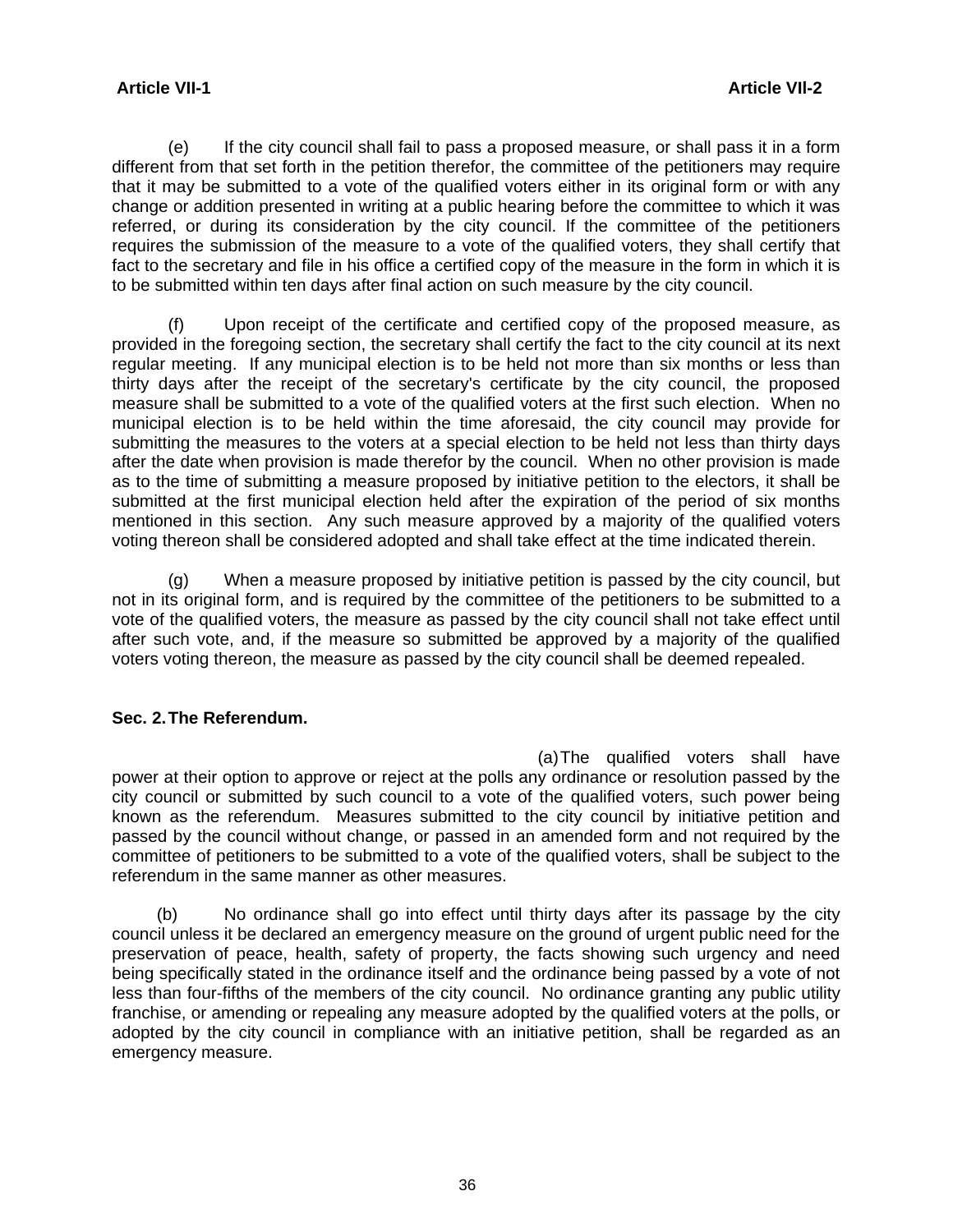(c) If within thirty days after the final passage of a measure by the city council a petition signed by qualified voters of the city equal in number to at least ten per cent of those who were qualified voters at the date of the last preceding regular municipal election, and in no case by less than two hundred qualified voters, be filed with the city secretary requesting that such measures or any part thereof be either repealed or submitted to a vote of the qualified voters, it shall not, unless it be an emergency measure, become operative until the steps indicated therein have been taken.

 (d) The signatures to a referendum petition need not all be on one paper but the circulator of each separate paper shall make affidavit that the signatures appended thereto were made in his presence and are the genuine signatures of the persons whose names they purport to be. Such petitions shall be signed in ink or indelible pencil and each signer shall place after his name the date when his signature was made and his place of residence by street and number, or other description sufficient to identify the place. All such papers pertaining to any one measure shall have written or printed thereon the names and addresses of at least five qualified voters who shall be officially regarded as filing the petition and shall constitute a committee of the petitioners for the purpose hereinafter named. All such papers relating to the same measure shall be assembled and filed in the office of the city secretary as one instrument. A referendum petition need not contain the text of the measure designated therein and of which repeal is sought as a whole, but when the repeal of part of a measure is sought such part shall be set forth in the petition.

 (e) Within ten days after the filing of a referendum petition the secretary shall ascertain whether it be signed as provided in section 1(c) of this article and shall attach to the petition a certificate showing the result of such examination and shall give notice thereof to the committee of the petitioners. If by the secretary's certificate the petition is shown to be insufficient, it may be amended within ten days from the date of such certificate by filing supplementary petition papers with additional signatures. The secretary shall within ten days after such amendment make Iike examination of the amended petition and certify the result thereof.

 (f) If a referendum petition, or amended petition, be found sufficient, the secretary shall certify that fact to the city council at its next regular meeting, and, unless the measure or part thereof specified in the petition be an emergency measure, it shall not go into effect unless approved by the qualified voters as hereinafter provided. Upon receipt of the secretary's certificate of sufficiency, the city council shall proceed to reconsider the measure, and its final vote upon such reconsideration shall be upon the question, "Shall the measure (or part of the measure) as specified in the referendum petition be repealed?" If upon such reconsideration the measure, or part thereof, be not repealed, it shall be submitted to the qualified voters at the next municipal election held not less than thirty days after such final vote by the council. The city council by a four-fifths vote of its members may submit the measure to the qualified voters at a special election to be held no sooner than the time aforesaid. If when submitted to the qualified voters any such measure, or part thereof, be not approved by a majority of those voting thereon, it shall be deemed repealed.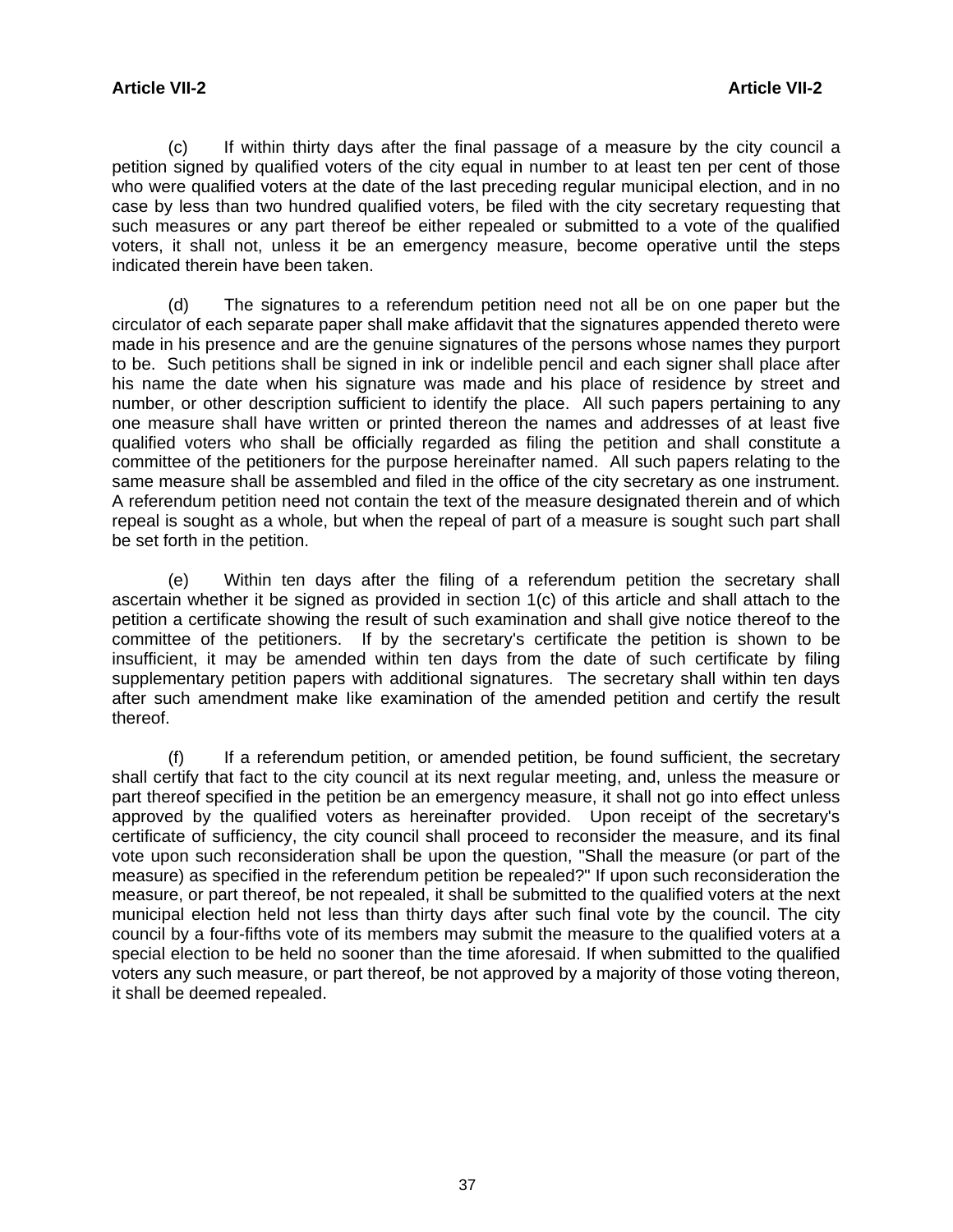(g) Measures proposed by the initiative petition, or required by referendum petition or by the city council to be submitted to the qualified voters, shall be submitted by ballot title. There shall appear upon the official ballot a ballot title, which may be distinct from the legal title of any such proposed or referred measure and which shall be a clear, concise statement, without argument or prejudice, descriptive of the substance of such measure. The ballot title shall be prepared by the committee of the petitioners if for an initiative or referred measure and by a committee of the city council when submitted by such council . The ballots used when voting upon any such measure shall have below the ballot title thereof the two propositions in order herein indicated: "For the measure" and "Against the measure." The voter, by striking out either of these propositions, may indicate his vote for the one not so stricken out. Such ballot shall be in the form substantially as follows:

#### (Title of measure with general statement of substance thereof)

#### For the measure

#### Against the measure

 (h) Any number of measures may be voted on at the same election and may be submitted on the same ballot, but the ballot used for voting on measures shall be for that purpose only.

 (I ) Measures passed as emergency measures shall be subject to referendum, but they shall not be suspended from going into operation while referendum proceedings are pending. If, when submitted to a vote of the qualified voters, an emergency measure be not approved by a majority of those voting thereon, it shall be considered repealed as regards any further action thereunder, and all rights and privileges conferred by it shall thereafter be null and void; but any such measure so repealed shall be deemed sufficient authority for any payment made or expense incurred in accordance therewith prior to the vote thereon.

 (j) If two or more measures adopted or approved at the same election conflict in respect to any of their provisions, they shall go into effect in respect of such of their provisions as are not in conflict, and the one receiving the highest affirmative vote shall prevail insofar as their provisions conflict. Except as otherwise provided in this Charter, measures adopted or approved by the qualified voters shall be subject to amendment or repeal by the city council as in the case of other measures.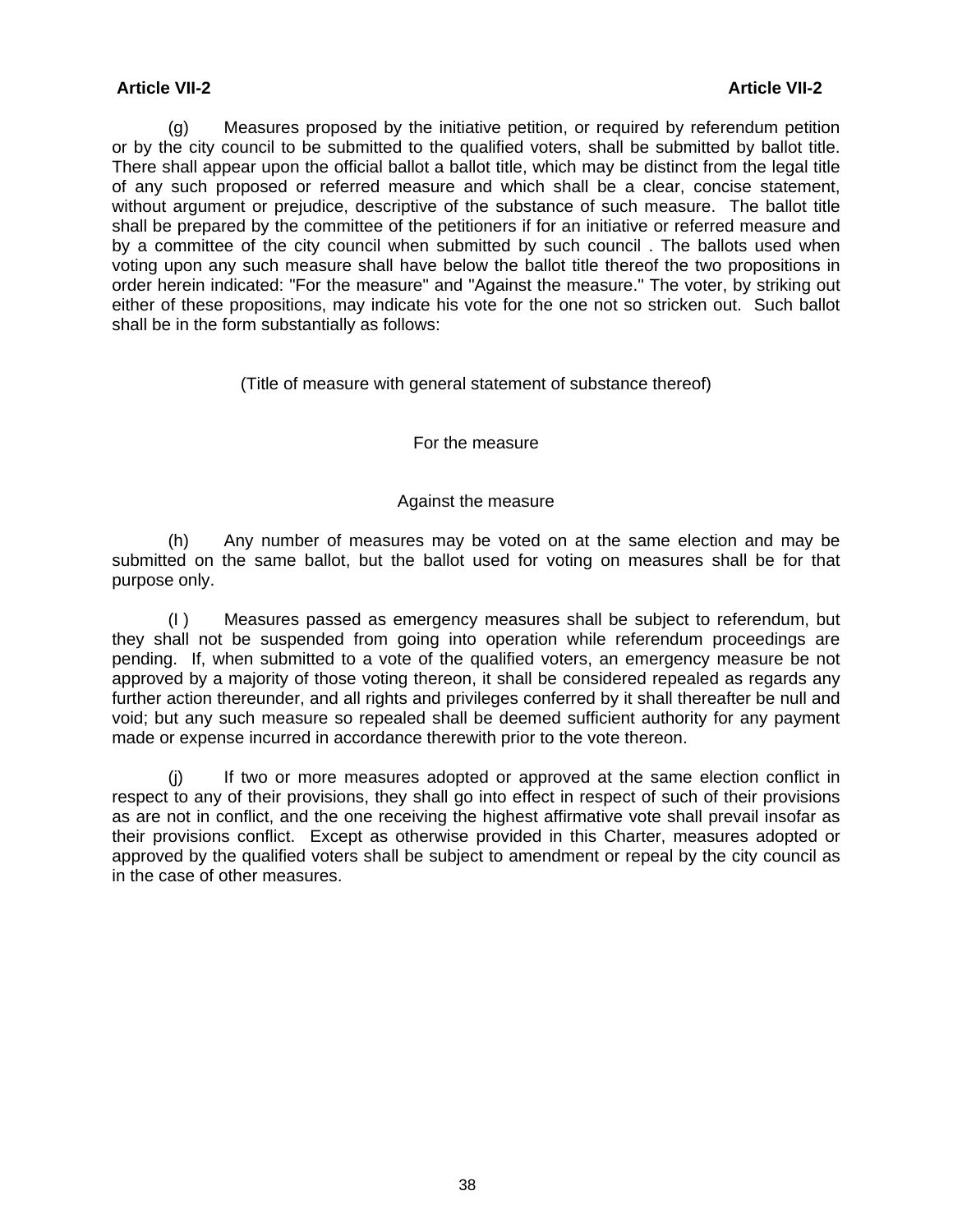#### **Article VIII-1** Article VIII-1

### **ARTICLE VIII. BONDS, WARRANTS, ETC.**

#### **Sec. 1. Bonds.**

 (a) The city council shall have the power and authority by ordinance duly passed and it is hereby expressly authorized to issue bonds for the purpose of refunding bonds of the City of Midland previously issued, provided the bonds may be refunded at a lower rate of interest than the proposed bonds to be retired draw.

 (b) No bonds, warrants, revenue warrants, notes, or other evidence of indebtedness shall ever be issued for any purpose except for the purpose of refunding bonds of the city of previous issues, unless such action is approved by a majority of the qualified voters of the city at an election called for such purpose; and provided further that no debt of any nature shall ever be contracted by the city, and no bond, revenue warrant, note or other evidence of indebtedness maturing more than one year from the date of its issuance shall ever be contracted or issued, unless such action is approved by a majority of the qualified voters of the city at an election called for such purpose.

 (c) In all elections to determine the expenditure of money or the assumption of debt of any nature, qualified voters shall be deemed to be those who are otherwise qualified under the general laws of the State of Texas and those who have paid taxes on property in said city which has been personally rendered by them for taxation for the year in which the election is held.

 (d) No bonds shall be issued drawing more than six per cent interest per annum, and they shall be invalid if sold for Iess than par and accrued interest, and all bonds shall express upon their face the purpose for which they are issued, and shall be payable serially in not exceeding thirty years from the date of issuance, and may be payable on or before maturity.

 (e) Ordinances authorizing any bonds, warrants, revenue warrants, notes or other evidences of indebtedness to be issued shall provide for the creation of a sinking fund sufficient to pay the principal and interest of such bonds when and as the same become due and payable, and such sinking fund in excess of the amount necessary to pay the principal and interest of the bonds when and as the same become due and payable may each year be invested in bonds of the State of Texas, or bonds issued by the counties in the State of Texas, or in bonds of the United States, or such funds may be used for the purchase of bonds of the City of Midland which are not yet due, and shall be used and devoted to no other purpose whatsoever; and provided further that no such funds shall ever be invested in any security not supported by taxes and secured by the general tax obligation of the issuer.

 (f) Any officer or agent of the City of Midland who shall unlawfully or knowingly divert or use said fund or cause or permit to be diverted or used such fund for any other purpose except that for which the fund is created or herein expressly authorized to be invested shall be deemed guilty of a felony and subject to prosecution as provided under the general laws of the State of Texas.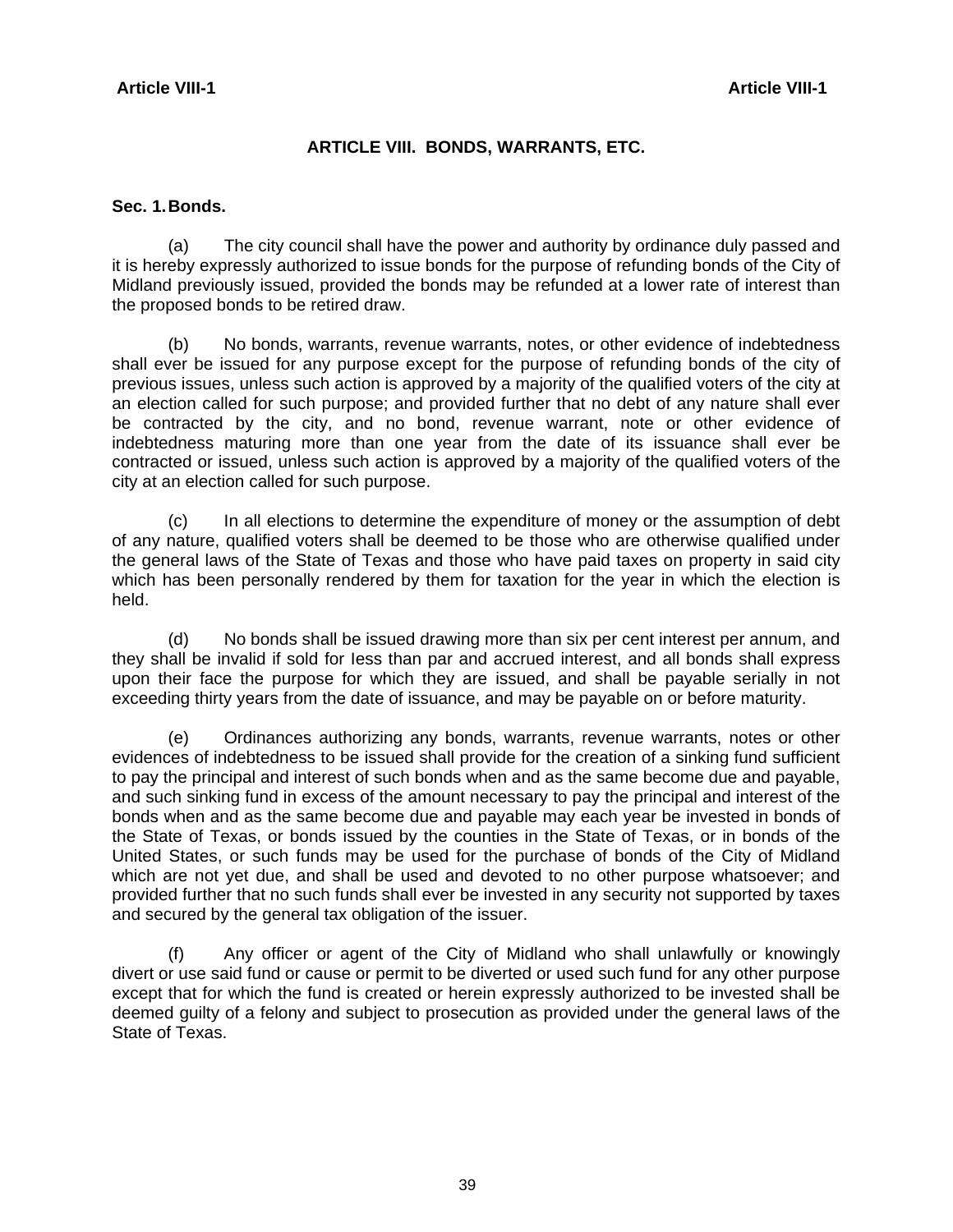#### **Sec. 2. Warrants.**

 No warrant bearing interest payable in other than the fiscal year in which such warrant is issued shall ever be authorized or by ordinance issued by the city council. This provision, however, shall not prevent the city council from issuing interest-bearing anticipation warrants, payable from the reasonably anticipated collections for the current year of such city where such warrants do not bear in excess of six per cent interest and the funds are needed and necessary in the opinion of the city council to meet the current expenses of the city for the current fiscal year.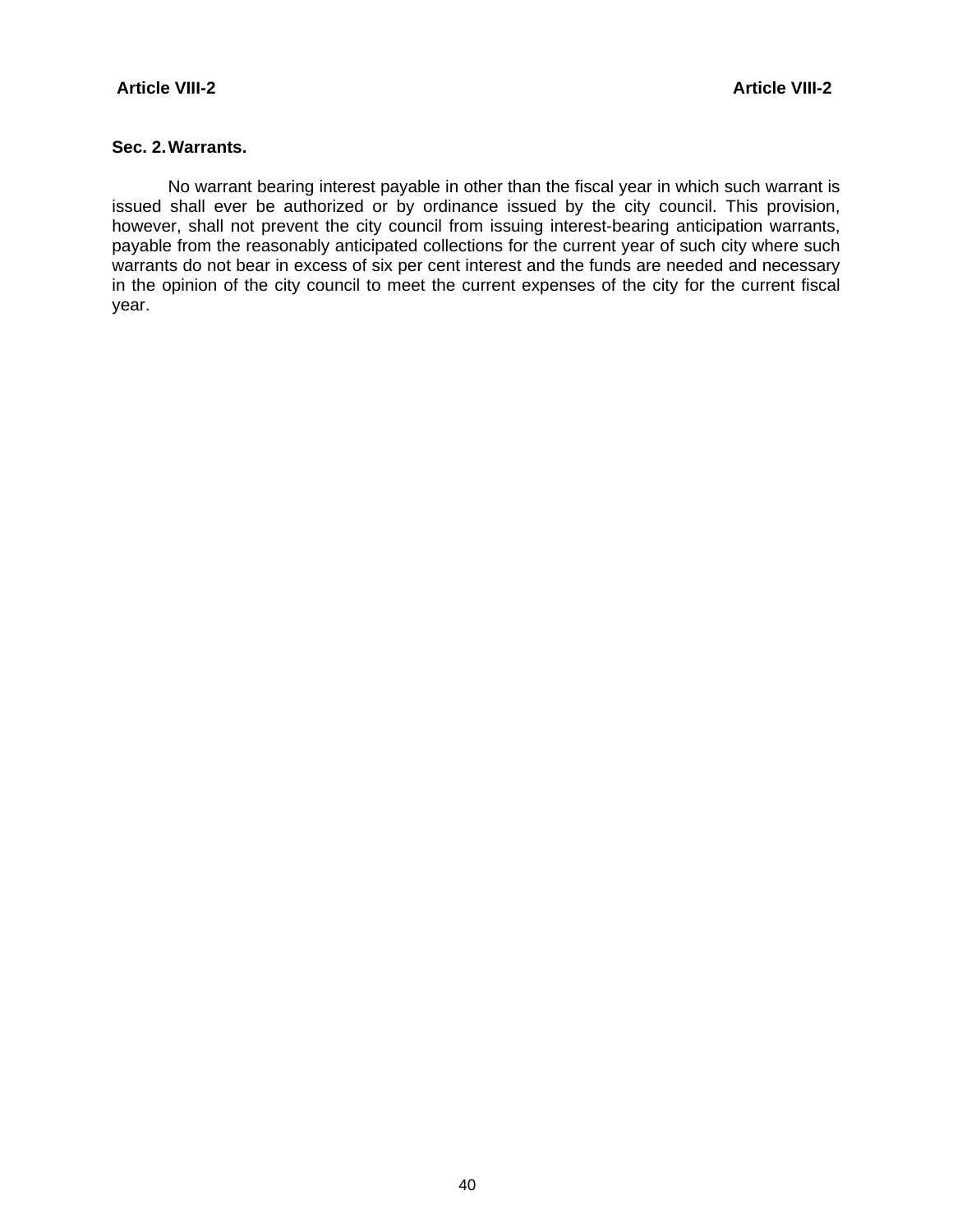#### **ARTICLE IX. GENERAL PROVISIONS.**

#### **Sec. 1. Qualified Voter.**

 A "qualified voter," except as herein elsewhere defined within the meaning of the terms of this Charter, is one who is qualified to vote at any general election of the State of Texas and who resides within the corporate Iimits of the City of Midland and has resided therein for six months prior to the election in which he offers to vote.

#### **Sec. 2. Jurors.**

 In any action or proceeding in which the City of Midland may be party at interest, no person shall be an incompetent judge, justice, witness or juror by reason of his being an inhabitant, freeholder or taxpayer of the City of Midland.

#### **Sec. 3. Public Act.**

 This Charter must be deemed a public act and judicial notice shall be taken thereof in all courts.

#### **Sec. 4. Amendments.**

 This Charter may be amended at any time in accordance with the provisions applicable thereto contained in Chapter 13 of Title 28 of the Revised Civil Statutes of 1925 of the State of Texas or any amendments thereto or any amendments that may be made hereafter thereto.

#### **Sec. 5. Present Officers.**

 (a) The office of city marshal is hereby abolished and vacated, and the elective office of city secretary is hereby abolished and vacated, and such offices and salaries thereof shall wholly cease and expire upon the adoption of this Charter.

 (b) The present members of the city council and the mayor shall continue in office until the expiration of their respective terms of office and until their successors are qualified.

 (c) Promptly after the adoption of this Charter, it shall be the duty of the city council to appoint a city secretary, chief of police, and such other officers and department heads and employees as it may deem necessary, and to fix their compensation. It shall also be the duty of the city council to designate for each councilman a place number, the place number to be given to each councilman to be determined in the manner decided upon by the city council.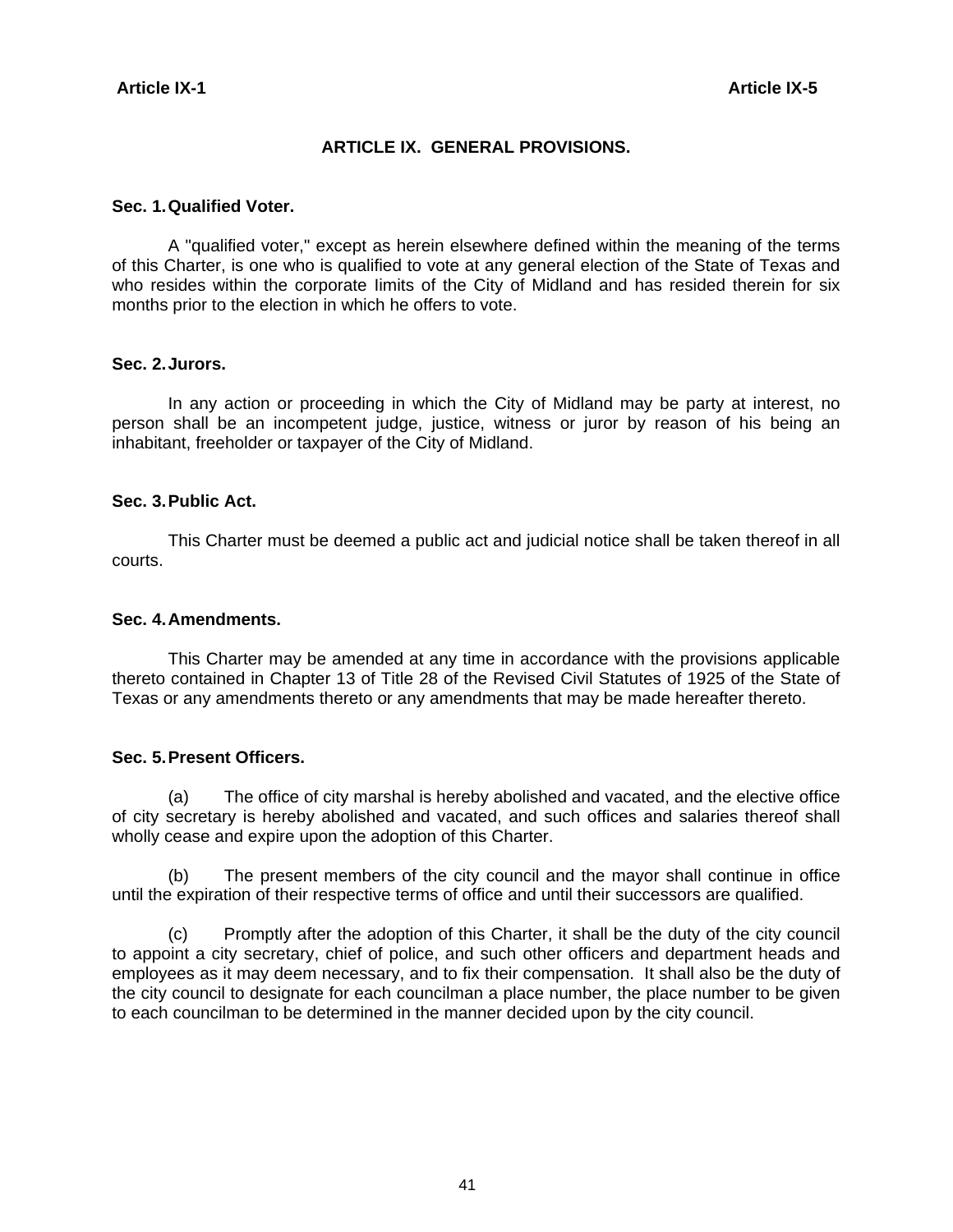#### **Sec. 6. Effect of any Provision Hereof Being Declared Invalid.**

 If any provision of this Charter violates any statute or the Constitution of the State of Texas, or if any court holds such provision for naught for any reason, the remaining provisions shall not be affected thereby and shall continue in effect.

#### **Sec. 7. Vote on Proposed Charter.**

 (a) This Charter shall be submitted to the qualified voters of the City of Midland for adoption or rejection on the 5th day of November, 1940, at which election, if a majority of the qualified voters voting in such election shall vote in favor of the adoption of this Charter, it shall then immediately become the Charter and governing law of the City of Midland until amended or repealed.

 (b) It being impracticable to submit this Charter by sections, it is hereby prescribed that the form of ballot to be used in such election shall be as follows, to-wit:

#### FOR THE ADOPTION OF THE CHARTER

#### AGAINST THE ADOPTION OF THE CHARTER

 (c) The present city council of the City of Midland shall call an election in accordance with the provisions of the general laws of the state governing such elections, and the same shall be conducted and the returns made and results declared as provided by the laws of the State of Texas governing municipal elections, and in case a majority of the votes cast at such election shall be in favor of the adoption of such Charter, then an official order shall be entered upon the records of said city by the city council of Midland declaring the same adopted, and the city secretary shall record at length upon the records of the city, in a separate book to be kept in his office for such purpose, such Charter as adopted, and such secretary shall furnish to the mayor a copy of the Charter, which copy of the Charter shall be forwarded by the mayor as soon as practical to the secretary of state under the seal of the city, together with a certificate showing the approval by the qualified voters of such Charter.

#### Respectfully submitted,

| Joseph H. Mims             |
|----------------------------|
| A. Wadley                  |
| J.R. Martin                |
| Ed M. Whitaker             |
| Jno. B. Thomas             |
| <b>Clarence Scharbauer</b> |
| J.W. House                 |
|                            |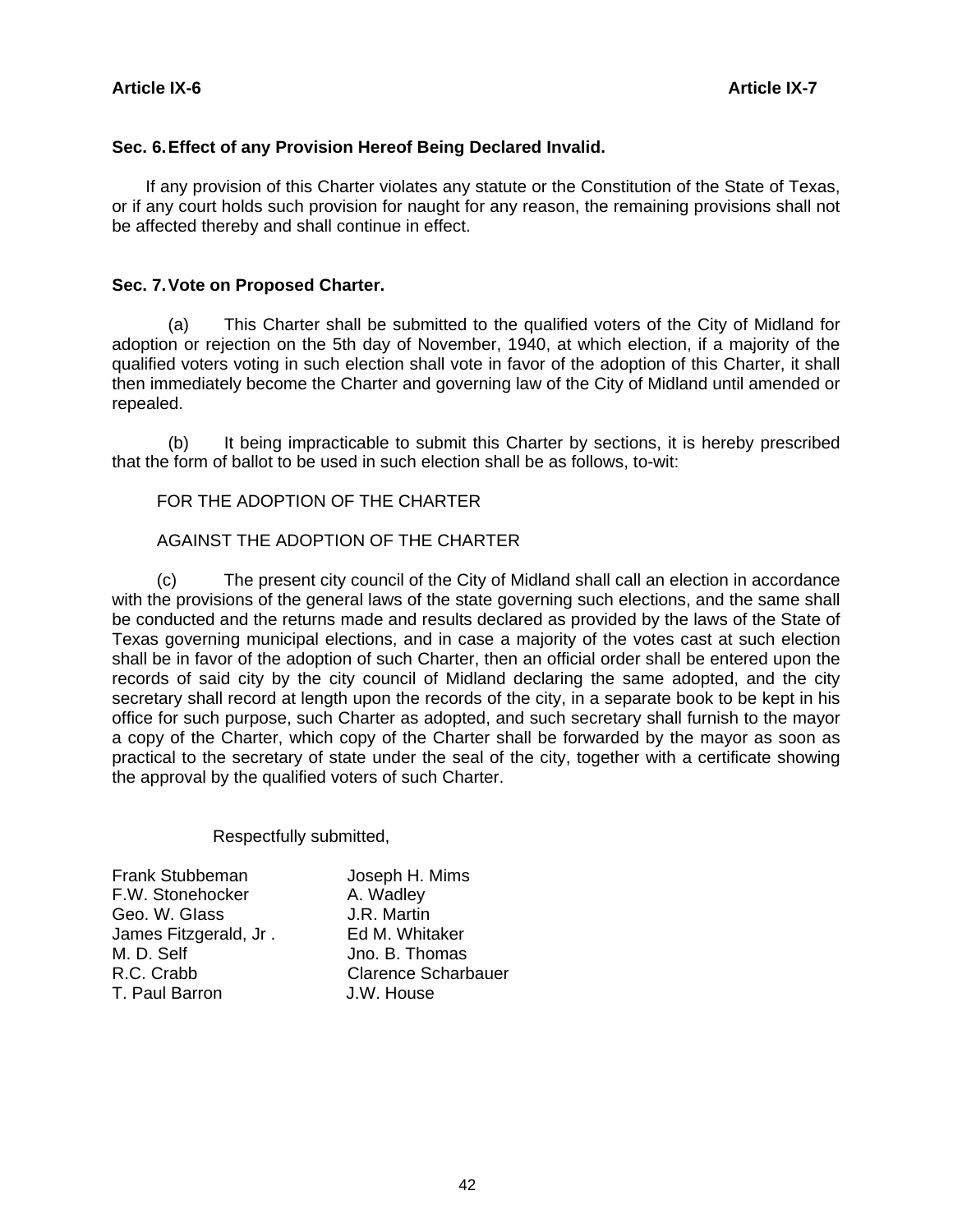# **CHARTER INDEX**

# **A**

| Airports                                             | III-19  |
|------------------------------------------------------|---------|
| Amendments to Charter                                | IX-4    |
| Appointive Officers Bond                             | IV-28   |
| Audit and Examination of the City Books and Accounts | $IV-29$ |

**B**

| Barber Shops, Power to License     |         | $III-23$ |
|------------------------------------|---------|----------|
| Beauty Shops, Power to License     |         | $III-23$ |
| <b>Board of Equalization</b>       |         | $V-10$   |
| Bond, City Not Required to Give    |         | $III-9$  |
| <b>Bond of Appointive Officers</b> |         | $IV-28$  |
| <b>Bonds</b>                       |         | $VIII-1$ |
| Boundaries, Municipal              |         | $II-1$   |
| <b>Budget</b>                      | $IV-30$ |          |

**C**

| <b>Charter, General Provisions of (see General Provisions)</b> |         |          |
|----------------------------------------------------------------|---------|----------|
| Charter, Vote on Proposed                                      |         | $IX - 7$ |
| City Limits (see Municipal Boundaries)                         |         | $II-1$   |
| <b>City Secretary</b>                                          |         | $IV-25$  |
| Claims and Lawsuits, Power to Compromise and Settle            |         | $III-25$ |
| Compensation of Mayor and Councilmen                           |         | $IV-12$  |
| Construction, Underground                                      |         | $III-21$ |
| Contracts                                                      |         | $III-26$ |
| Corporate Name                                                 |         |          |
| Corporate Powers (see Powers, Corporate)                       |         |          |
| <b>Corporation Court</b>                                       |         | $IV-26$  |
| Council, City                                                  |         |          |
| Compensation                                                   | $IV-12$ |          |
| <b>Duties</b>                                                  |         | $IV-14$  |
| <b>Elective Officers</b>                                       |         | $IV-2$   |
| Mayor Pro Tem                                                  |         | $IV-11$  |
| Meetings                                                       |         | $IV-15$  |
| Meetings, Special                                              |         | $IV-16$  |
| Nepotism                                                       |         | $IV-27$  |
| Rules                                                          |         | $IV-17$  |
| Term of Office                                                 | $IV-9$  |          |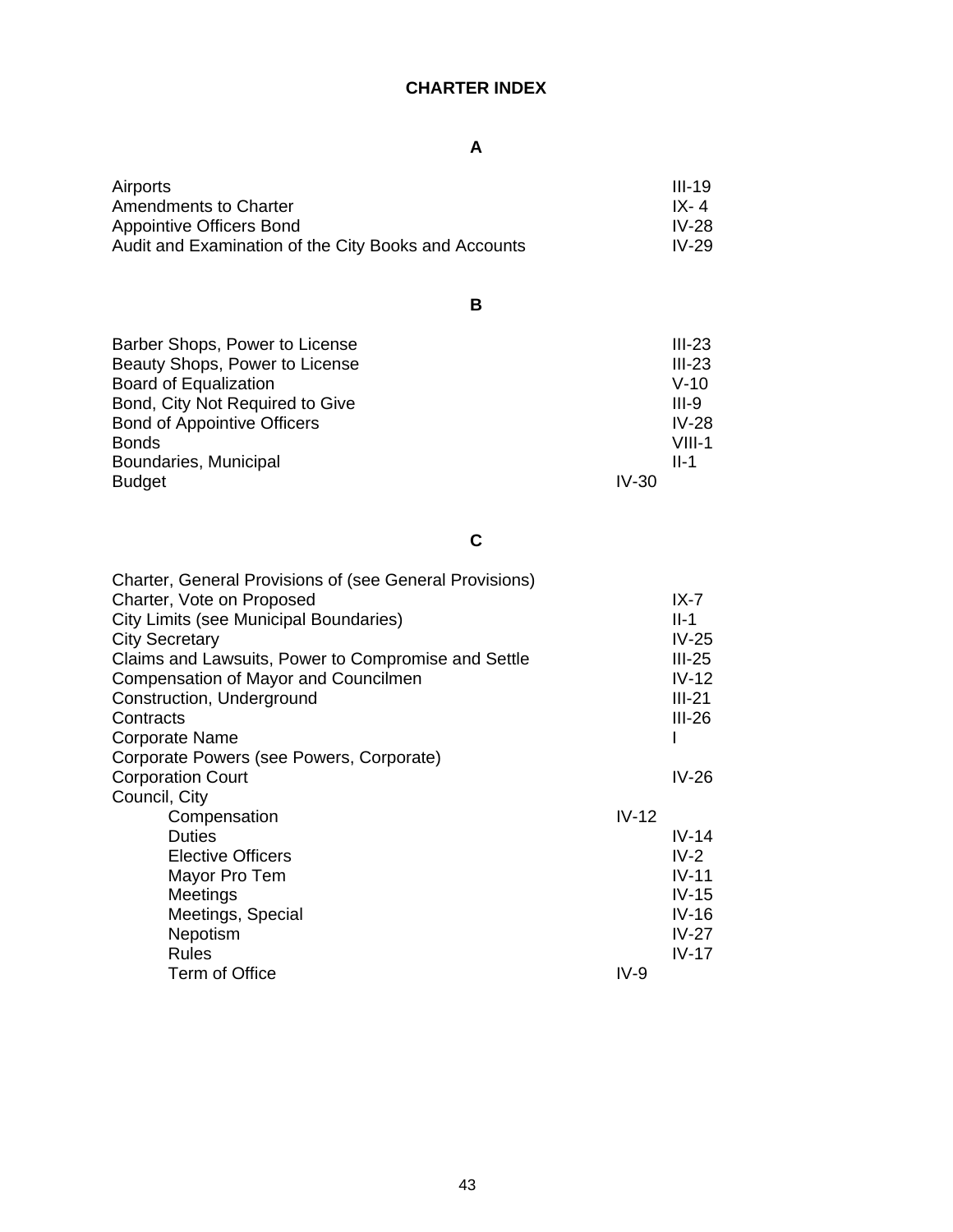Departments may be Consolidated **IV-24** 

**E**

**D**

| Elections (see Officers and Elections) |          |
|----------------------------------------|----------|
| Elective Officers                      | $IV-2$   |
| Electricity, Power to Buy and Sell     | III-17   |
| Eminent Domain, Right of               | $III-10$ |

**F**

| $III-22$ |
|----------|
| $III-23$ |
| $III-18$ |
| III-7    |
|          |

**G**

| Garnishment, City Funds Not Subject to                | III-7    |
|-------------------------------------------------------|----------|
| Gas, Power to Buy and Sell                            | $III-17$ |
| <b>General Provisions</b>                             |          |
| Amendments                                            | $IX - 4$ |
| Effect of any Provision Hereof Being Declared Invalid | $IX-6$   |
| Jurors                                                | $IX - 2$ |
| <b>Present Officers</b>                               | $IX-5$   |
| <b>Public Act</b>                                     | $IX-3$   |
| <b>Qualified Voter</b>                                | $IX-1$   |
| Vote on Proposed Charter                              | $IX - 7$ |
| Governing Body                                        | $IV-1$   |

**H**

| Health | $III-23$ |
|--------|----------|
|        |          |

| Initiative, The                                    | $VII-1$ |
|----------------------------------------------------|---------|
| Invalidity, Effect of Any Provision Being Found So | IX-6    |

**J**

| Judge of Election | $IV-6$ |
|-------------------|--------|
|                   |        |
| Jurors            | $IX-2$ |
|                   |        |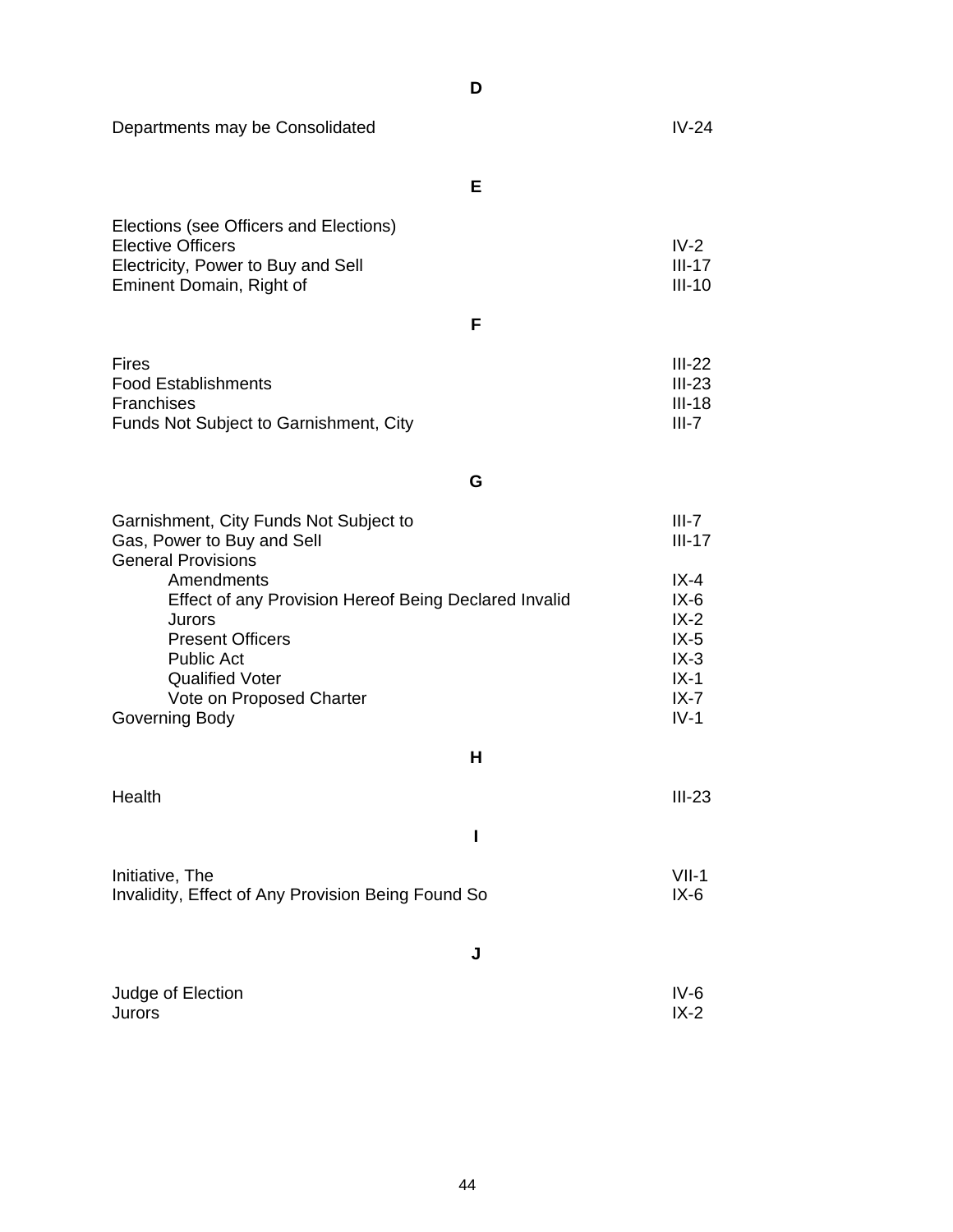| Lawsuits, Power to Settle and Compromise<br><b>Liability for Negligence</b><br>Liens<br>Limits, Corporate | $III-25$<br>III-8<br>$V-3$<br><b>II-1</b> |
|-----------------------------------------------------------------------------------------------------------|-------------------------------------------|

**M**

| Mayor                          |         |
|--------------------------------|---------|
| $IV-12$<br>Compensation        |         |
| <b>Duties</b>                  | $IV-13$ |
| <b>Elective Officers</b>       | $IV-2$  |
| Mayor Pro Tem                  | $IV-11$ |
| <b>Municipal Boundaries</b>    |         |
| <b>Boundaries</b>              | $II-1$  |
| <b>Extension of Boundaries</b> | $II-2$  |
| <b>Platting of Property</b>    | $II-3$  |

**N**

| Negligence, Liability for | $III-8$  |
|---------------------------|----------|
| <b>Nepotism</b>           | $IV-27$  |
| <b>Nuisances</b>          | $III-23$ |

# **0**

| Oath of Officers                                  | $IV-8$   |
|---------------------------------------------------|----------|
| Occupation Tax                                    | $V-11$   |
| <b>Officers and Elections</b>                     |          |
| Audit and Examination of City Books and Accounts  | $IV-29$  |
| <b>Budget</b>                                     | $IV-30$  |
| Candidates, How Elected                           | IV- $5$  |
| Candidates, to Run for Places, Places Designated  | $IV - 4$ |
| City Councilmen, Mayor, How to Get Name on Ballot | $IV-3$   |
| <b>City Secretary</b>                             | $IV-25$  |
| Compensation of Mayor, Councilmen                 | $IV-12$  |
| <b>Corporation Court</b>                          | $IV-26$  |
| Date of Election                                  | $IV-7$   |
| Departments may be Consolidated                   | $IV-24$  |
| Duties of the City Council                        | $IV-14$  |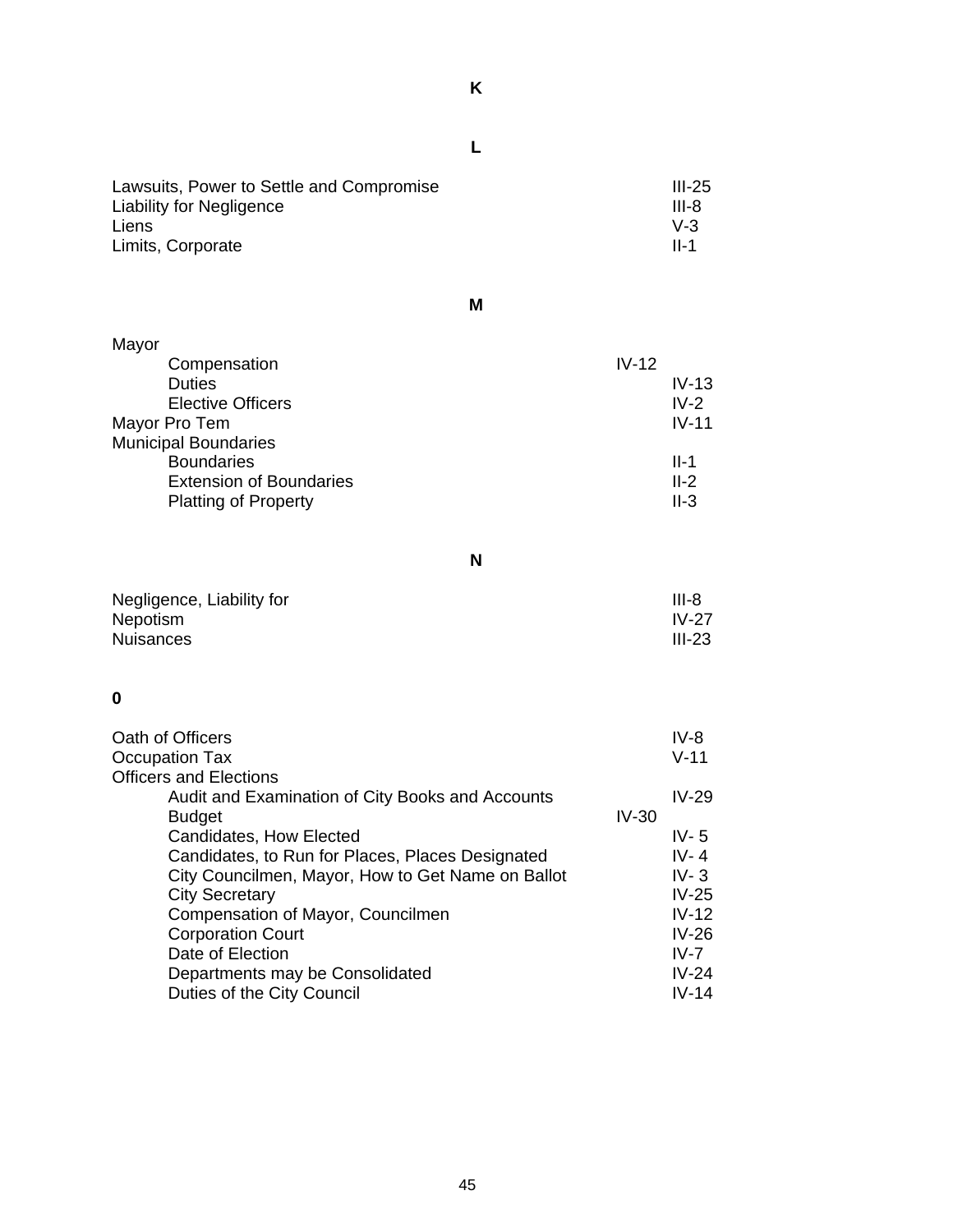# **O (con't)**

|            | Officers and Elections (con't)                        |         |          |
|------------|-------------------------------------------------------|---------|----------|
|            | Duties of the Mayor                                   |         | $IV-13$  |
|            | <b>Elective Officers</b>                              |         | $IV-2$   |
|            | <b>Emergency Measures Defined</b>                     |         | $IV-20$  |
|            | Governing Body                                        |         | $IV-1$   |
|            | Judge of Election                                     |         | $IV-6$   |
|            | Legislative Procedure                                 | $IV-18$ |          |
|            | Mayor Pro Tem                                         |         | $IV-11$  |
|            | Meetings of the City Council                          |         | $IV-15$  |
|            | Nepotism                                              |         | $IV-27$  |
|            | Officers, Oath of                                     |         | $IV-8$   |
|            | <b>Official Bond for Appointive Officers</b>          |         | $IV-28$  |
|            | Ordinances, Enactment of                              |         | $IV-19$  |
|            | <b>Ordinances Now in Effect</b>                       |         | $IV-21$  |
|            | Ordinances, Pleading of and Admissibility as Evidence |         | $IV-22$  |
|            | Ordinances, Publication of                            |         | $IV-23$  |
|            | Rules of the City Council                             |         | $IV-17$  |
|            | <b>Special Meetings</b>                               |         | $IV-16$  |
|            | Term of Office                                        | $IV-9$  |          |
|            | Vacancies (Deleted)                                   |         | $IV-10$  |
|            | Officers, Present                                     |         | $IX-5$   |
| Ordinances |                                                       |         |          |
|            | <b>Emergency Measures</b>                             | $IV-20$ |          |
|            | Enactment of                                          |         | $IV-19$  |
|            | <b>Ordinances Now in Effect</b>                       |         | $IV-21$  |
|            | Pleading of and Admissibility as Evidence             |         | $IV-22$  |
|            | Powers of                                             |         | $III-2$  |
|            | Publication of                                        |         | $IV-23$  |
|            | Style of                                              |         | $III-3$  |
|            |                                                       |         |          |
|            |                                                       |         |          |
|            | P                                                     |         |          |
|            | Parks, Playgrounds                                    |         | $III-20$ |
|            | <b>Platting of Property</b>                           |         | $II-3$   |
|            | <b>Police Department</b>                              |         | $III-24$ |
|            | Powers, Corporate                                     |         |          |
|            | Airports                                              |         | $III-19$ |
|            | Bond, City Not Required to Give                       |         | $III-9$  |
|            | <b>City Funds Not Subject to Garnishment</b>          |         | $III-7$  |
|            | Claims and Lawsuits, Power to Settle and Compromise   |         | $III-25$ |
|            | Contracts                                             |         | $III-26$ |
|            | Eminent Domain, Right of                              |         | $III-10$ |
|            | <b>Fires</b>                                          |         | $III-22$ |
|            | Franchises                                            |         | $III-18$ |
|            | Gas, Power to Buy and Sell                            |         | $III-17$ |
|            |                                                       |         |          |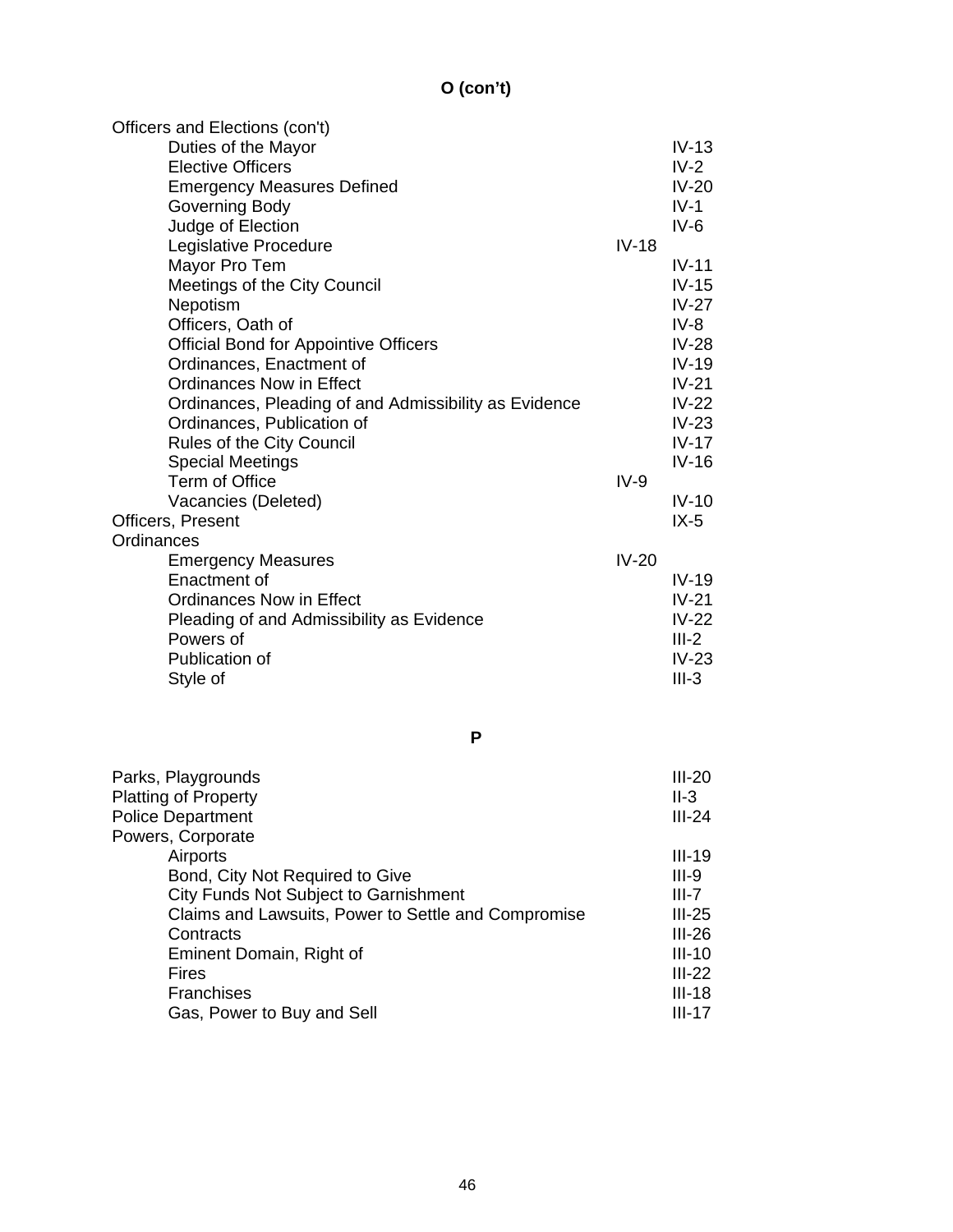# **P (con't)**

| Powers, Corporate (con't)                    |   |          |           |  |
|----------------------------------------------|---|----------|-----------|--|
| General                                      |   |          | $III-11$  |  |
| Health                                       |   |          | $III-23$  |  |
| Negligence, Liability for                    |   |          | $III-8$   |  |
| Ordinances, Powers of                        |   |          |           |  |
| Ordinances, Style of                         |   |          | $III - 3$ |  |
| <b>Other Enumerated Powers</b>               |   |          | $III-28$  |  |
| Parks, Playgrounds                           |   |          | $III-20$  |  |
| <b>Police Department</b>                     |   |          | $III-24$  |  |
| Property, Acquisition of                     |   |          | $III-5$   |  |
| <b>Public Property Exempt From Execution</b> |   |          | $III-6$   |  |
| <b>Public Utilities</b>                      |   |          | $III-15$  |  |
| Public Utilities, Regulation of              |   |          | $III-16$  |  |
| Railroads                                    |   |          | $III-14$  |  |
| Real Estate Owned by City                    |   |          | $III - 4$ |  |
| <b>Street Improvements</b>                   |   |          | $III-12$  |  |
| <b>Street Powers</b>                         |   |          | $III-11$  |  |
| <b>Underground Construction</b>              |   |          | $III-21$  |  |
| Vehicles, Regulation of                      |   |          | $III-13$  |  |
| Zoning                                       |   | $III-27$ |           |  |
| <b>Present Officers</b>                      |   |          | $IX-5$    |  |
| Property, Acquisition of                     |   |          | $III-5$   |  |
| Property, Public Exempt from Execution       |   |          | $III-6$   |  |
|                                              |   |          |           |  |
| Provisions, General (see General Provisions) |   |          |           |  |
| <b>Public Act</b>                            |   |          | $IX-3$    |  |
| <b>Public Utilities</b>                      |   |          | $III-15$  |  |
| Public Utilities, Regulation of              |   |          | $III-16$  |  |
|                                              |   |          |           |  |
|                                              |   |          |           |  |
|                                              | Q |          |           |  |
|                                              |   |          |           |  |
| <b>Qualified Voter</b>                       |   |          | $IX-1$    |  |
|                                              |   |          |           |  |
|                                              |   |          |           |  |
|                                              | R |          |           |  |
|                                              |   |          |           |  |
| Railroads                                    |   |          | $III-14$  |  |
| Real Estate Owned by City                    |   |          | $III - 4$ |  |
| Recall                                       |   |          | VI        |  |
| Referendum, The                              |   |          | $VII-2$   |  |
| <b>Right of Eminent Domain</b>               |   |          | $III-10$  |  |
|                                              |   |          |           |  |
|                                              | S |          |           |  |
|                                              |   |          |           |  |
| Secretary, City                              |   |          | $IV-25$   |  |
| <b>Street Improvements</b>                   |   |          | $III-12$  |  |
| <b>Street Powers</b>                         |   |          | $III-11$  |  |
|                                              |   |          |           |  |